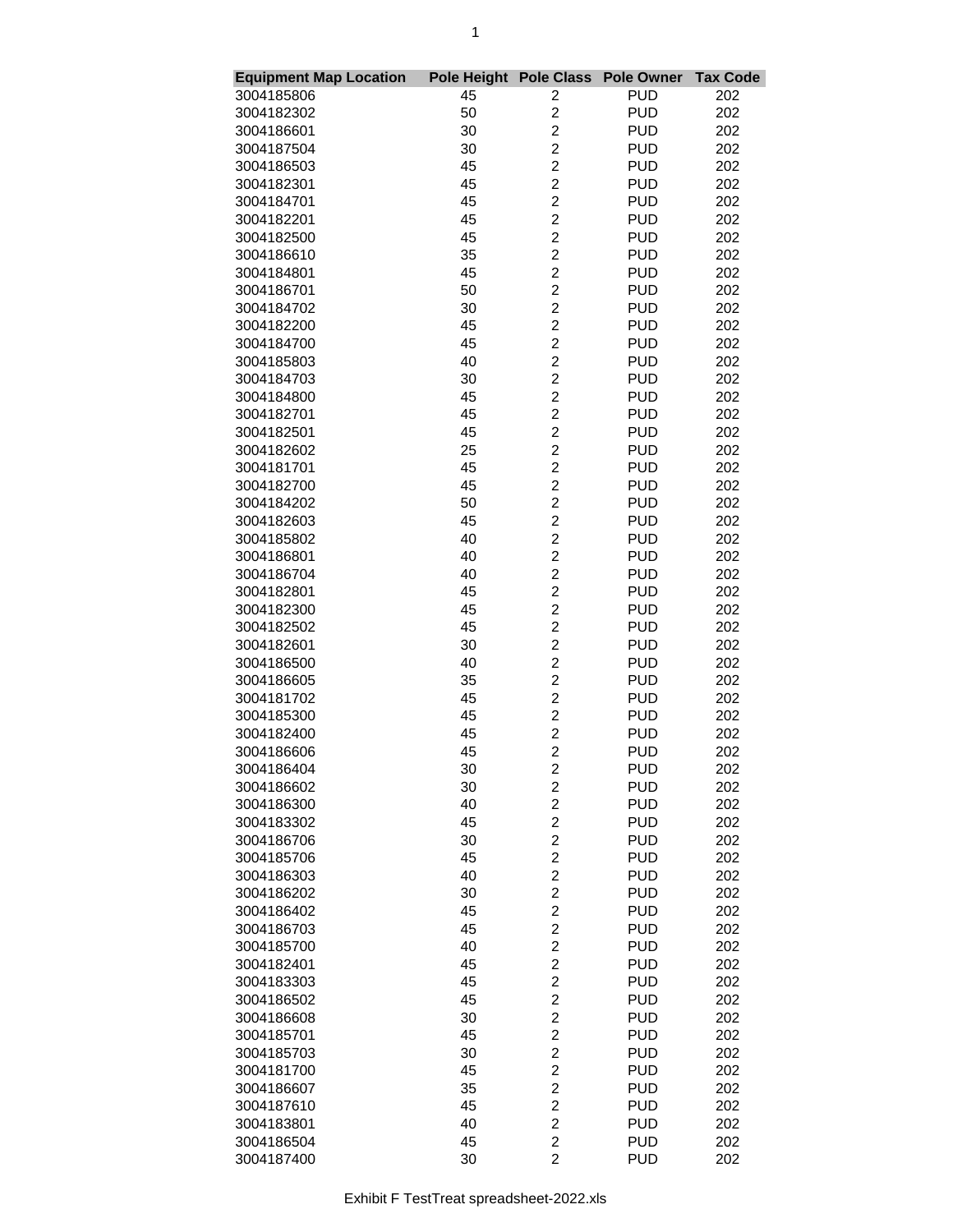| 3004186804 | 40 | $\overline{\mathbf{c}}$ | <b>PUD</b> | 202 |
|------------|----|-------------------------|------------|-----|
| 3004186302 | 45 | $\overline{c}$          | <b>PUD</b> | 202 |
|            |    | $\overline{c}$          |            |     |
| 3004186207 | 40 |                         | <b>PUD</b> | 202 |
| 3004185600 | 35 | $\overline{\mathbf{c}}$ | <b>PUD</b> | 202 |
| 3004186301 | 40 | $\overline{\mathbf{c}}$ | <b>PUD</b> | 202 |
| 3004186501 | 25 | $\overline{c}$          | <b>PUD</b> | 202 |
| 3004186400 | 45 | $\overline{c}$          | <b>PUD</b> | 202 |
| 3004183702 | 30 | $\overline{\mathbf{c}}$ | <b>PUD</b> | 202 |
| 3004185702 | 40 | $\overline{\mathbf{c}}$ | <b>PUD</b> | 202 |
| 3004186401 | 40 | $\overline{c}$          | <b>PUD</b> | 202 |
| 3004183800 | 40 | $\overline{c}$          | <b>PUD</b> | 202 |
| 3004186604 | 40 | $\overline{2}$          | <b>PUD</b> | 202 |
| 3004186705 | 40 | $\overline{c}$          | <b>PUD</b> | 202 |
| 3004185704 | 30 | $\overline{\mathbf{c}}$ | <b>PUD</b> | 202 |
| 3004183701 | 45 | $\overline{c}$          | <b>PUD</b> | 202 |
| 3004186403 | 35 | $\overline{c}$          | <b>PUD</b> | 202 |
|            |    | $\overline{c}$          | <b>PUD</b> |     |
| 3004186304 | 30 |                         |            | 202 |
| 3004182800 | 45 | $\overline{\mathbf{c}}$ | <b>PUD</b> | 202 |
| 3004184301 | 25 | $\overline{\mathbf{c}}$ | <b>PUD</b> | 202 |
| 3004184300 | 50 | $\overline{c}$          | <b>PUD</b> | 202 |
| 3004182702 | 45 | $\overline{2}$          | <b>PUD</b> | 202 |
| 3004182704 |    |                         | <b>PUD</b> | 202 |
| 3004182703 |    |                         | <b>PUD</b> | 202 |
| 3004181704 | 30 | 2                       | <b>PUD</b> | 202 |
| 3004185804 | 35 | $\overline{c}$          | <b>PUD</b> | 202 |
| 3004186105 | 45 | $\overline{c}$          | <b>PUD</b> | 202 |
| 3004188100 | 45 | $\overline{c}$          | <b>PUD</b> | 202 |
| 3004186103 | 30 | $\overline{\mathbf{c}}$ | <b>PUD</b> | 202 |
| 3004186106 | 30 | $\overline{\mathbf{c}}$ | <b>PUD</b> | 202 |
| 3004186104 | 45 | $\overline{c}$          | <b>PUD</b> | 202 |
|            |    |                         |            |     |
| 3004188101 | 45 | $\overline{c}$          | <b>PUD</b> | 202 |
| 3004188203 | 45 | $\overline{2}$          | <b>PUD</b> | 202 |
| 3004186102 | 45 | $\overline{\mathbf{c}}$ | <b>PUD</b> | 202 |
| 3004197701 | 30 | $\overline{\mathbf{c}}$ | <b>PUD</b> | 202 |
| 3004196802 | 35 | $\overline{c}$          | <b>PUD</b> | 202 |
| 3004197700 | 45 | $\overline{c}$          | <b>PUD</b> | 202 |
| 3004196702 | 25 | $\overline{c}$          | <b>PUD</b> | 202 |
| 3004198202 | 40 | $\overline{c}$          | <b>PUD</b> | 202 |
| 3004198800 | 45 | $\overline{c}$          | <b>PUD</b> | 202 |
| 3004197800 | 30 | $\overline{\mathbf{c}}$ | <b>PUD</b> | 202 |
| 3004197200 | 40 | $\overline{c}$          | <b>PUD</b> | 202 |
| 3004196801 | 45 | $\overline{2}$          | <b>PUD</b> | 202 |
| 3004196700 | 45 | $\overline{\mathbf{c}}$ | <b>PUD</b> | 202 |
| 3004198204 | 30 | $\overline{\mathbf{c}}$ | <b>PUD</b> | 202 |
|            |    | $\overline{c}$          | <b>PUD</b> | 202 |
| 3004196800 | 40 |                         |            |     |
| 3004196502 | 25 | $\overline{c}$          | <b>PUD</b> | 202 |
| 3004198302 | 30 | $\overline{c}$          | <b>PUD</b> | 202 |
| 3004197702 | 45 | $\overline{\mathbf{c}}$ | <b>PUD</b> | 202 |
| 3004198201 | 45 | $\overline{\mathbf{c}}$ | <b>PUD</b> | 202 |
| 3004197704 | 30 | $\overline{2}$          | <b>PUD</b> | 202 |
| 3004198203 |    |                         | <b>PUD</b> | 202 |
| 3004197801 | 30 | $\overline{\mathbf{c}}$ | <b>PUD</b> | 202 |
| 3004196703 | 40 | $\overline{\mathbf{c}}$ | <b>PUD</b> | 202 |
| 3004201207 | 30 | $\overline{\mathbf{c}}$ | <b>PUD</b> | 202 |
| 3004308400 | 45 | $\overline{c}$          | <b>PUD</b> | 202 |
| 3004198200 | 45 | $\overline{c}$          | <b>PUD</b> | 202 |
| 3004306301 | 40 | $\overline{c}$          | <b>PUD</b> | 202 |
| 3004306600 | 30 | $\overline{\mathbf{c}}$ | <b>PUD</b> | 202 |
|            |    |                         |            |     |
| 3004307403 | 45 | $\overline{\mathbf{c}}$ | <b>PUD</b> | 202 |
| 3004308506 | 30 | $\overline{c}$          | <b>PUD</b> | 202 |
| 3004307601 | 30 | $\overline{c}$          | <b>PUD</b> | 202 |
| 3004307800 | 40 | $\overline{2}$          | <b>PUD</b> | 202 |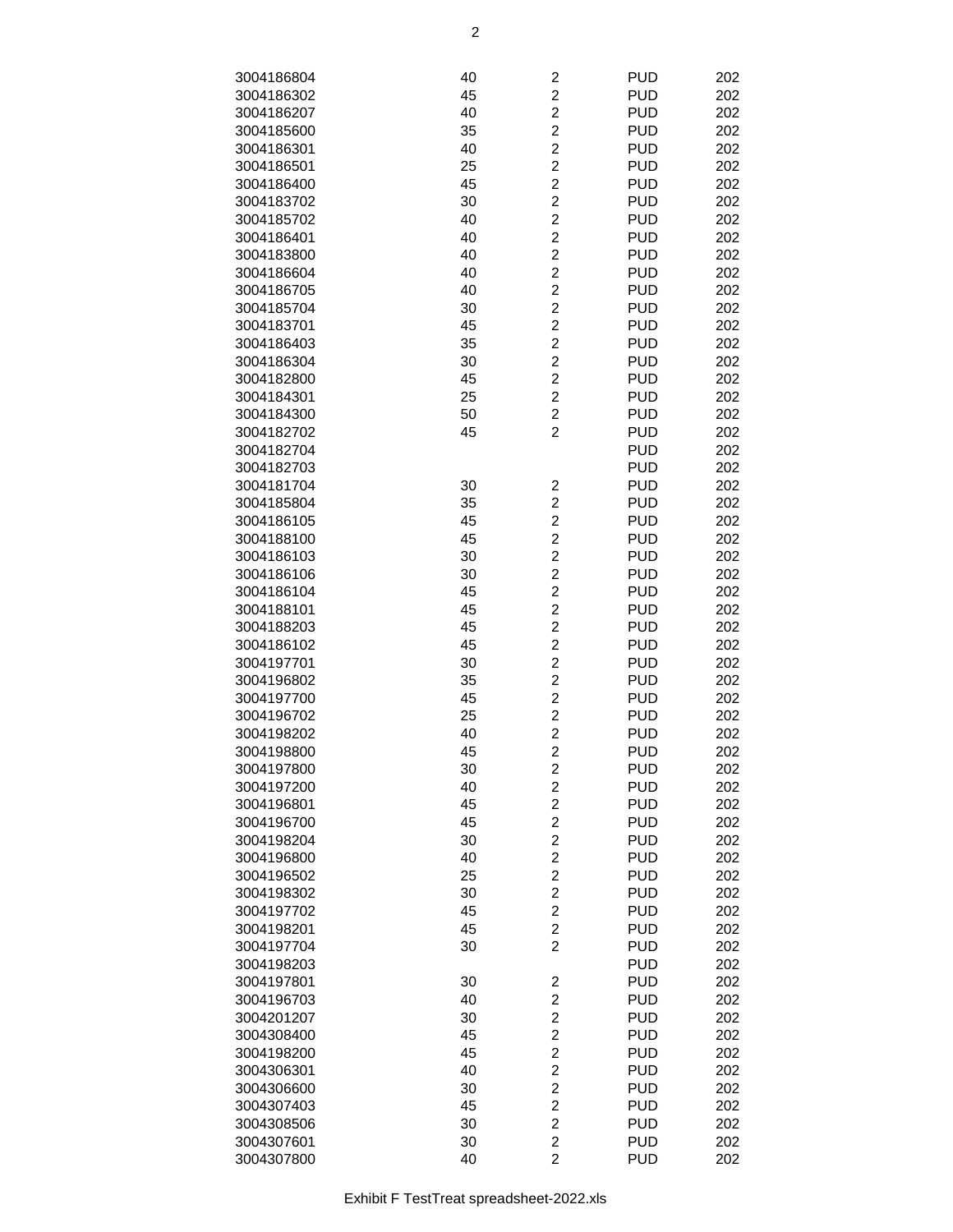| 3004201100               | 40       | $\overline{\mathbf{c}}$                   | <b>PUD</b>               | 202        |
|--------------------------|----------|-------------------------------------------|--------------------------|------------|
| 3004197100               | 45       | $\overline{\mathbf{c}}$                   | <b>PUD</b>               | 202        |
| 3004305301               | 40       | $\overline{c}$                            | <b>PUD</b>               | 202        |
| 3004307600               | 40       | $\overline{c}$                            | <b>PUD</b>               | 202        |
| 3004307402               | 30       | $\overline{c}$                            | <b>PUD</b>               | 202        |
| 3004197102               | 40       | $\overline{\mathbf{c}}$                   | <b>PUD</b>               | 202        |
| 3004291800               | 45       | $\overline{c}$                            | <b>PUD</b>               | 202        |
| 3004196101               | 40       | $\overline{c}$                            | <b>PUD</b>               | 202        |
| 3004307602               | 45       | $\overline{c}$                            | <b>PUD</b>               | 202        |
| 3004291801               | 40       | $\overline{2}$                            | <b>PUD</b>               | 202        |
| 3004305501               | 30       | $\overline{c}$                            | <b>PUD</b>               | 202        |
| 3004308600               | 30       | $\overline{c}$                            | <b>PUD</b>               | 202        |
| 3004306403               | 45       | $\overline{c}$                            | <b>PUD</b>               | 202        |
| 3004305800               | 45       | $\overline{c}$                            | <b>PUD</b>               | 202        |
| 3004308602               | 30       | $\overline{c}$                            | <b>PUD</b>               | 202        |
| 3004198100               | 40       | $\overline{c}$                            | <b>PUD</b>               | 202        |
| 3004306500               | 30       | $\overline{c}$                            | <b>PUD</b>               | 202        |
| 3004198103               | 40       | $\overline{c}$                            | <b>PUD</b>               | 202        |
| 3004307400               | 45       | $\overline{c}$                            | <b>PUD</b>               | 202        |
| 3004308503               | 30       | $\overline{c}$                            | <b>PUD</b>               | 202        |
| 3004306300               | 40       | $\overline{c}$<br>$\overline{c}$          | <b>PUD</b>               | 202        |
| 3004198102<br>3004308700 | 40<br>35 | $\overline{c}$                            | <b>PUD</b><br><b>PUD</b> | 202        |
| 3004201103               | 30       | $\overline{c}$                            | <b>PUD</b>               | 202<br>202 |
| 3004306501               | 40       | $\overline{c}$                            | <b>PUD</b>               | 202        |
| 3004308800               | 30       | $\overline{\mathbf{c}}$                   | <b>PUD</b>               | 202        |
| 3004307500               | 40       | $\overline{c}$                            | <b>PUD</b>               | 202        |
| 3004198101               | 30       | $\overline{c}$                            | <b>PUD</b>               | 202        |
| 3004308504               | 30       | $\overline{c}$                            | <b>PUD</b>               | 202        |
| 3004308505               | 40       | $\overline{2}$                            | <b>PUD</b>               | 202        |
| 3004306304               | 30       | $\overline{c}$                            | <b>PUD</b>               | 202        |
| 3004308401               | 45       | $\overline{c}$                            | <b>PUD</b>               | 202        |
| 3004196100               | 40       | $\overline{c}$                            | <b>PUD</b>               | 202        |
| 3004307801               | 40       | $\overline{c}$                            | <b>PUD</b>               | 202        |
| 3004307502               | 45       | $\overline{c}$                            | <b>PUD</b>               | 202        |
| 3004197101               | 40       | $\overline{c}$                            | <b>PUD</b>               | 202        |
| 3004307700               | 40       | $\overline{c}$                            | <b>PUD</b>               | 202        |
| 3004305302               | 40       | $\overline{2}$                            | <b>PUD</b>               | 202        |
| 3004306303               | 40       | $\overline{c}$                            | <b>PUD</b>               | 202        |
| 3004305502               | 45       | $\overline{\mathbf{c}}$                   | <b>PUD</b>               | 202        |
| 3004305802               | 30       | $\overline{\mathbf{c}}$                   | <b>PUD</b>               | 202        |
| 3004307503               | 30       | $\overline{c}$                            | <b>PUD</b>               | 202        |
| 3004305801               | 30       | $\overline{c}$                            | <b>PUD</b>               | 202        |
| 3004305400               | 35       | $\overline{c}$                            | <b>PUD</b>               | 202        |
| 3004196102               | 40       | $\overline{c}$                            | <b>PUD</b>               | 202        |
| 3004201204               | 45       | $\overline{\mathbf{c}}$                   | <b>PUD</b>               | 202        |
| 3004307401               | 40       | $\overline{\mathbf{c}}$                   | <b>PUD</b>               | 202        |
| 3004308402               | 30       | $\overline{c}$                            | <b>PUD</b>               | 202        |
| 3004306404               | 30       | $\overline{c}$                            | <b>PUD</b>               | 202        |
| 3004201102               | 45       | $\overline{c}$                            | <b>PUD</b>               | 202        |
| 3004307501               | 30       | $\overline{c}$                            | <b>PUD</b>               | 202        |
| 3004305300               | 40       | $\overline{c}$                            | <b>PUD</b>               | 202        |
| 3004306401<br>3004201206 | 45<br>30 | $\overline{c}$<br>$\overline{\mathbf{c}}$ | <b>PUD</b><br><b>PUD</b> | 202<br>202 |
| 3004305303               | 30       | $\overline{c}$                            | <b>PUD</b>               | 202        |
| 3004306400               | 45       | $\overline{\mathbf{c}}$                   | <b>PUD</b>               | 202        |
| 3004305600               | 40       | $\overline{\mathbf{c}}$                   | <b>PUD</b>               | 202        |
| 3004248806               | 35       | $\overline{\mathbf{c}}$                   | <b>PUD</b>               | 202        |
| 3004247802               | 30       | $\overline{c}$                            | <b>PUD</b>               | 202        |
| 3004248805               | 40       | $\overline{c}$                            | <b>PUD</b>               | 202        |
| 3004249801               | 45       | $\overline{c}$                            | <b>PUD</b>               | 202        |
| 3004247804               | 35       | $\overline{2}$                            | <b>PUD</b>               | 202        |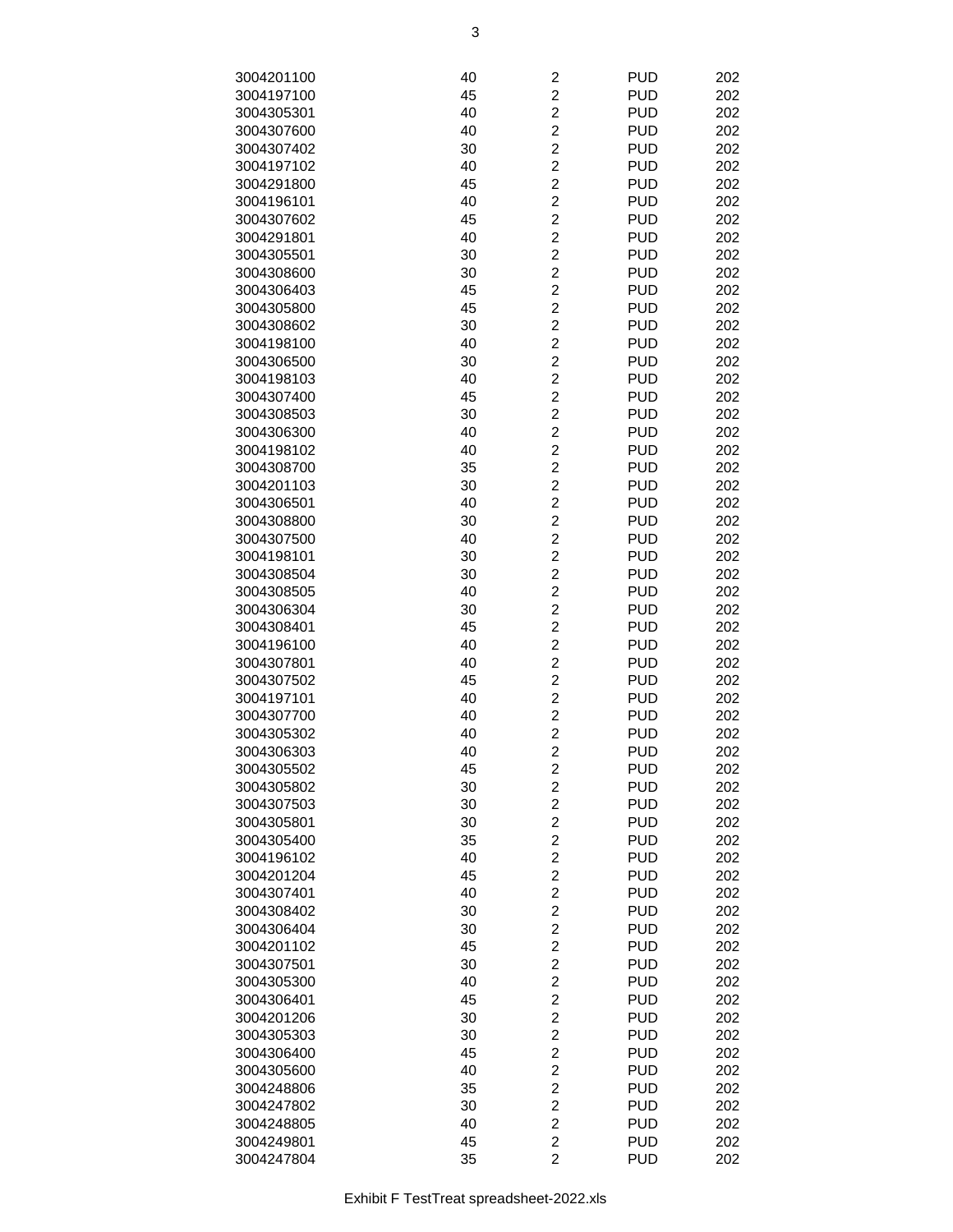| 3004246803 | 45 | $\overline{\mathbf{c}}$ | <b>PUD</b> | 202 |
|------------|----|-------------------------|------------|-----|
| 3004248802 | 30 | $\overline{c}$          | <b>PUD</b> | 202 |
| 3004248101 | 30 | $\overline{c}$          | <b>PUD</b> | 20  |
|            |    | $\overline{c}$          | <b>PUD</b> | 20  |
| 3004248100 | 40 |                         |            |     |
| 3003191800 | 45 | $\overline{c}$          | <b>PUD</b> | 202 |
| 3004248808 | 40 | $\overline{c}$          | <b>PUD</b> | 202 |
| 3003191801 | 45 | $\overline{\mathbf{c}}$ | <b>PUD</b> | 202 |
| 3004244602 | 45 | $\overline{c}$          | <b>PUD</b> | 20  |
| 3004246702 | 30 | $\overline{c}$          | <b>PUD</b> | 202 |
| 3004246700 | 45 | $\overline{2}$          | <b>PUD</b> | 202 |
| 3004246805 | 45 | $\overline{c}$          | <b>PUD</b> | 202 |
| 3004246500 | 45 | $\overline{c}$          | <b>PUD</b> | 202 |
| 3004245201 | 30 | $\overline{c}$          | <b>PUD</b> | 20  |
| 3004246602 | 30 | $\overline{c}$          | <b>PUD</b> | 202 |
| 3004248208 | 30 | $\overline{c}$          | <b>PUD</b> | 20  |
| 3004248206 | 40 | $\overline{c}$          | <b>PUD</b> | 20  |
| 3004276806 |    |                         | <b>PUD</b> | 202 |
| 3004246604 | 40 | 2                       | <b>PUD</b> | 202 |
| 3004248203 | 40 | $\overline{2}$          | <b>PUD</b> | 20  |
|            | 40 | $\overline{2}$          | <b>PUD</b> |     |
| 3004245600 |    |                         |            | 20  |
| 3004248201 | 40 | $\overline{2}$          | <b>PUD</b> | 20  |
| 3004246802 | 30 | $\overline{c}$          | <b>PUD</b> | 202 |
| 3004248803 | 30 | $\overline{c}$          | <b>PUD</b> | 202 |
| 3004246501 | 35 | $\overline{c}$          | <b>PUD</b> | 202 |
| 3004248804 | 30 | $\overline{c}$          | <b>PUD</b> | 202 |
| 3004246804 | 30 | $\overline{c}$          | <b>PUD</b> | 202 |
| 3004247803 | 30 | $\overline{\mathbf{c}}$ | <b>PUD</b> | 202 |
| 3004247501 | 45 | $\overline{c}$          | <b>PUD</b> | 20  |
| 3004248204 | 30 | $\overline{c}$          | <b>PUD</b> | 20  |
| 3004246201 | 30 | $\overline{2}$          | <b>PUD</b> | 20  |
| 3004248809 | 30 | $\overline{c}$          | <b>PUD</b> | 202 |
| 3004246605 | 40 | $\overline{c}$          | <b>PUD</b> | 202 |
| 3004246470 | 40 | $\overline{c}$          | <b>PUD</b> | 20  |
| 3004244317 | 35 | $\overline{c}$          | <b>PUD</b> | 20  |
| 3004245803 | 30 | $\overline{c}$          | <b>PUD</b> | 202 |
| 3004254503 | 45 | $\overline{c}$          | <b>PUD</b> | 202 |
|            |    |                         |            |     |
| 3004256602 | 45 | $\overline{\mathbf{c}}$ | <b>PUD</b> | 20  |
| 3004256601 | 45 | $\overline{c}$          | <b>PUD</b> | 202 |
| 3004255500 | 35 | $\overline{c}$          | <b>PUD</b> | 202 |
| 3004254600 | 50 | $\overline{\mathbf{c}}$ | <b>PUD</b> | 202 |
| 3004255404 | 30 | $\overline{c}$          | <b>PUD</b> | 202 |
| 3004254402 | 45 | $\overline{c}$          | <b>PUD</b> | 202 |
| 3004257702 | 40 | $\overline{c}$          | <b>PUD</b> | 202 |
| 3004255610 | 35 | $\overline{c}$          | <b>PUD</b> | 20  |
| 3004255401 | 45 | $\boldsymbol{2}$        | <b>PUD</b> | 202 |
| 3004254400 | 45 | $\overline{c}$          | <b>PUD</b> | 202 |
| 3004254803 | 30 | $\overline{\mathbf{c}}$ | <b>PUD</b> | 202 |
| 3004254802 | 45 | $\overline{c}$          | <b>PUD</b> | 202 |
| 3004255601 | 40 | $\overline{c}$          | <b>PUD</b> | 20  |
| 3004256401 | 25 | $\overline{c}$          | <b>PUD</b> | 202 |
| 3004256400 | 45 | $\overline{c}$          | <b>PUD</b> | 202 |
| 3004256800 | 30 | $\overline{c}$          | <b>PUD</b> | 20  |
| 3004258605 | 40 | $\overline{c}$          | <b>PUD</b> | 202 |
|            |    | $\overline{c}$          |            |     |
| 3004256301 | 30 |                         | <b>PUD</b> | 202 |
| 3004257706 | 35 | $\boldsymbol{2}$        | <b>PUD</b> | 202 |
| 3004258602 | 45 | $\overline{\mathbf{c}}$ | <b>PUD</b> | 202 |
| 3004255402 | 40 | $\overline{\mathbf{c}}$ | <b>PUD</b> | 202 |
| 3004257706 | 35 | $\overline{\mathbf{c}}$ | <b>PUD</b> | 202 |
| 3004256402 | 45 | $\overline{c}$          | <b>PUD</b> | 202 |
| 3004255702 | 30 | $\overline{c}$          | <b>PUD</b> | 20  |
| 3004257606 | 35 | $\overline{c}$          | <b>PUD</b> | 202 |
| 3004254301 | 45 | $\overline{2}$          | <b>PUD</b> | 202 |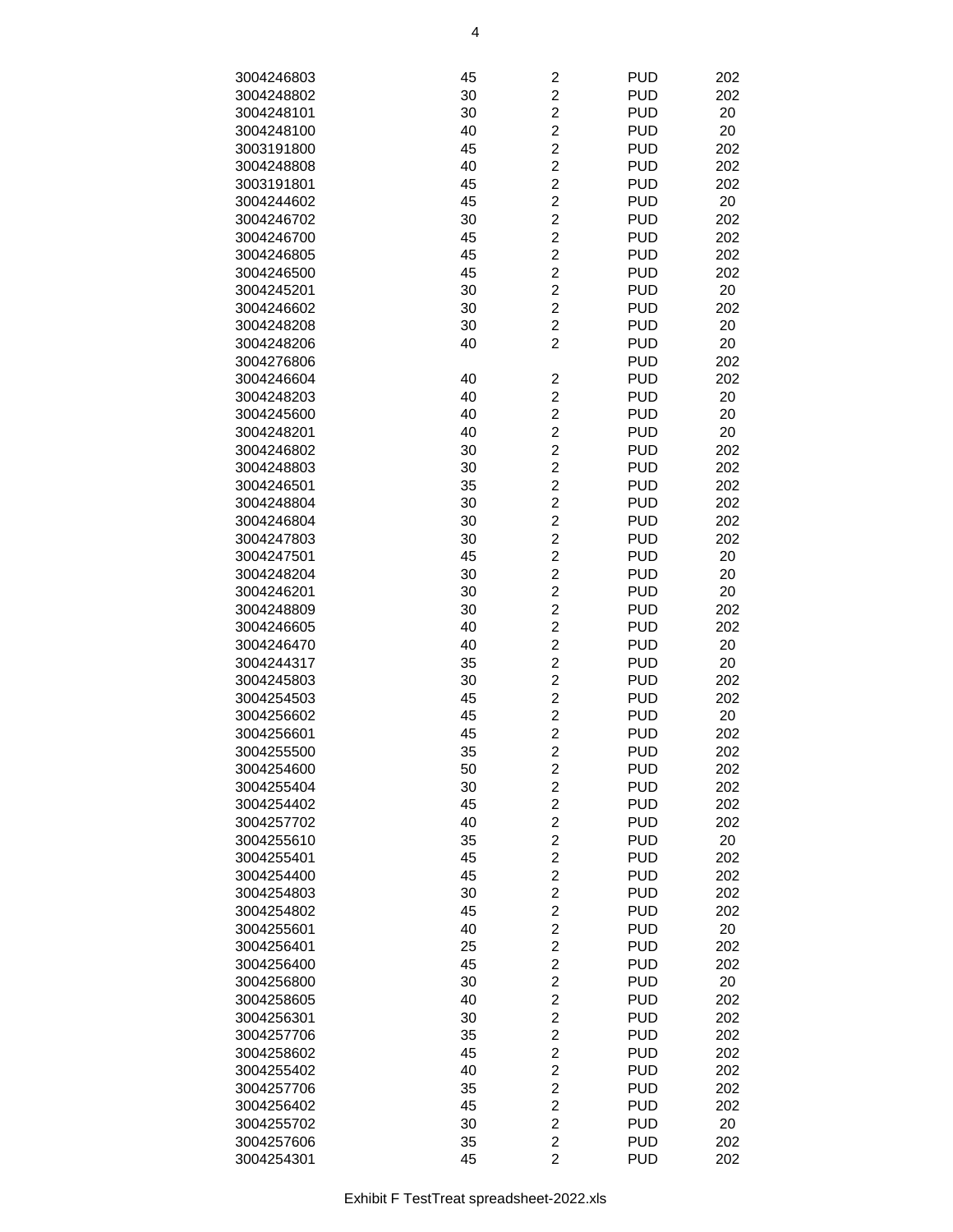| 3004258500 | 40 | 2                       | <b>PUD</b> | 20  |
|------------|----|-------------------------|------------|-----|
| 3004254603 | 45 | $\overline{c}$          | <b>PUD</b> | 202 |
| 3004256600 | 45 | $\overline{\mathbf{c}}$ | <b>PUD</b> | 202 |
| 3004254701 | 40 | $\overline{c}$          | <b>PUD</b> | 202 |
| 3004255200 | 45 | $\overline{c}$          | <b>PUD</b> | 20  |
| 3004256701 | 35 | $\overline{c}$          | <b>PUD</b> | 202 |
| 3004254602 | 30 | $\overline{c}$          | <b>PUD</b> | 202 |
| 3004257701 | 40 | $\overline{\mathbf{c}}$ | <b>PUD</b> | 202 |
| 3004254709 | 45 | $\overline{c}$          | <b>PUD</b> | 202 |
| 3004255602 | 35 | $\overline{2}$          | <b>PUD</b> | 20  |
| 3004258400 | 40 | $\overline{2}$          | <b>PUD</b> | 202 |
| 3004254500 | 45 | $\overline{c}$          | <b>PUD</b> | 202 |
| 3004254501 | 45 | $\overline{\mathbf{c}}$ | <b>PUD</b> | 202 |
| 3004255303 | 30 | $\overline{c}$          | <b>PUD</b> | 202 |
| 3004254601 | 45 | $\overline{c}$          | <b>PUD</b> | 202 |
| 3004254304 | 45 | $\overline{c}$          | <b>PUD</b> | 202 |
| 3004245102 | 45 | $\overline{c}$          | <b>PUD</b> | 20  |
| 3004255503 | 45 | $\overline{\mathbf{c}}$ | <b>PUD</b> | 202 |
| 3004255600 | 40 | $\overline{c}$          | <b>PUD</b> | 20  |
| 3004256403 | 45 | $\overline{2}$          | <b>PUD</b> | 202 |
|            |    | $\overline{2}$          | <b>PUD</b> |     |
| 3004258603 | 45 |                         |            | 202 |
| 3004258401 | 40 | $\overline{c}$          | <b>PUD</b> | 202 |
| 3004257705 | 30 | $\overline{\mathbf{c}}$ | <b>PUD</b> | 202 |
| 3004244105 | 55 | $\overline{\mathbf{c}}$ | <b>PUD</b> | 20  |
| 3004258700 | 35 | $\overline{c}$          | <b>PUD</b> | 202 |
| 3004254801 | 40 | $\overline{c}$          | <b>PUD</b> | 202 |
| 3004257700 | 40 | $\overline{c}$          | <b>PUD</b> | 202 |
| 3004255800 | 40 | $\overline{\mathbf{c}}$ | <b>PUD</b> | 20  |
| 3004257704 | 45 | $\overline{c}$          | <b>PUD</b> | 202 |
| 3004244106 | 50 | $\overline{2}$          | <b>PUD</b> | 20  |
| 3004255603 | 35 | $\overline{2}$          | <b>PUD</b> | 20  |
| 3004246100 | 45 | $\overline{c}$          | <b>PUD</b> | 20  |
| 3004258600 | 45 | $\overline{\mathbf{c}}$ | <b>PUD</b> | 202 |
| 3004255501 | 45 | $\overline{c}$          | <b>PUD</b> | 202 |
| 3004255403 | 40 | $\overline{c}$          | <b>PUD</b> | 202 |
| 3004258300 | 45 | $\overline{c}$          | <b>PUD</b> | 20  |
| 3004257605 | 45 | $\overline{c}$          | <b>PUD</b> | 202 |
| 3004257604 | 45 | $\overline{c}$          | <b>PUD</b> | 202 |
| 3004258604 | 40 | $\overline{2}$          | <b>PUD</b> | 202 |
| 3004244108 | 35 | $\overline{\mathbf{c}}$ | <b>PUD</b> | 202 |
| 3004254403 | 45 | $\overline{2}$          | <b>PUD</b> | 202 |
| 3004255302 | 35 | $\overline{c}$          | <b>PUD</b> | 202 |
| 3004254702 | 40 | $\overline{\mathbf{c}}$ | <b>PUD</b> | 202 |
| 3004255604 | 25 | $\overline{\mathbf{c}}$ | <b>PUD</b> | 20  |
| 3004255301 | 30 | $\overline{c}$          | <b>PUD</b> | 20  |
| 3004254604 | 45 | $\overline{c}$          | <b>PUD</b> | 202 |
| 3004254700 | 45 | $\overline{c}$          | <b>PUD</b> | 202 |
| 3004255300 | 30 | $\overline{\mathbf{c}}$ | <b>PUD</b> | 20  |
| 3004256300 | 30 | $\overline{c}$          | <b>PUD</b> | 202 |
| 3004257401 | 35 | $\overline{2}$          | <b>PUD</b> | 202 |
| 3004258402 | 40 | $\overline{2}$          | <b>PUD</b> | 202 |
| 3003301602 |    |                         | <b>PUD</b> | 202 |
| 3004367501 | 40 | $\overline{\mathbf{c}}$ | <b>PUD</b> | 202 |
| 3004256100 | 40 | $\boldsymbol{2}$        | <b>PUD</b> | 20  |
| 3004255201 | 40 | $\overline{\mathbf{c}}$ | <b>PUD</b> | 20  |
| 3004367702 | 40 | $\overline{c}$          | <b>PUD</b> | 202 |
| 3004255202 | 30 | 2                       | <b>PUD</b> | 20  |
| 3004256102 | 30 | $\overline{\mathbf{c}}$ | <b>PUD</b> | 20  |
| 3004256101 | 40 | $\overline{c}$          | <b>PUD</b> | 20  |
| 3004367601 | 45 | $\overline{c}$          | <b>PUD</b> | 202 |
| 3004367801 | 40 | $\overline{2}$          | <b>PUD</b> | 202 |
| 3004368602 | 35 | $\overline{2}$          | <b>PUD</b> | 202 |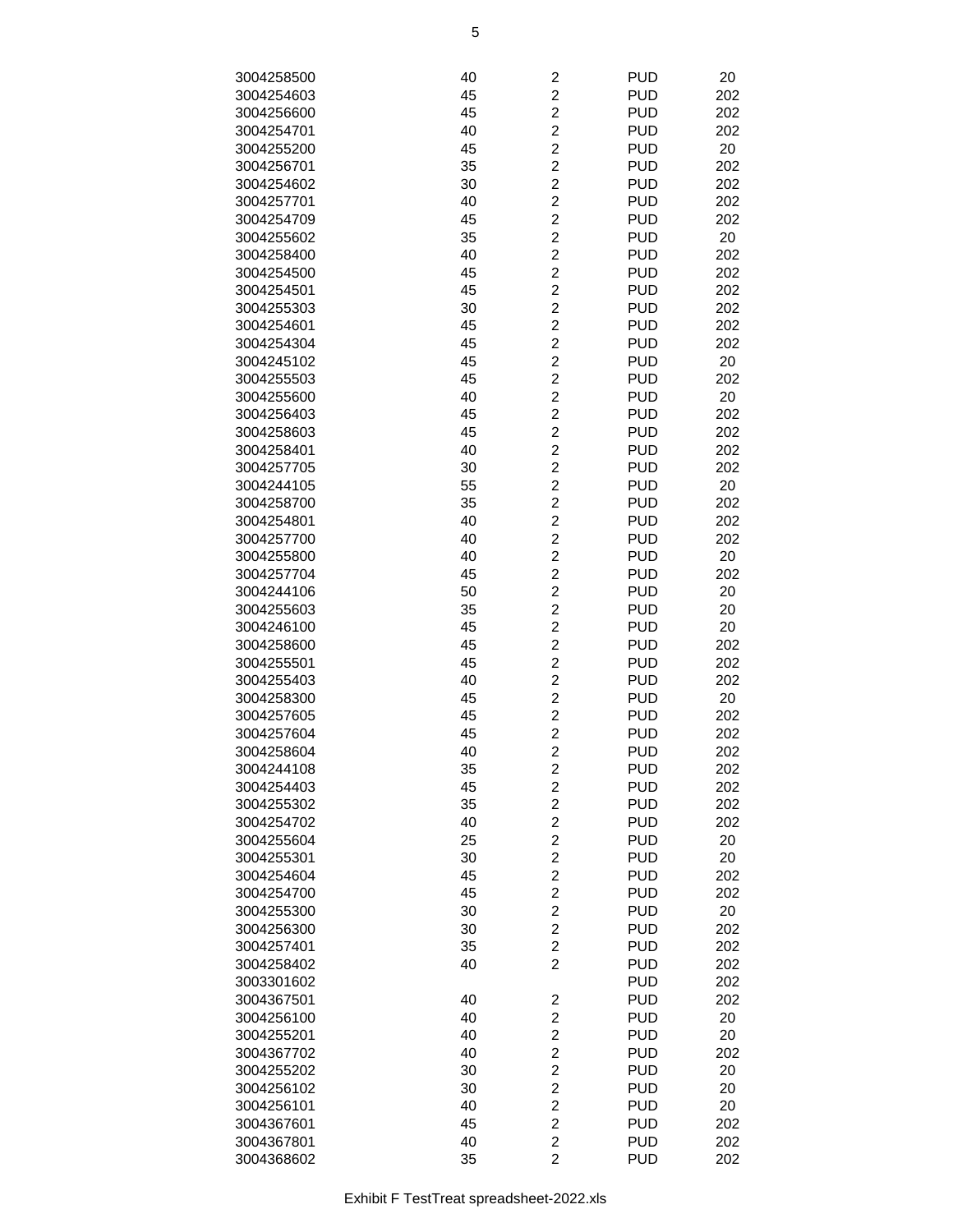| 3004368700 | 40 | $\overline{\mathbf{c}}$ | <b>PUD</b>               | 202 |
|------------|----|-------------------------|--------------------------|-----|
| 3004367600 | 40 | $\overline{c}$          | <b>PUD</b>               | 202 |
| 3004368603 | 45 | $\overline{c}$          | <b>PUD</b>               | 202 |
| 3004367602 | 45 | $\overline{\mathbf{c}}$ | <b>PUD</b>               | 202 |
| 3004367500 | 40 | $\overline{c}$          | <b>PUD</b>               | 202 |
| 3004368601 | 40 | $\overline{c}$          | <b>PUD</b>               | 202 |
|            |    | $\overline{c}$          |                          |     |
| 3004367701 | 40 |                         | <b>PUD</b>               | 202 |
| 3004367400 | 40 | $\overline{c}$          | <b>PUD</b>               | 202 |
| 3004365101 | 45 | $\overline{c}$          | <b>PUD</b>               | 202 |
| 3004365103 | 30 | $\overline{2}$          | <b>PUD</b>               | 202 |
| 3004365104 | 30 | $\overline{2}$          | <b>PUD</b>               | 202 |
| 3004365102 | 30 | $\overline{c}$          | <b>PUD</b>               | 202 |
| 3004366202 | 40 | $\overline{c}$          | <b>PUD</b>               | 202 |
| 3004367203 | 40 | $\overline{c}$          | <b>PUD</b>               | 202 |
| 3004367202 | 40 | $\overline{c}$          | <b>PUD</b>               | 202 |
| 3004367200 | 40 | $\overline{2}$          | <b>PUD</b>               | 202 |
| 3004367204 | 30 | $\overline{c}$          | <b>PUD</b>               | 202 |
| 2904015800 | 40 | $\overline{c}$          | <b>PUD</b>               | 202 |
| 3004367201 | 40 | $\overline{c}$          | <b>PUD</b>               | 202 |
| 2904015801 | 40 | $\overline{2}$          | <b>PUD</b>               | 202 |
| 3004365100 | 45 | $\overline{2}$          | <b>PUD</b>               | 202 |
| 3004366100 | 40 | $\overline{c}$          | <b>PUD</b>               | 202 |
| 3004366302 | 40 | $\overline{c}$          | <b>PUD</b>               | 202 |
| 3004367301 | 30 | $\overline{\mathbf{c}}$ | <b>PUD</b>               | 202 |
| 3004112103 | 40 | $\overline{c}$          | <b>PUD</b>               | 202 |
| 3004112105 | 25 | $\overline{c}$          | <b>PUD</b>               | 202 |
| 3004142704 | 45 | $\overline{c}$          | <b>PUD</b>               | 202 |
| 3004142705 | 45 | $\overline{c}$          | <b>PUD</b>               | 202 |
| 3004141701 | 30 | $\overline{c}$          | <b>PUD</b>               | 202 |
| 3004142801 | 45 | $\overline{2}$          | <b>PUD</b>               | 202 |
| 3004142703 | 45 | $\overline{2}$          | <b>PUD</b>               | 202 |
| 3004143800 | 40 | $\overline{c}$          | <b>PUD</b>               | 202 |
| 3004147801 | 25 | $\overline{c}$          | <b>PUD</b>               | 202 |
| 3004143805 | 40 | $\overline{c}$          | <b>PUD</b>               | 202 |
| 3004148800 | 40 | $\overline{c}$          | <b>PUD</b>               | 202 |
| 3004142800 | 45 | $\overline{2}$          | <b>PUD</b>               | 202 |
| 3004142702 | 30 | $\overline{c}$          | <b>PUD</b>               | 202 |
| 3004148801 | 35 | $\overline{c}$          | <b>PUD</b>               | 202 |
| 3004142701 | 30 | $\overline{2}$          | <b>PUD</b>               | 202 |
| 3004147800 | 45 | $\overline{\mathbf{c}}$ | <b>PUD</b>               | 202 |
| 3004112102 | 45 | $\overline{c}$          | <b>PUD</b>               | 202 |
| 3004112104 | 40 | $\overline{\mathbf{c}}$ | <b>PUD</b>               | 202 |
|            | 30 | $\overline{\mathbf{c}}$ | <b>PUD</b>               | 202 |
| 3004143806 |    | $\overline{\mathbf{c}}$ |                          | 202 |
| 3004142802 | 30 | $\overline{c}$          | <b>PUD</b><br><b>PUD</b> |     |
| 3004141700 | 45 |                         |                          | 202 |
| 3004143807 | 30 | $\overline{c}$          | <b>PUD</b>               | 202 |
| 3004142700 | 45 | $\overline{\mathbf{c}}$ | <b>PUD</b>               | 202 |
| 3004143804 | 40 | $\overline{\mathbf{c}}$ | <b>PUD</b>               | 202 |
| 3004142201 | 30 | $\overline{\mathbf{c}}$ | <b>PUD</b>               | 202 |
| 3004142502 | 40 | $\overline{c}$          | <b>PUD</b>               | 202 |
| 3004144104 | 45 | $\overline{2}$          | <b>PUD</b>               | 202 |
| 3004141600 | 45 | $\overline{\mathbf{c}}$ | <b>PUD</b>               | 202 |
| 3004142200 | 30 | $\overline{\mathbf{c}}$ | <b>PUD</b>               | 202 |
| 3004142301 | 45 | $\overline{\mathbf{c}}$ | <b>PUD</b>               | 202 |
| 3004143206 | 45 | $\overline{\mathbf{c}}$ | <b>PUD</b>               | 202 |
| 3004143400 | 30 | $\overline{c}$          | <b>PUD</b>               | 202 |
| 3004144103 | 45 | $\overline{\mathbf{c}}$ | <b>PUD</b>               | 202 |
| 3004143203 | 40 | $\overline{\mathbf{c}}$ | <b>PUD</b>               | 202 |
| 3004235800 | 30 | $\overline{\mathbf{c}}$ | <b>PUD</b>               | 202 |
| 3004234802 | 40 | $\overline{c}$          | <b>PUD</b>               | 202 |
| 3004233800 | 40 | $\overline{2}$          | <b>PUD</b>               | 202 |
| 3004243800 | 30 | $\overline{2}$          | <b>PUD</b>               | 202 |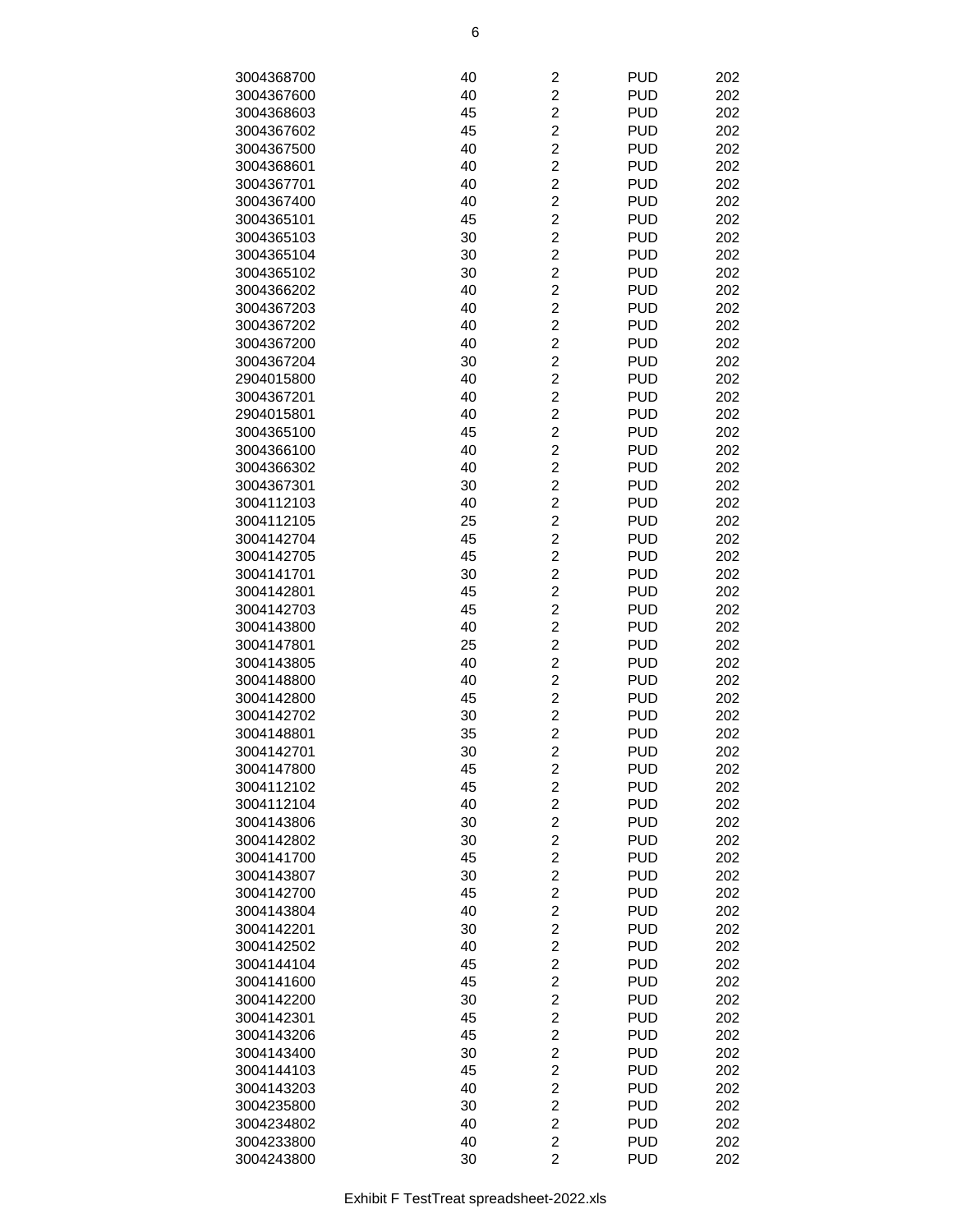| 3004241800 | 40 | $\overline{c}$          | <b>PUD</b> | 202 |
|------------|----|-------------------------|------------|-----|
|            |    |                         |            |     |
| 3004234801 | 30 | $\overline{c}$          | <b>PUD</b> | 202 |
| 3004241803 | 30 | $\overline{c}$          | <b>PUD</b> | 202 |
| 3004234800 | 30 | $\overline{c}$          | <b>PUD</b> | 202 |
| 3004242802 | 30 | $\overline{c}$          | <b>PUD</b> | 202 |
| 3004241801 | 30 | $\overline{c}$          | <b>PUD</b> | 202 |
| 3004234804 | 40 | $\overline{\mathbf{c}}$ | <b>PUD</b> | 202 |
| 3004242801 | 40 | $\overline{c}$          | <b>PUD</b> | 202 |
| 3004241804 | 30 | $\overline{c}$          | <b>PUD</b> | 202 |
|            |    | $\overline{2}$          |            |     |
| 3004242800 | 35 |                         | <b>PUD</b> | 202 |
| 3004241802 | 45 | $\overline{c}$          | <b>PUD</b> | 202 |
| 3004142300 | 45 | $\overline{c}$          | <b>PUD</b> | 202 |
| 3004141100 | 45 | $\overline{c}$          | <b>PUD</b> | 202 |
| 3004142706 | 45 | $\overline{c}$          | <b>PUD</b> | 202 |
| 3004142107 | 45 | $\overline{c}$          | <b>PUD</b> | 202 |
| 3004145107 | 30 | $\overline{c}$          | <b>PUD</b> | 202 |
| 3004145102 | 40 | $\overline{c}$          | <b>PUD</b> | 202 |
| 3004143500 | 35 | $\overline{c}$          | <b>PUD</b> | 202 |
|            |    | $\overline{c}$          |            |     |
| 3004141300 | 45 |                         | <b>PUD</b> | 202 |
| 3004142602 | 45 | $\overline{2}$          | <b>PUD</b> | 202 |
| 3004143605 | 30 | $\overline{c}$          | <b>PUD</b> | 202 |
| 3004145101 | 40 | $\overline{c}$          | <b>PUD</b> | 202 |
| 3004142400 | 45 | $\overline{c}$          | <b>PUD</b> | 202 |
| 3004142604 | 40 | $\overline{c}$          | <b>PUD</b> | 202 |
| 3004143600 | 40 | $\overline{c}$          | <b>PUD</b> | 202 |
| 3004143402 | 45 | $\overline{c}$          | <b>PUD</b> | 202 |
| 3004143604 | 45 | $\overline{\mathbf{c}}$ | <b>PUD</b> | 202 |
|            |    |                         |            |     |
| 3004142302 | 45 | $\overline{c}$          | <b>PUD</b> | 202 |
| 3004144107 | 45 | $\overline{c}$          | <b>PUD</b> | 202 |
| 3004143601 | 40 | $\overline{2}$          | <b>PUD</b> | 202 |
| 3004142506 | 30 | $\overline{c}$          | <b>PUD</b> | 202 |
| 3004142202 | 50 | $\overline{c}$          | <b>PUD</b> | 202 |
| 3004144100 | 40 | $\overline{c}$          | <b>PUD</b> | 202 |
| 3004143207 | 40 | $\overline{c}$          | <b>PUD</b> | 202 |
| 3004144105 | 45 | $\overline{c}$          | <b>PUD</b> | 202 |
| 3004142603 | 45 | $\overline{c}$          | <b>PUD</b> | 202 |
| 3004143404 | 30 | $\overline{\mathbf{c}}$ | <b>PUD</b> | 202 |
| 3004142503 | 40 | $\overline{c}$          | <b>PUD</b> | 202 |
|            |    |                         |            |     |
| 3004142402 | 45 | $\overline{c}$          | <b>PUD</b> | 202 |
| 3004143201 | 40 | $\overline{\mathbf{c}}$ | <b>PUD</b> | 202 |
| 3004143104 | 30 | $\overline{c}$          | <b>PUD</b> | 202 |
| 3004143101 | 45 | $\overline{c}$          | <b>PUD</b> | 202 |
| 3004142600 | 45 | $\overline{c}$          | <b>PUD</b> | 202 |
| 3004145105 | 30 | $\overline{c}$          | <b>PUD</b> | 202 |
| 3004143301 | 35 | $\boldsymbol{2}$        | <b>PUD</b> | 202 |
| 3004143603 | 30 | $\overline{\mathbf{c}}$ | <b>PUD</b> | 202 |
| 3004141501 | 40 | $\overline{\mathbf{c}}$ | <b>PUD</b> | 202 |
| 3004143602 | 30 | $\overline{\mathbf{c}}$ | <b>PUD</b> | 202 |
|            |    | $\overline{c}$          |            |     |
| 3004145103 | 40 |                         | <b>PUD</b> | 202 |
| 3004145100 | 40 | $\overline{c}$          | <b>PUD</b> | 202 |
| 3004141606 | 35 | $\overline{c}$          | <b>PUD</b> | 202 |
| 3004143105 | 45 | $\overline{c}$          | <b>PUD</b> | 202 |
| 3004141301 | 30 | $\overline{c}$          | <b>PUD</b> | 202 |
| 3004144204 | 40 | $\overline{c}$          | <b>PUD</b> | 202 |
| 3004142501 | 45 | $\overline{c}$          | <b>PUD</b> | 202 |
| 3004141101 | 45 | $\overline{\mathbf{c}}$ | <b>PUD</b> | 202 |
| 3004143204 | 30 | $\overline{\mathbf{c}}$ | <b>PUD</b> | 202 |
| 3004144402 | 25 | $\overline{c}$          | <b>PUD</b> | 202 |
|            |    | $\overline{c}$          | <b>PUD</b> |     |
| 3004142500 | 45 |                         |            | 202 |
| 3004143103 | 30 | $\overline{c}$          | <b>PUD</b> | 202 |
| 3004143205 | 30 | $\overline{c}$          | <b>PUD</b> | 202 |
| 3004142303 | 40 | $\overline{2}$          | <b>PUD</b> | 202 |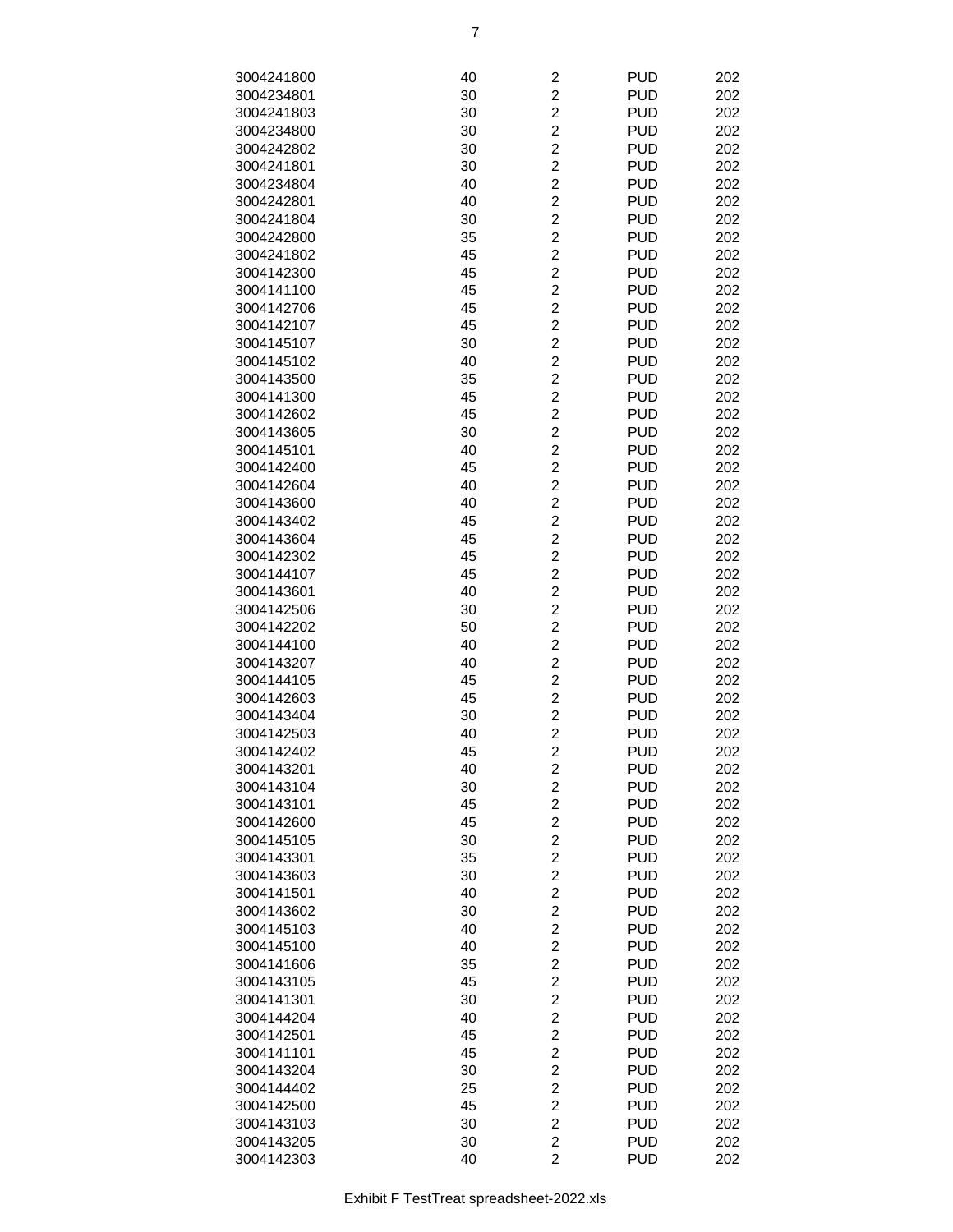| 3004145106 | 30 | $\overline{\mathbf{c}}$ | <b>PUD</b> | 202 |
|------------|----|-------------------------|------------|-----|
| 3004142102 | 45 | $\overline{c}$          | <b>PUD</b> | 202 |
|            |    |                         |            |     |
| 3004143405 | 30 | $\overline{\mathbf{c}}$ | <b>PUD</b> | 202 |
| 3004143102 | 45 | $\overline{2}$          | <b>PUD</b> | 202 |
| 3004231800 |    |                         | <b>PUD</b> | 202 |
| 3004143200 | 40 | $\overline{\mathbf{c}}$ | <b>PUD</b> | 202 |
| 3004142601 | 45 | $\overline{c}$          | <b>PUD</b> | 202 |
| 3004144101 | 45 | $\overline{c}$          | <b>PUD</b> | 202 |
| 3004143403 | 40 | $\overline{c}$          | <b>PUD</b> | 202 |
| 3004142401 | 45 | $\overline{2}$          | <b>PUD</b> | 202 |
| 3004144400 | 40 | $\overline{2}$          | <b>PUD</b> | 202 |
| 3004143100 | 40 | $\overline{2}$          | <b>PUD</b> | 202 |
| 3004144106 | 45 | $\overline{c}$          | <b>PUD</b> | 202 |
| 3004142404 | 40 | $\overline{c}$          | <b>PUD</b> | 202 |
| 3004141503 | 45 | $\overline{c}$          | <b>PUD</b> | 202 |
|            |    |                         |            |     |
| 3004238802 | 35 | $\overline{c}$          | <b>PUD</b> | 202 |
| 3004231801 | 45 | $\overline{c}$          | <b>PUD</b> | 202 |
| 3004243306 | 45 | $\overline{c}$          | <b>PUD</b> | 202 |
| 3004244303 | 45 | $\overline{c}$          | <b>PUD</b> | 20  |
| 3004241600 | 40 | $\overline{2}$          | <b>PUD</b> | 202 |
| 3004238801 | 30 | $\overline{2}$          | <b>PUD</b> | 202 |
| 3004243201 | 50 | $\overline{c}$          | <b>PUD</b> | 20  |
| 3004231605 | 40 | $\overline{c}$          | <b>PUD</b> | 202 |
| 3004243200 | 45 | $\overline{c}$          | <b>PUD</b> | 20  |
| 3004231408 | 40 | $\overline{c}$          | <b>PUD</b> | 202 |
| 3004238803 | 35 | $\overline{c}$          | <b>PUD</b> | 202 |
| 3004233500 | 40 | $\overline{c}$          | <b>PUD</b> | 202 |
| 3004233801 | 40 | $\overline{c}$          | <b>PUD</b> | 202 |
| 3004238804 | 35 | $\overline{c}$          | <b>PUD</b> | 202 |
| 3004241400 | 40 | $\overline{2}$          | <b>PUD</b> | 202 |
|            |    | $\overline{2}$          |            |     |
| 3004232401 | 30 |                         | <b>PUD</b> | 202 |
| 3004234302 | 30 | $\overline{c}$          | <b>PUD</b> | 202 |
| 3004238800 | 30 | $\overline{c}$          | <b>PUD</b> | 202 |
| 3004244601 | 45 | $\overline{c}$          | <b>PUD</b> | 20  |
| 3004233402 | 40 | $\overline{c}$          | <b>PUD</b> | 202 |
| 3004234407 | 30 | $\overline{c}$          | <b>PUD</b> | 202 |
| 3004244600 | 45 | $\overline{c}$          | <b>PUD</b> | 20  |
| 3004233301 | 25 | $\overline{c}$          | <b>PUD</b> | 202 |
| 3004234408 | 30 | $\overline{2}$          | <b>PUD</b> | 202 |
| 3004234409 | 30 | 2                       | <b>PUD</b> | 202 |
| 3004235500 | 30 | $\overline{2}$          | <b>PUD</b> | 202 |
| 3004235208 | 35 | $\overline{c}$          | <b>PUD</b> | 202 |
| 3004235205 | 40 | $\overline{\mathbf{c}}$ | <b>PUD</b> | 202 |
| 3004233701 | 30 | $\overline{c}$          | <b>PUD</b> | 202 |
| 3004234400 | 40 | $\overline{c}$          | <b>PUD</b> | 202 |
| 3004232503 | 40 | $\overline{c}$          | <b>PUD</b> | 202 |
| 3004235102 | 30 | $\overline{2}$          | <b>PUD</b> | 202 |
|            |    |                         |            |     |
| 3004242707 |    |                         | <b>PUD</b> | 202 |
| 3004243302 | 40 | 2                       | <b>PUD</b> | 20  |
| 3004234204 | 40 | $\overline{2}$          | <b>PUD</b> | 202 |
| 3004233200 | 45 | $\overline{2}$          | <b>PUD</b> | 202 |
| 3004234410 | 45 | $\overline{c}$          | <b>PUD</b> | 202 |
| 3004234406 | 30 | $\overline{\mathbf{c}}$ | <b>PUD</b> | 202 |
| 3004232408 | 30 | $\overline{\mathbf{c}}$ | <b>PUD</b> | 202 |
| 3004233404 | 40 | $\overline{\mathbf{c}}$ | <b>PUD</b> | 202 |
| 3004231604 | 30 | $\overline{c}$          | <b>PUD</b> | 202 |
| 3004243600 | 45 | $\overline{c}$          | <b>PUD</b> | 20  |
| 3004234201 | 30 | $\overline{\mathbf{c}}$ | <b>PUD</b> | 202 |
| 3004242703 | 45 | $\overline{c}$          | <b>PUD</b> | 202 |
| 3004235203 | 30 | $\overline{2}$          | <b>PUD</b> | 202 |
| 3004234405 | 30 | $\overline{c}$          | <b>PUD</b> | 202 |
| 3004243300 | 45 | $\overline{2}$          | <b>PUD</b> | 20  |
|            |    |                         |            |     |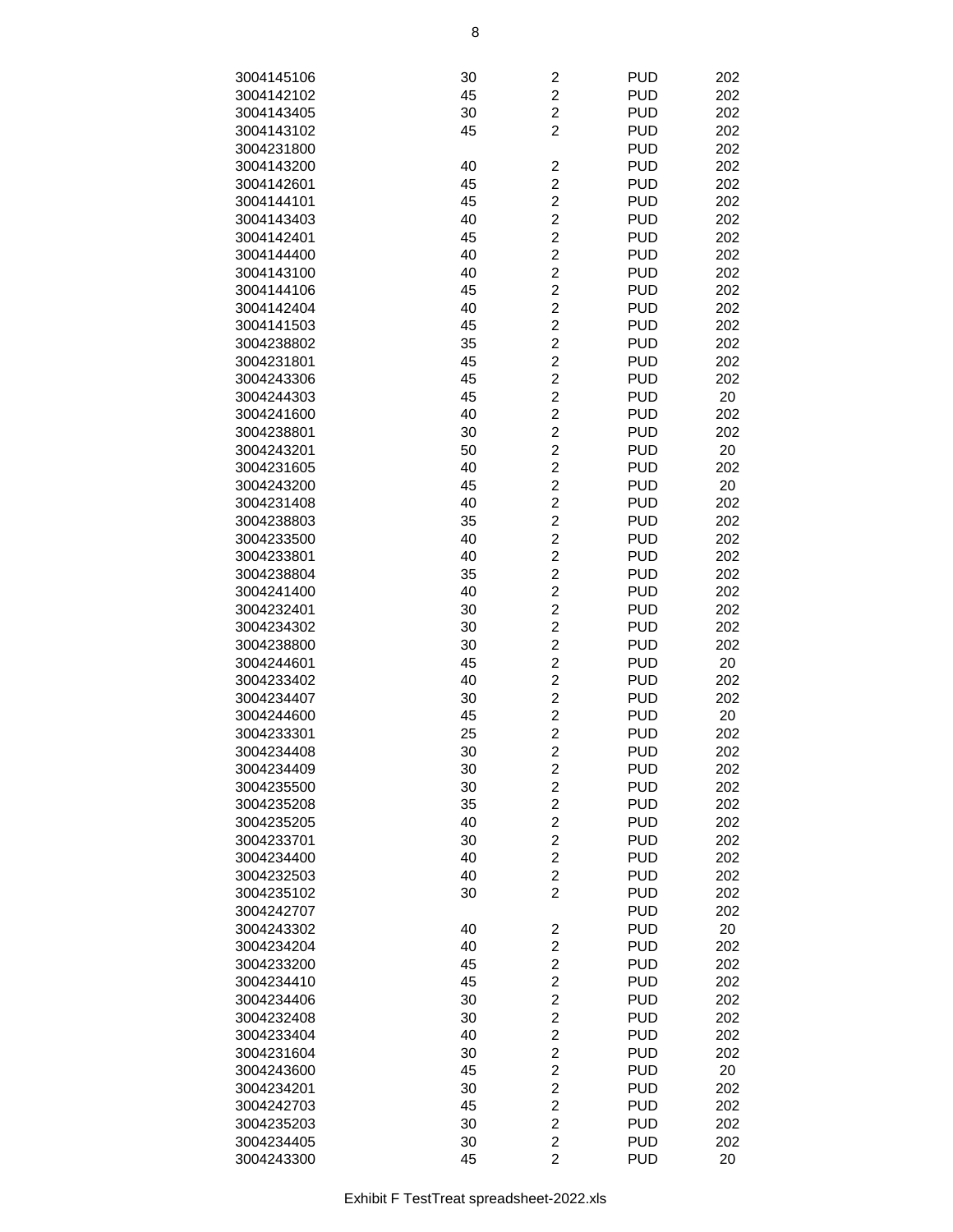| 3004235405 | 30 | $\overline{\mathbf{c}}$ | <b>PUD</b> | 202 |
|------------|----|-------------------------|------------|-----|
| 3004232407 | 40 | $\overline{c}$          | <b>PUD</b> | 202 |
| 3004233502 | 30 | $\overline{\mathbf{c}}$ | <b>PUD</b> | 202 |
| 3004243301 | 40 | $\overline{\mathbf{c}}$ | <b>PUD</b> | 20  |
| 3004233306 | 30 | $\overline{\mathbf{c}}$ | <b>PUD</b> | 202 |
|            |    |                         | <b>PUD</b> |     |
| 3004234305 | 25 | $\overline{c}$          |            | 202 |
| 3004241700 | 30 | $\overline{c}$          | <b>PUD</b> | 202 |
| 3004234411 | 45 | $\overline{\mathbf{c}}$ | <b>PUD</b> | 202 |
| 3004242701 | 45 | $\overline{\mathbf{c}}$ | <b>PUD</b> | 202 |
| 3004235407 | 40 | $\overline{\mathbf{c}}$ | <b>PUD</b> | 202 |
| 3004242702 | 45 | $\overline{c}$          | <b>PUD</b> | 202 |
| 3004242705 | 40 | $\overline{2}$          | <b>PUD</b> | 202 |
| 3004232502 | 40 | $\overline{\mathbf{c}}$ | <b>PUD</b> | 202 |
| 3004233501 | 40 | $\overline{c}$          | <b>PUD</b> | 202 |
| 3004232404 | 45 | $\overline{\mathbf{c}}$ | <b>PUD</b> | 202 |
| 3004238402 | 40 | $\overline{c}$          | <b>PUD</b> | 202 |
| 3004235304 | 45 | $\overline{c}$          | <b>PUD</b> | 202 |
| 3004234205 | 40 | $\overline{\mathbf{c}}$ | <b>PUD</b> | 202 |
| 3004231509 | 30 | $\overline{c}$          | <b>PUD</b> | 202 |
| 3004234401 | 40 | $\overline{\mathbf{c}}$ | <b>PUD</b> | 202 |
| 3004235204 | 45 | $\overline{c}$          | <b>PUD</b> | 202 |
| 3004235300 | 45 | $\overline{2}$          | <b>PUD</b> | 202 |
| 3004241601 | 40 | $\overline{\mathbf{c}}$ | <b>PUD</b> | 202 |
| 3004235206 | 40 | $\overline{\mathbf{c}}$ | <b>PUD</b> | 202 |
| 3004234501 | 30 | $\overline{\mathbf{c}}$ | <b>PUD</b> | 202 |
| 3004244304 | 30 | $\overline{c}$          | <b>PUD</b> | 20  |
| 3004241500 | 40 | $\overline{c}$          | <b>PUD</b> | 202 |
| 3004243202 | 30 | $\overline{\mathbf{c}}$ | <b>PUD</b> | 20  |
| 3004235402 | 40 | $\overline{\mathbf{c}}$ | <b>PUD</b> | 202 |
| 3004241401 | 40 | $\overline{\mathbf{c}}$ | <b>PUD</b> | 202 |
|            |    | $\overline{c}$          |            |     |
| 3004238304 | 30 |                         | <b>PUD</b> | 202 |
| 3004234200 | 30 | $\overline{2}$          | <b>PUD</b> | 202 |
| 3004235401 | 40 | $\overline{\mathbf{c}}$ | <b>PUD</b> | 202 |
| 3004238406 | 30 | $\overline{c}$          | <b>PUD</b> | 202 |
| 3004235200 | 40 | $\overline{\mathbf{c}}$ | <b>PUD</b> | 202 |
| 3004242700 | 45 | $\overline{c}$          | <b>PUD</b> | 202 |
| 3004243303 | 45 | $\overline{\mathbf{c}}$ | <b>PUD</b> | 20  |
| 3004235202 | 45 | $\overline{c}$          | <b>PUD</b> | 202 |
| 3004235101 | 30 | $\overline{c}$          | <b>PUD</b> | 202 |
| 3004231407 | 45 | $\overline{\mathbf{c}}$ | <b>PUD</b> | 202 |
| 3004234402 | 45 | $\overline{c}$          | <b>PUD</b> | 202 |
| 3004233700 | 40 | $\overline{2}$          | <b>PUD</b> | 202 |
| 3004234206 | 45 | $\overline{\mathbf{c}}$ | <b>PUD</b> | 202 |
| 3004233601 | 30 | $\overline{\mathbf{c}}$ | <b>PUD</b> | 202 |
| 3004235301 | 50 | $\overline{\mathbf{c}}$ | <b>PUD</b> | 202 |
| 3004234806 | 40 | $\overline{c}$          | <b>PUD</b> | 202 |
| 3004242706 | 45 | $\overline{c}$          | <b>PUD</b> | 202 |
| 3004235404 | 40 | $\overline{\mathbf{c}}$ | <b>PUD</b> | 202 |
| 3004243305 | 40 | $\overline{\mathbf{c}}$ | <b>PUD</b> | 20  |
| 3004243204 | 40 | $\overline{\mathbf{c}}$ | <b>PUD</b> | 20  |
| 3004235201 | 35 | $\overline{c}$          | <b>PUD</b> | 202 |
| 3004233401 | 40 | $\overline{2}$          | <b>PUD</b> | 202 |
| 3004241501 | 40 | $\overline{\mathbf{c}}$ | <b>PUD</b> | 202 |
| 3004232406 | 40 | $\overline{\mathbf{c}}$ | <b>PUD</b> | 202 |
| 3004235303 | 45 | $\overline{c}$          | <b>PUD</b> | 202 |
| 3004234203 | 40 | $\overline{c}$          | <b>PUD</b> | 202 |
| 3004234600 | 30 | $\overline{c}$          | <b>PUD</b> | 202 |
| 3004232400 | 45 | $\overline{\mathbf{c}}$ | <b>PUD</b> | 202 |
| 3004232405 | 40 | $\overline{\mathbf{c}}$ | <b>PUD</b> | 202 |
| 3004242600 | 45 | $\overline{\mathbf{c}}$ | <b>PUD</b> | 20  |
| 3004241402 | 45 | $\overline{2}$          | <b>PUD</b> | 202 |
| 3004241701 | 45 | $\overline{2}$          | <b>PUD</b> | 202 |
|            |    |                         |            |     |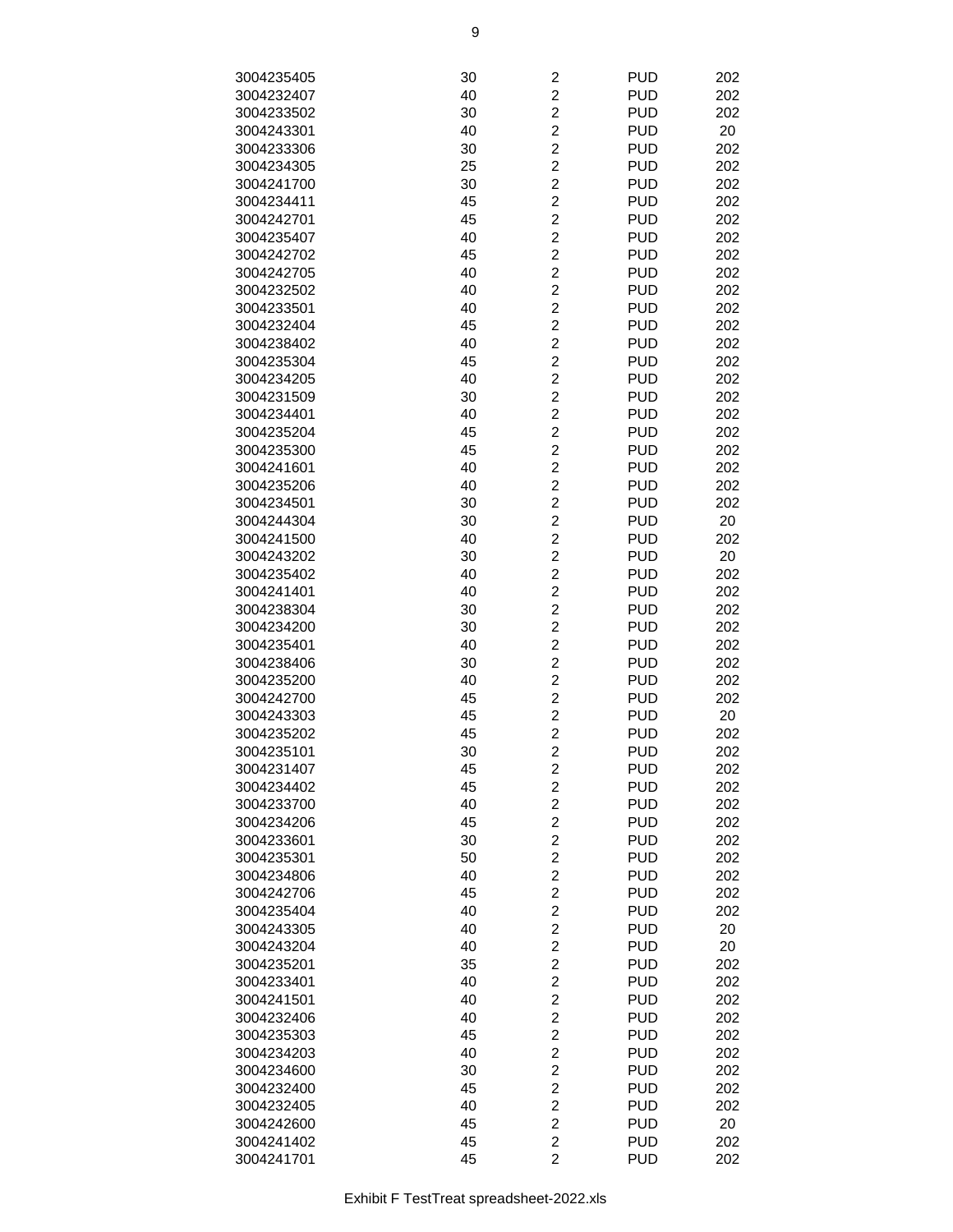| 3004233403 | 50 | $\overline{\mathbf{c}}$ | <b>PUD</b> | 202 |
|------------|----|-------------------------|------------|-----|
| 3004242709 | 30 | $\overline{c}$          | <b>PUD</b> | 202 |
| 3004242601 | 45 | $\overline{c}$          | <b>PUD</b> | 20  |
| 3004235209 | 30 | $\overline{c}$          | <b>PUD</b> | 202 |
| 3004235100 | 45 | $\overline{c}$          | <b>PUD</b> | 202 |
| 3004235207 | 35 | $\overline{c}$          | <b>PUD</b> | 202 |
| 3004234304 | 35 | $\overline{c}$          | <b>PUD</b> | 202 |
| 3004243203 | 40 | $\overline{c}$          | <b>PUD</b> | 20  |
| 3004235403 | 40 | $\overline{c}$          | <b>PUD</b> | 202 |
| 3004231607 | 30 | $\overline{2}$          | <b>PUD</b> | 202 |
| 3004244302 | 40 | $\overline{c}$          | <b>PUD</b> | 20  |
| 3004238303 | 30 | $\overline{c}$          | <b>PUD</b> | 202 |
| 3004241301 | 45 | $\overline{c}$          | <b>PUD</b> | 202 |
| 3004238401 | 35 | $\overline{c}$          | <b>PUD</b> | 202 |
| 3004243307 | 45 | $\overline{c}$          | <b>PUD</b> | 20  |
| 3004235408 | 45 | $\overline{c}$          | <b>PUD</b> | 202 |
| 3004261803 | 35 | $\overline{c}$          | <b>PUD</b> | 202 |
|            |    | $\overline{c}$          | <b>PUD</b> | 202 |
| 3004265801 | 45 | $\overline{2}$          |            |     |
| 3004253703 | 35 | $\overline{2}$          | <b>PUD</b> | 202 |
| 3004251503 | 30 |                         | <b>PUD</b> | 202 |
| 3004252403 | 40 | $\overline{c}$          | <b>PUD</b> | 202 |
| 3004253203 | 45 | $\overline{c}$          | <b>PUD</b> | 202 |
| 3004251405 | 40 | $\overline{c}$          | <b>PUD</b> | 202 |
| 3004251409 | 30 | $\overline{c}$          | <b>PUD</b> | 202 |
| 3004265704 | 35 | $\overline{c}$          | <b>PUD</b> | 202 |
| 3004268404 | 45 | $\overline{c}$          | <b>PUD</b> | 202 |
| 3004252402 | 40 | $\overline{c}$          | <b>PUD</b> | 202 |
| 3004253601 | 45 | $\overline{c}$          | <b>PUD</b> | 202 |
| 3004265301 | 45 | $\overline{c}$          | <b>PUD</b> | 202 |
| 3004268501 | 45 | $\overline{2}$          | <b>PUD</b> | 202 |
| 3004268602 | 45 | $\overline{c}$          | <b>PUD</b> | 202 |
| 3004253600 | 45 | $\overline{c}$          | <b>PUD</b> | 202 |
| 3004251408 | 40 | $\overline{c}$          | <b>PUD</b> | 202 |
| 3004264801 | 40 | $\overline{c}$          | <b>PUD</b> | 202 |
| 3004251401 | 40 | $\overline{c}$          | <b>PUD</b> | 202 |
| 3004268500 | 40 | $\overline{c}$          | <b>PUD</b> | 202 |
| 3004264800 | 45 | $\overline{c}$          | <b>PUD</b> | 202 |
| 3004251500 | 30 | $\overline{c}$          | <b>PUD</b> | 202 |
| 3004251301 | 30 | $\overline{2}$          | <b>PUD</b> | 202 |
| 3004263700 | 40 | $\overline{c}$          | <b>PUD</b> | 202 |
| 3004268200 | 45 | $\overline{c}$          | <b>PUD</b> | 202 |
| 3004261800 | 40 | $\overline{c}$          | <b>PUD</b> | 202 |
| 3004268600 | 45 | $\overline{c}$          | <b>PUD</b> | 202 |
| 3004263600 | 30 | $\overline{c}$          | <b>PUD</b> | 202 |
| 3004252606 | 25 | $\overline{c}$          | <b>PUD</b> | 202 |
| 3004267300 | 30 | $\overline{c}$          | <b>PUD</b> | 202 |
| 3004267201 | 30 | $\overline{c}$          | <b>PUD</b> | 202 |
| 3004268412 | 30 | $\overline{c}$          | <b>PUD</b> | 202 |
| 3004265502 | 40 | $\overline{c}$          | <b>PUD</b> | 202 |
| 3004268504 | 45 | $\overline{2}$          | <b>PUD</b> | 202 |
| 3004254610 | 40 | $\overline{c}$          | <b>PUD</b> | 202 |
| 3004261801 | 40 | $\overline{c}$          | <b>PUD</b> | 202 |
| 3004251404 | 30 | $\overline{c}$          | <b>PUD</b> | 202 |
| 3004251302 | 30 | $\overline{\mathbf{c}}$ | <b>PUD</b> | 202 |
| 3004264601 | 30 | $\overline{c}$          | <b>PUD</b> | 202 |
| 3004252801 | 45 | $\overline{\mathbf{c}}$ | <b>PUD</b> | 202 |
| 3004252503 | 40 | $\overline{c}$          | <b>PUD</b> | 202 |
| 3004265401 | 40 | $\overline{c}$          | <b>PUD</b> | 202 |
| 3004254401 | 35 | $\overline{c}$          | <b>PUD</b> | 202 |
| 3004251602 | 40 | $\overline{2}$          | <b>PUD</b> | 202 |
| 3004254707 | 30 | $\overline{2}$          | <b>PUD</b> | 202 |
| 3004254302 | 45 | $\overline{2}$          | <b>PUD</b> | 202 |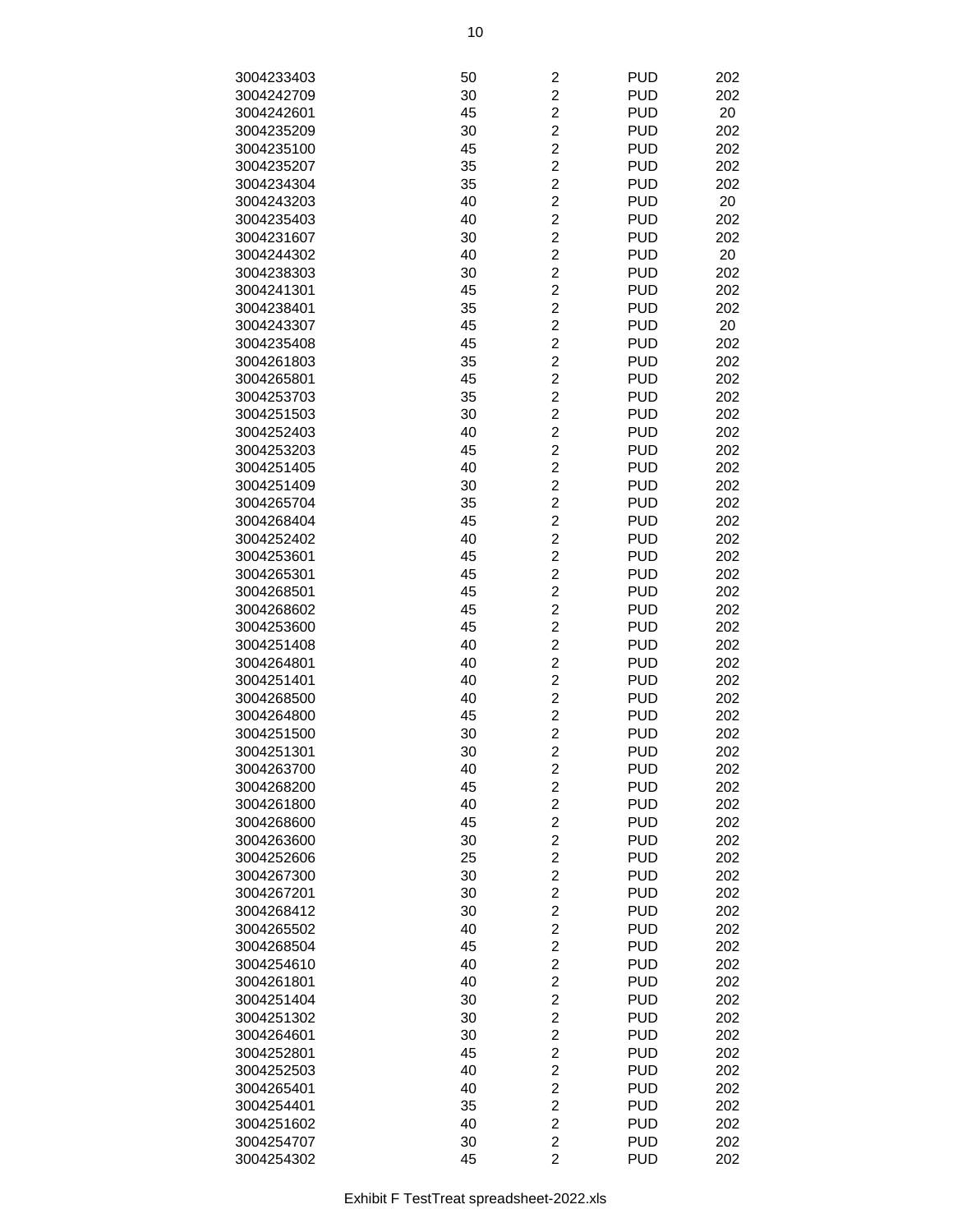| 3004254404 | 30 | 2                       | <b>PUD</b> | 202 |
|------------|----|-------------------------|------------|-----|
| 3004262300 | 40 | $\overline{\mathbf{c}}$ | <b>PUD</b> | 202 |
|            |    |                         |            |     |
| 3004262601 | 40 | $\overline{c}$          | <b>PUD</b> | 202 |
| 3004268411 | 30 | $\overline{c}$          | <b>PUD</b> | 202 |
| 3004251604 | 40 | $\overline{c}$          | <b>PUD</b> | 202 |
| 3004252706 | 30 | $\overline{c}$          | <b>PUD</b> | 202 |
| 3004252610 | 40 | $\overline{\mathbf{c}}$ | <b>PUD</b> | 202 |
| 3004268400 | 40 | $\overline{\mathbf{c}}$ | <b>PUD</b> | 202 |
| 3004251501 | 30 | $\overline{c}$          | <b>PUD</b> | 202 |
| 3004254607 | 40 | $\overline{2}$          | <b>PUD</b> | 202 |
| 3004253404 | 30 | $\overline{c}$          | <b>PUD</b> | 202 |
| 3004265505 | 30 | $\overline{c}$          | <b>PUD</b> | 202 |
| 3004253301 | 40 | $\overline{c}$          | <b>PUD</b> | 202 |
| 3004253204 | 45 | $\overline{c}$          | <b>PUD</b> | 202 |
| 3004252701 | 40 | $\overline{c}$          | <b>PUD</b> | 202 |
|            |    |                         |            |     |
| 3004263300 | 40 | $\overline{c}$          | <b>PUD</b> | 202 |
| 3004265300 | 45 | $\overline{c}$          | <b>PUD</b> | 202 |
| 3004262500 | 40 | $\overline{c}$          | <b>PUD</b> | 202 |
| 3004264701 | 40 | $\overline{c}$          | <b>PUD</b> | 202 |
| 3004243100 | 35 | $\overline{2}$          | <b>PUD</b> | 202 |
| 3004254308 | 40 | $\overline{c}$          | <b>PUD</b> | 202 |
| 3004265504 | 40 | $\overline{c}$          | <b>PUD</b> | 202 |
| 3004252202 | 45 | $\overline{c}$          | <b>PUD</b> | 202 |
| 3004264501 | 40 | $\overline{c}$          | <b>PUD</b> | 202 |
| 3004254703 | 40 | $\overline{c}$          | <b>PUD</b> | 202 |
| 3004252404 | 30 | $\overline{c}$          | <b>PUD</b> | 202 |
| 3004251400 | 25 | $\overline{\mathbf{c}}$ | <b>PUD</b> | 202 |
|            |    | $\overline{c}$          | <b>PUD</b> | 202 |
| 3004264600 | 30 |                         |            |     |
| 3004254507 | 40 | $\overline{c}$          | <b>PUD</b> | 202 |
| 3004264502 | 40 | $\overline{2}$          | <b>PUD</b> | 202 |
| 3004243103 | 25 | $\overline{2}$          | <b>PUD</b> | 202 |
| 3004252200 | 40 | $\overline{c}$          | <b>PUD</b> | 202 |
| 3004263400 | 40 | $\overline{c}$          | <b>PUD</b> | 202 |
| 3004254612 | 30 | $\overline{c}$          | <b>PUD</b> | 202 |
| 3004252506 | 30 | $\overline{c}$          | <b>PUD</b> | 202 |
| 3004265501 | 40 | $\overline{c}$          | <b>PUD</b> | 202 |
| 3004254506 | 35 | $\overline{\mathbf{c}}$ | <b>PUD</b> | 202 |
| 3004253610 | 45 | $\overline{c}$          | <b>PUD</b> | 202 |
| 3004251601 | 45 | $\overline{c}$          | <b>PUD</b> | 202 |
| 3004264603 | 40 | $\overline{\mathbf{c}}$ | <b>PUD</b> | 202 |
| 3004252505 | 45 | $\overline{c}$          | <b>PUD</b> | 202 |
| 3004251504 | 35 | $\overline{c}$          | <b>PUD</b> | 202 |
|            |    | $\overline{c}$          | <b>PUD</b> | 202 |
| 3004268502 | 45 |                         |            |     |
| 3004264803 | 35 | $\overline{c}$          | <b>PUD</b> | 202 |
| 3004252301 | 40 | $\overline{c}$          | <b>PUD</b> | 202 |
| 3004261501 | 40 | $\overline{c}$          | <b>PUD</b> | 202 |
| 3004268503 | 30 | $\overline{\mathbf{c}}$ | <b>PUD</b> | 202 |
| 3004253801 | 30 | $\overline{c}$          | <b>PUD</b> | 202 |
| 3004252704 | 30 | $\overline{c}$          | <b>PUD</b> | 202 |
| 3004267301 | 30 | $\overline{c}$          | <b>PUD</b> | 202 |
| 3004252600 | 45 | $\overline{c}$          | <b>PUD</b> | 202 |
| 3004254611 | 45 | $\overline{c}$          | <b>PUD</b> | 202 |
| 3004264703 | 40 | $\overline{c}$          | <b>PUD</b> | 202 |
| 3004264702 | 25 | $\overline{c}$          | <b>PUD</b> | 202 |
| 3004251402 | 30 | $\overline{c}$          | <b>PUD</b> | 202 |
| 3004254502 | 30 | $\overline{\mathbf{c}}$ | <b>PUD</b> | 202 |
|            |    | $\overline{\mathbf{c}}$ |            |     |
| 3004252501 | 35 |                         | <b>PUD</b> | 202 |
| 3004254305 | 30 | $\overline{\mathbf{c}}$ | <b>PUD</b> | 202 |
| 3004264300 | 30 | $\overline{c}$          | <b>PUD</b> | 202 |
| 3004252500 | 40 | $\overline{2}$          | <b>PUD</b> | 202 |
| 3004262607 |    |                         | <b>PUD</b> | 202 |
| 3004254203 | 40 | $\overline{\mathbf{c}}$ | <b>PUD</b> | 202 |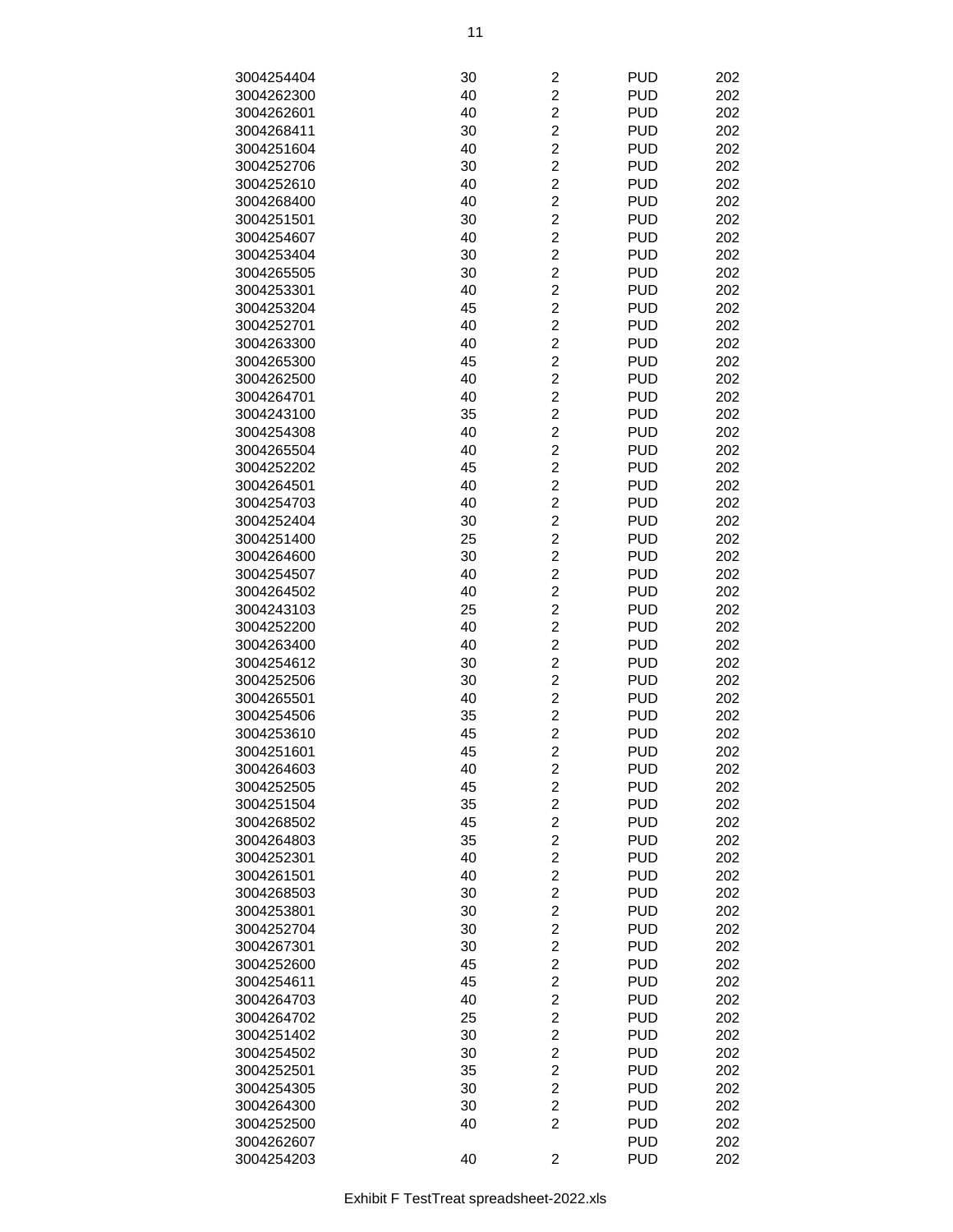| 3004251412 | 30 | $\overline{c}$          | <b>PUD</b> | 202 |
|------------|----|-------------------------|------------|-----|
| 3004253300 | 30 | $\overline{c}$          | <b>PUD</b> | 202 |
| 3004253500 | 30 | $\overline{c}$          | <b>PUD</b> | 202 |
|            |    |                         |            |     |
| 3004251800 | 30 | $\overline{c}$          | <b>PUD</b> | 202 |
| 3004262202 | 30 | $\overline{c}$          | <b>PUD</b> | 202 |
| 3004252604 | 35 | $\overline{c}$          | <b>PUD</b> | 202 |
| 3004265800 | 40 | $\overline{\mathbf{c}}$ | <b>PUD</b> | 202 |
| 3004254609 | 40 | $\overline{c}$          | <b>PUD</b> | 202 |
| 3004261700 | 40 | $\overline{c}$          | <b>PUD</b> | 202 |
| 3004263401 | 40 | $\overline{2}$          | <b>PUD</b> | 202 |
| 3004252611 | 45 | $\overline{2}$          | <b>PUD</b> | 202 |
| 3004254614 | 30 | $\overline{c}$          | <b>PUD</b> | 202 |
| 3004252306 | 30 | $\overline{c}$          | <b>PUD</b> | 202 |
| 3004252703 | 30 | $\overline{c}$          | <b>PUD</b> | 202 |
| 3004262600 | 30 | $\overline{c}$          | <b>PUD</b> | 202 |
| 3004252502 | 35 | $\overline{c}$          | <b>PUD</b> | 202 |
|            |    |                         |            |     |
| 3004265601 | 45 | $\overline{c}$          | <b>PUD</b> | 202 |
| 3004251411 | 40 | $\overline{c}$          | <b>PUD</b> | 202 |
| 3004264704 | 35 | $\overline{c}$          | <b>PUD</b> | 202 |
| 3004265603 | 40 | $\overline{2}$          | <b>PUD</b> | 202 |
| 3004268601 | 40 | $\overline{2}$          | <b>PUD</b> | 202 |
| 3004268405 | 30 | $\overline{c}$          | <b>PUD</b> | 202 |
| 3004254505 | 40 | $\overline{c}$          | <b>PUD</b> | 202 |
| 3004264500 | 30 | $\overline{c}$          | <b>PUD</b> | 202 |
| 3004254605 | 45 | $\overline{c}$          | <b>PUD</b> | 202 |
| 3004243102 | 30 | $\overline{c}$          | <b>PUD</b> | 202 |
| 3004254800 | 30 | $\overline{\mathbf{c}}$ | <b>PUD</b> | 202 |
| 3004235103 | 45 | $\overline{c}$          | <b>PUD</b> | 202 |
| 3004265700 | 40 | $\overline{c}$          | <b>PUD</b> | 202 |
| 3004251603 | 45 | $\overline{2}$          | <b>PUD</b> | 202 |
|            |    | $\overline{2}$          | <b>PUD</b> |     |
| 3004268409 | 45 |                         |            | 202 |
| 3004251502 | 35 | $\overline{c}$          | <b>PUD</b> | 202 |
| 3004252612 | 30 | $\overline{c}$          | <b>PUD</b> | 202 |
| 3004252609 | 40 | $\overline{c}$          | <b>PUD</b> | 202 |
| 3004254606 | 45 | $\overline{c}$          | <b>PUD</b> | 202 |
| 3004253304 | 30 | $\overline{c}$          | <b>PUD</b> | 202 |
| 3004252400 | 45 | $\overline{c}$          | <b>PUD</b> | 202 |
| 3004242103 | 45 | $\overline{c}$          | <b>PUD</b> | 202 |
| 3004234100 | 30 | $\overline{c}$          | <b>PUD</b> | 202 |
| 3004262201 | 40 | 2                       | <b>PUD</b> | 202 |
| 3004252707 | 35 | $\overline{c}$          | <b>PUD</b> | 202 |
| 3004253604 | 35 | $\overline{c}$          | <b>PUD</b> | 202 |
| 3004251700 | 40 | $\overline{c}$          | <b>PUD</b> | 202 |
| 3004251406 | 30 | $\overline{c}$          | <b>PUD</b> | 202 |
| 3004253802 | 35 | $\overline{c}$          | <b>PUD</b> | 202 |
| 3004265400 | 45 | $\overline{c}$          | <b>PUD</b> | 202 |
|            |    | $\overline{\mathbf{c}}$ |            |     |
| 3004254508 | 30 |                         | <b>PUD</b> | 202 |
| 3004251605 | 35 | $\overline{c}$          | <b>PUD</b> | 202 |
| 3004251410 | 40 | $\overline{c}$          | <b>PUD</b> | 202 |
| 3004252300 | 40 | $\overline{2}$          | <b>PUD</b> | 202 |
| 3004263701 | 40 | $\overline{c}$          | <b>PUD</b> | 202 |
| 3004252705 | 30 | $\overline{c}$          | <b>PUD</b> | 202 |
| 3004268301 | 30 | $\overline{c}$          | <b>PUD</b> | 202 |
| 3004254705 | 35 | $\overline{c}$          | <b>PUD</b> | 202 |
| 3004252700 | 45 | $\overline{c}$          | <b>PUD</b> | 202 |
| 3004264503 | 30 | $\overline{\mathbf{c}}$ | <b>PUD</b> | 202 |
| 3004265602 | 45 | $\overline{\mathbf{c}}$ | <b>PUD</b> | 202 |
| 3004265702 | 45 | $\overline{\mathbf{c}}$ | <b>PUD</b> | 202 |
| 3004252802 | 45 | $\overline{c}$          | <b>PUD</b> | 202 |
| 3004253702 | 35 | $\overline{c}$          | <b>PUD</b> | 202 |
| 3004253800 | 30 | $\overline{c}$          | <b>PUD</b> | 202 |
| 3004251600 | 40 | $\overline{2}$          | <b>PUD</b> | 202 |
|            |    |                         |            |     |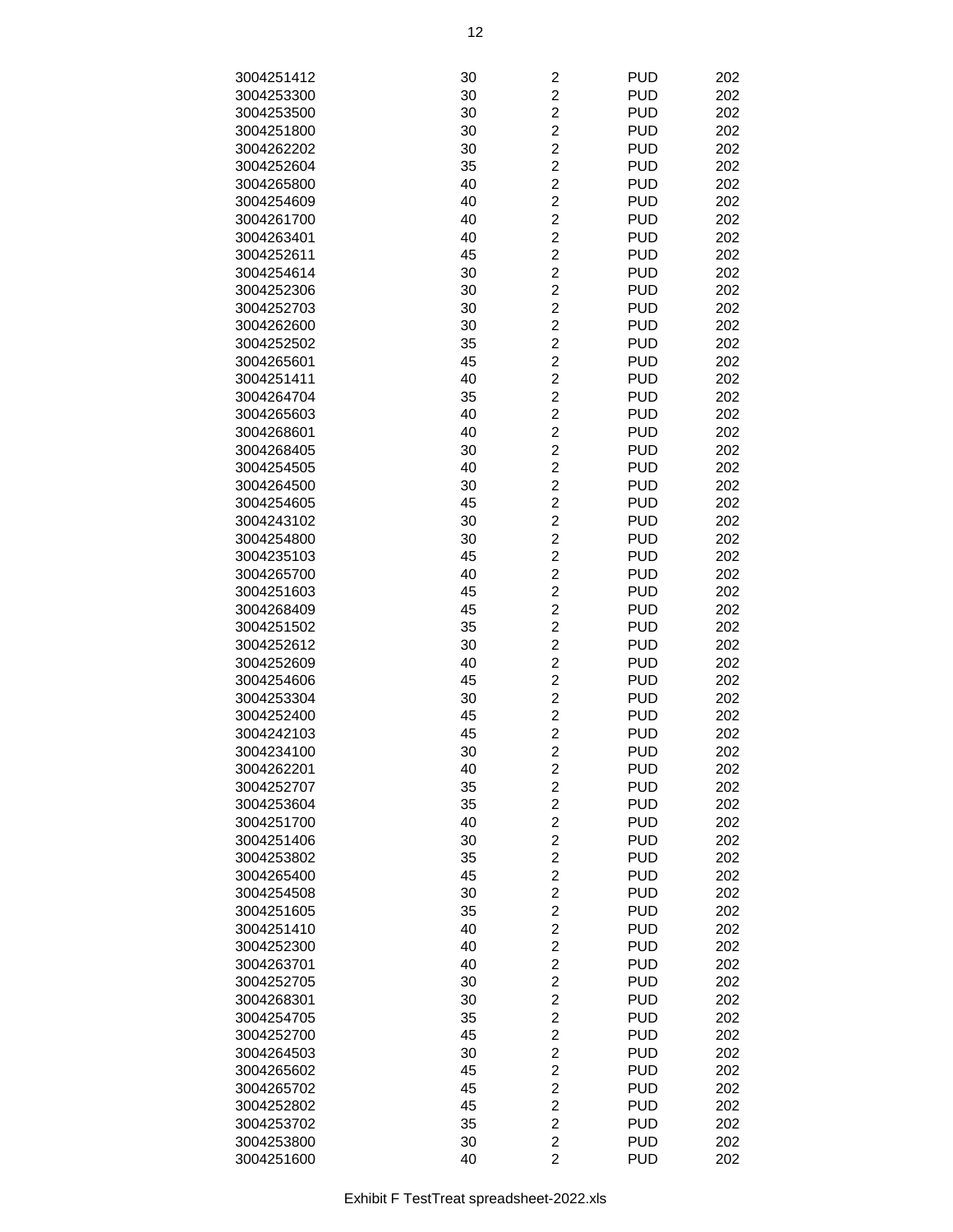| 3004263702 | 40 | 2                       | <b>PUD</b> | 202 |
|------------|----|-------------------------|------------|-----|
| 3004254704 | 35 | $\overline{c}$          | <b>PUD</b> | 202 |
| 3004252608 | 30 | $\overline{c}$          | <b>PUD</b> | 202 |
| 3004252601 | 40 | $\overline{c}$          | <b>PUD</b> | 202 |
| 3004254303 | 35 | $\overline{c}$          | <b>PUD</b> | 202 |
| 3004254212 | 50 | 2                       | <b>PUD</b> | 202 |
| 3004251403 |    |                         | <b>PUD</b> | 202 |
| 3004268402 | 40 | 2                       | <b>PUD</b> | 202 |
|            |    | $\overline{2}$          | <b>PUD</b> | 202 |
| 3004254615 | 30 | $\overline{c}$          | <b>PUD</b> |     |
| 3004254613 | 30 |                         |            | 202 |
| 3004252203 | 35 | $\overline{c}$          | <b>PUD</b> | 202 |
| 3004265200 | 45 | $\overline{\mathbf{c}}$ | <b>PUD</b> | 202 |
| 3004254608 | 30 | $\overline{c}$          | <b>PUD</b> | 202 |
| 3004264705 | 45 | $\overline{c}$          | <b>PUD</b> | 202 |
| 3004265600 | 40 | $\overline{c}$          | <b>PUD</b> | 202 |
| 3004264602 | 35 | $\overline{\mathbf{c}}$ | <b>PUD</b> | 202 |
| 3004268407 | 45 | $\overline{c}$          | <b>PUD</b> | 202 |
| 3004261804 | 30 | $\overline{2}$          | <b>PUD</b> | 202 |
| 3004251201 | 45 | $\overline{2}$          | <b>PUD</b> | 202 |
| 3004265302 | 45 | $\overline{c}$          | <b>PUD</b> | 202 |
| 3004264605 | 40 | $\overline{c}$          | <b>PUD</b> | 202 |
| 3004264604 | 40 | $\overline{c}$          | <b>PUD</b> | 202 |
| 3004354701 | 40 | $\overline{c}$          | <b>PUD</b> | 202 |
| 3004355701 | 45 | $\overline{c}$          | <b>PUD</b> | 202 |
| 3004265103 | 40 | $\overline{c}$          | <b>PUD</b> | 202 |
| 3004264101 | 30 | $\overline{\mathbf{c}}$ | <b>PUD</b> | 202 |
| 3004365301 | 40 | $\overline{\mathbf{c}}$ | <b>PUD</b> | 202 |
| 3004352801 | 40 | $\overline{c}$          | <b>PUD</b> | 202 |
| 3004358800 | 30 | $\overline{2}$          | <b>PUD</b> | 202 |
| 3004358801 | 30 | $\overline{c}$          | <b>PUD</b> | 202 |
| 3004267202 | 30 | $\overline{c}$          | <b>PUD</b> | 202 |
| 3004268111 | 30 | $\overline{\mathbf{c}}$ | <b>PUD</b> | 202 |
| 3004268110 | 30 | $\overline{c}$          | <b>PUD</b> | 202 |
| 3004358803 | 30 | $\overline{c}$          | <b>PUD</b> | 202 |
| 3004267101 | 30 | 2                       | <b>PUD</b> | 202 |
| 3004267200 | 30 | $\overline{\mathbf{c}}$ | <b>PUD</b> | 202 |
| 3004363300 | 40 | $\overline{\mathbf{c}}$ | <b>PUD</b> | 202 |
| 3004253207 | 40 | $\overline{2}$          | <b>PUD</b> | 202 |
| 3004262101 | 40 | $\overline{2}$          | <b>PUD</b> | 202 |
| 3004253205 | 40 | 2                       | <b>PUD</b> | 202 |
| 3004253202 | 45 | $\overline{\mathbf{c}}$ | <b>PUD</b> | 202 |
| 3004265107 | 30 | $\overline{\mathbf{c}}$ | <b>PUD</b> | 202 |
| 3004354400 | 30 | $\overline{c}$          | <b>PUD</b> | 202 |
| 3004354302 | 35 | $\overline{c}$          | <b>PUD</b> | 202 |
| 3004355801 | 45 | $\overline{c}$          | <b>PUD</b> | 202 |
| 3004364401 | 40 | 2                       | <b>PUD</b> | 202 |
| 3004261100 | 30 | $\overline{\mathbf{c}}$ | <b>PUD</b> | 202 |
| 3004264200 | 30 | $\overline{c}$          | <b>PUD</b> | 202 |
| 3004253206 | 30 | $\overline{2}$          | <b>PUD</b> | 202 |
| 3004355502 | 30 | $\overline{c}$          | <b>PUD</b> | 202 |
| 3004353801 | 40 | $\overline{\mathbf{c}}$ | <b>PUD</b> | 202 |
| 3004254207 | 45 | $\overline{\mathbf{c}}$ | <b>PUD</b> | 202 |
| 3004353800 | 40 | $\overline{\mathbf{c}}$ | <b>PUD</b> | 202 |
| 3004354700 | 35 | $\overline{c}$          | <b>PUD</b> | 202 |
|            |    | $\overline{\mathbf{c}}$ |            |     |
| 3004262200 | 40 |                         | <b>PUD</b> | 202 |
| 3004265202 | 45 | 2                       | <b>PUD</b> | 202 |
| 3004254102 | 40 | $\overline{\mathbf{c}}$ | <b>PUD</b> | 202 |
| 3004252204 | 40 | $\overline{c}$          | <b>PUD</b> | 202 |
| 3004355500 | 45 | $\overline{2}$          | <b>PUD</b> | 202 |
| 3004264103 | 45 | $\overline{c}$          | <b>PUD</b> | 202 |
| 3004354801 | 40 | $\overline{\mathbf{c}}$ | <b>PUD</b> | 202 |
| 3004267100 | 30 | $\overline{2}$          | <b>PUD</b> | 202 |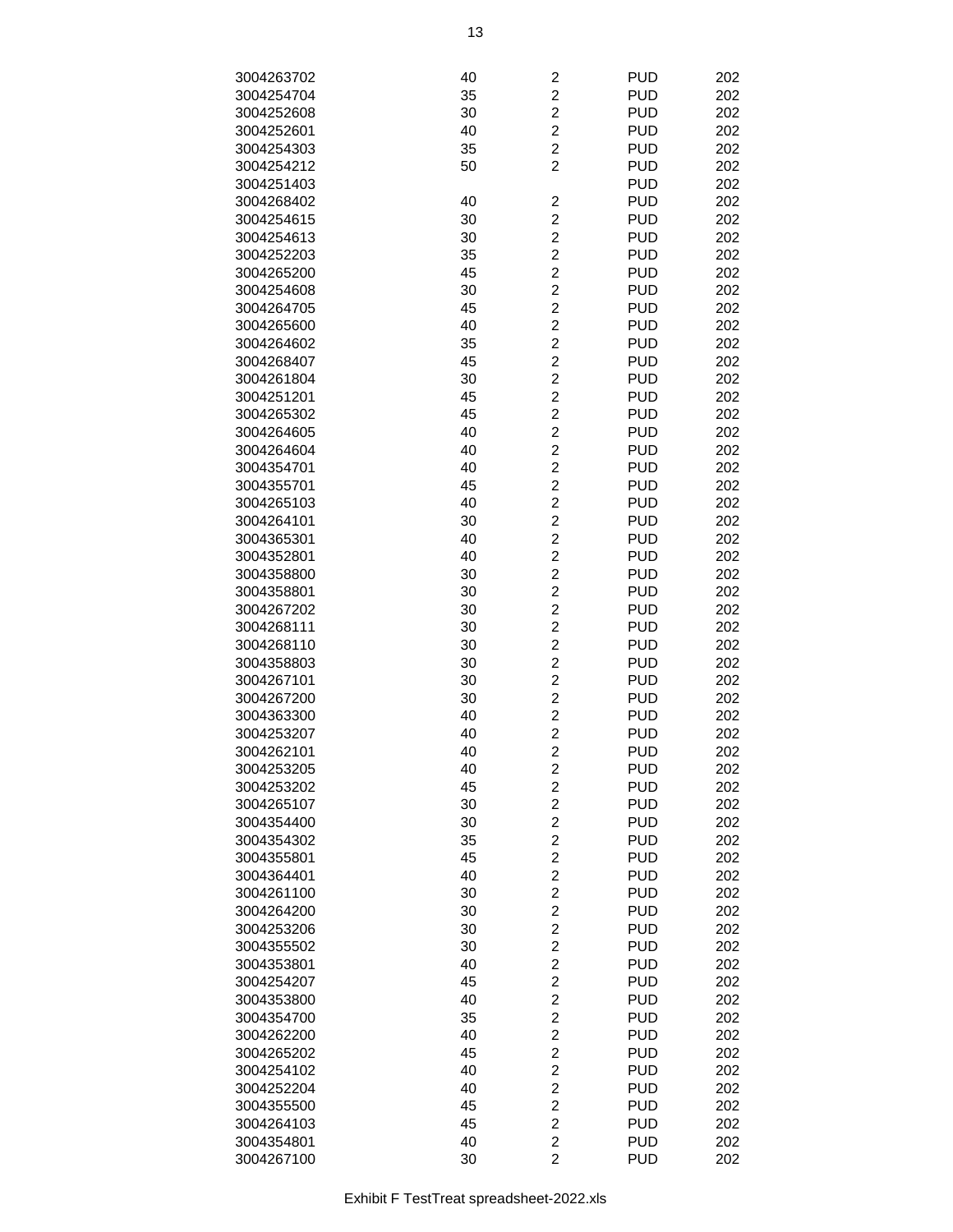| 3004265106 | 40 | $\overline{c}$          | <b>PUD</b> | 202 |
|------------|----|-------------------------|------------|-----|
| 3004354803 | 30 | $\overline{c}$          | <b>PUD</b> | 202 |
| 3004254204 | 45 | $\overline{\mathbf{c}}$ | <b>PUD</b> | 202 |
| 3004351801 | 40 | $\overline{c}$          | <b>PUD</b> | 202 |
| 3004354802 | 40 | $\overline{c}$          | <b>PUD</b> | 202 |
| 3004355402 | 40 | $\overline{c}$          | <b>PUD</b> | 202 |
| 3004265105 | 30 | $\overline{c}$          | <b>PUD</b> | 202 |
| 3004355802 | 40 | $\overline{c}$          | <b>PUD</b> | 202 |
| 3004364400 | 40 | $\overline{c}$          | <b>PUD</b> | 202 |
| 3004262100 | 40 | $\overline{2}$          | <b>PUD</b> | 202 |
| 3004354702 | 30 | $\overline{2}$          | <b>PUD</b> | 202 |
| 3004355600 | 40 | $\overline{c}$          | <b>PUD</b> | 202 |
| 3004264100 | 30 | $\overline{c}$          | <b>PUD</b> | 202 |
| 3004268203 | 25 | $\overline{c}$          | <b>PUD</b> | 202 |
| 3004265108 | 30 | $\overline{c}$          | <b>PUD</b> | 202 |
| 3004354502 | 40 | $\overline{c}$          | <b>PUD</b> | 202 |
| 3004265104 | 30 | $\overline{c}$          | <b>PUD</b> | 202 |
| 3004253209 | 40 | $\overline{c}$          | <b>PUD</b> | 202 |
| 3004355401 | 40 | $\overline{c}$          | <b>PUD</b> | 202 |
| 3004262102 | 35 | $\overline{2}$          | <b>PUD</b> | 202 |
| 3004265203 | 40 | $\overline{2}$          | <b>PUD</b> | 202 |
| 3004355601 | 40 | $\overline{c}$          | <b>PUD</b> | 202 |
| 3004355503 | 45 | $\overline{c}$          | <b>PUD</b> | 202 |
| 3004254206 | 30 | $\overline{c}$          | <b>PUD</b> | 202 |
| 3004352804 | 40 | $\overline{c}$          | <b>PUD</b> | 202 |
| 3004354805 | 40 | $\overline{c}$          | <b>PUD</b> | 202 |
| 3004354500 | 35 | $\overline{c}$          | <b>PUD</b> | 202 |
| 3004351800 | 40 | $\overline{c}$          | <b>PUD</b> | 202 |
| 3004254101 | 45 | $\overline{c}$          | <b>PUD</b> | 202 |
| 3004264104 | 30 | $\overline{2}$          | <b>PUD</b> | 202 |
| 3004355700 | 45 | $\overline{2}$          | <b>PUD</b> | 202 |
| 3004265204 | 25 | $\overline{c}$          | <b>PUD</b> | 202 |
| 3004265100 | 40 | $\overline{c}$          | <b>PUD</b> | 202 |
| 3004253201 | 40 | $\overline{c}$          | <b>PUD</b> | 202 |
| 3004354806 | 40 | $\overline{c}$          | <b>PUD</b> | 202 |
| 3004355602 | 30 | $\overline{c}$          | <b>PUD</b> | 202 |
| 3004355702 | 45 | $\overline{c}$          | <b>PUD</b> | 202 |
| 3004354800 | 40 | $\overline{c}$          | <b>PUD</b> | 202 |
| 3004355800 | 45 | $\overline{2}$          | <b>PUD</b> | 202 |
| 3004355703 | 30 | $\overline{\mathbf{c}}$ | <b>PUD</b> | 202 |
| 3004254205 | 45 | $\overline{c}$          | <b>PUD</b> | 202 |
| 3004355300 | 40 | $\overline{c}$          | <b>PUD</b> | 202 |
| 3004354501 | 35 | $\overline{c}$          | <b>PUD</b> | 202 |
| 3004366400 | 40 | $\overline{c}$          | <b>PUD</b> | 202 |
| 3004365302 | 40 | $\overline{c}$          | <b>PUD</b> | 202 |
| 3004352800 | 40 | $\overline{c}$          | <b>PUD</b> | 202 |
| 3004264102 | 30 | $\overline{c}$          | <b>PUD</b> | 202 |
| 3004355400 | 40 | $\overline{\mathbf{c}}$ | <b>PUD</b> | 202 |
| 3004354401 | 45 | $\overline{c}$          | <b>PUD</b> | 202 |
| 3004354600 | 35 | $\overline{c}$          | <b>PUD</b> | 202 |
| 3004366200 | 40 | $\overline{2}$          | <b>PUD</b> | 202 |
| 3004353200 | 35 | $\overline{c}$          | <b>PUD</b> | 202 |
| 3004366300 | 40 | $\overline{\mathbf{c}}$ | <b>PUD</b> | 202 |
| 3004355200 | 45 | $\overline{\mathbf{c}}$ | <b>PUD</b> | 202 |
| 3004354202 | 30 | $\overline{\mathbf{c}}$ | <b>PUD</b> | 202 |
| 3004351100 | 40 | $\overline{c}$          | <b>PUD</b> | 202 |
| 3004352100 | 40 | $\overline{c}$          | <b>PUD</b> | 202 |
| 3004363302 | 40 | $\overline{\mathbf{c}}$ | <b>PUD</b> | 202 |
| 3004353108 | 30 | $\overline{c}$          | <b>PUD</b> | 202 |
| 3004355201 | 45 | $\overline{c}$          | <b>PUD</b> | 202 |
| 3004353105 | 35 | $\overline{2}$          | <b>PUD</b> | 202 |
| 3004353104 | 45 | $\overline{2}$          | <b>PUD</b> | 202 |
|            |    |                         |            |     |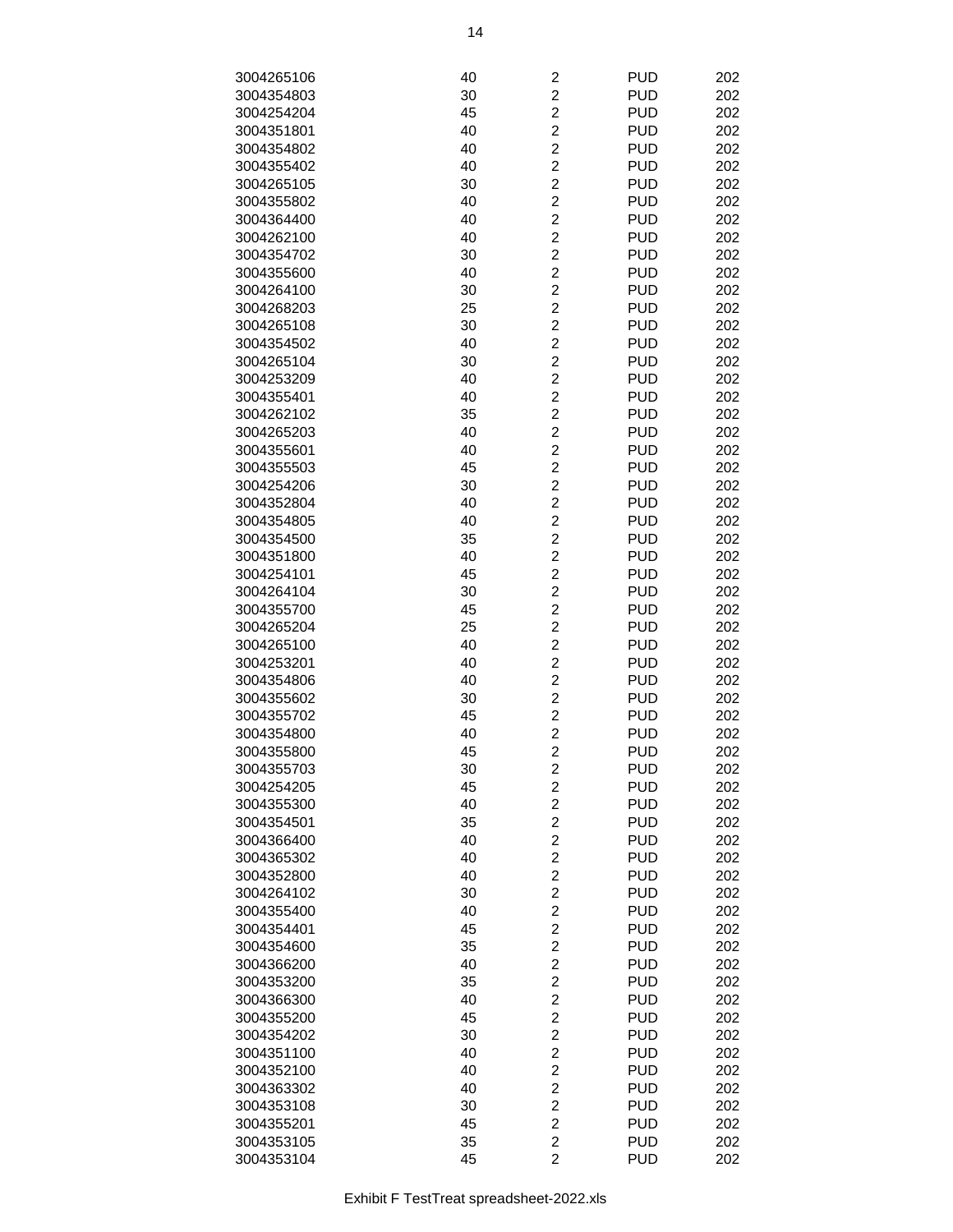| 3004355302               | 40 | $\overline{\mathbf{c}}$ | <b>PUD</b> | 202 |
|--------------------------|----|-------------------------|------------|-----|
| 3004353103               | 40 | $\overline{c}$          | <b>PUD</b> | 202 |
| 3004362100               | 40 | $\overline{c}$          | <b>PUD</b> | 202 |
| 3004363301               | 40 | $\overline{c}$          | <b>PUD</b> | 202 |
| 3004361100               | 40 | $\overline{c}$          | <b>PUD</b> | 202 |
| 3004353100               |    | $\overline{c}$          | <b>PUD</b> |     |
|                          | 40 |                         |            | 202 |
| 3004354102               | 40 | $\overline{\mathbf{c}}$ | <b>PUD</b> | 202 |
| 3004362201               | 40 | $\overline{\mathbf{c}}$ | <b>PUD</b> | 202 |
| 3004352101               | 40 | $\overline{c}$          | <b>PUD</b> | 202 |
| 3004362200               | 40 | $\overline{2}$          | <b>PUD</b> | 202 |
| 3004354100               | 40 | $\overline{2}$          | <b>PUD</b> | 202 |
| 3004353107               | 35 | $\overline{c}$          | <b>PUD</b> | 202 |
| 3004348100               | 45 | $\overline{c}$          | <b>PUD</b> | 202 |
| 3004355102               | 45 | $\overline{c}$          | <b>PUD</b> | 202 |
| 3004354105               | 30 | $\overline{c}$          | <b>PUD</b> | 202 |
| 3004354101               | 30 | $\overline{c}$          | <b>PUD</b> | 202 |
| 3004353106               | 30 | $\overline{c}$          | <b>PUD</b> | 202 |
| 3004354201               | 45 | $\overline{c}$          | <b>PUD</b> | 202 |
| 3004353101               | 40 | $\overline{c}$          | <b>PUD</b> | 202 |
| 3004354300               | 40 | $\overline{2}$          | <b>PUD</b> | 202 |
| 3004355301               | 40 | $\overline{2}$          | <b>PUD</b> | 202 |
| 3004353102               | 30 | $\overline{c}$          | <b>PUD</b> | 202 |
| 3004355101               | 45 | $\overline{c}$          | <b>PUD</b> | 202 |
| 3004354103               | 45 | $\overline{c}$          | <b>PUD</b> | 202 |
| 2904026500               | 40 | $\overline{c}$          | <b>PUD</b> | 202 |
| 3004354104               | 35 | $\overline{c}$          | <b>PUD</b> | 202 |
| 3004355100               | 45 | $\overline{\mathbf{c}}$ | <b>PUD</b> | 202 |
| 3004354301               | 40 | $\overline{c}$          | <b>PUD</b> | 202 |
| 2904024607               | 50 | $\overline{c}$          | <b>PUD</b> | 202 |
| 3004353109               | 45 | $\overline{2}$          | <b>PUD</b> | 202 |
| 2904011404               | 35 | $\overline{2}$          | <b>PUD</b> | 202 |
| 2904011604               | 35 | $\overline{c}$          | <b>PUD</b> | 202 |
| 2904023500               | 35 | $\overline{c}$          | <b>PUD</b> | 202 |
| 2904021704               | 50 | $\overline{c}$          | <b>PUD</b> | 202 |
| 2904024608               | 45 | $\overline{c}$          | <b>PUD</b> | 202 |
| 2904011801               | 35 | $\overline{c}$          | <b>PUD</b> | 202 |
| 2904024601               | 50 | $\overline{\mathbf{c}}$ | <b>PUD</b> | 202 |
| 2904024609               | 45 | $\overline{c}$          | <b>PUD</b> | 202 |
| 2904011600               | 40 | $\overline{c}$          | <b>PUD</b> | 202 |
| 2904024703               | 30 | 2                       | <b>PUD</b> | 202 |
| 2904028800               | 40 | $\overline{c}$          | <b>PUD</b> | 202 |
| 2904028404               | 40 | $\overline{c}$          | <b>PUD</b> | 202 |
| 2904011602               | 40 | $\overline{c}$          | <b>PUD</b> | 202 |
| 2904026603               | 45 | $\overline{c}$          | <b>PUD</b> | 202 |
| 2904025501               | 40 | $\overline{c}$          | <b>PUD</b> | 202 |
|                          |    | $\overline{c}$          | <b>PUD</b> |     |
| 2904024708<br>2904011403 | 45 |                         |            | 202 |
|                          | 40 | $\overline{\mathbf{c}}$ | <b>PUD</b> | 202 |
| 2904024707               | 35 | $\overline{c}$          | <b>PUD</b> | 202 |
| 2904021603               | 35 | $\overline{c}$          | <b>PUD</b> | 202 |
| 2904024612               | 45 | $\overline{2}$          | <b>PUD</b> | 202 |
| 2904028500               | 40 | $\overline{c}$          | <b>PUD</b> | 202 |
| 2904023804               | 35 | $\overline{c}$          | <b>PUD</b> | 202 |
| 2904023800               | 45 | $\overline{c}$          | <b>PUD</b> | 202 |
| 2904011400               | 25 | $\overline{c}$          | <b>PUD</b> | 202 |
| 2904028801               | 30 | $\overline{c}$          | <b>PUD</b> | 202 |
| 2904011700               | 45 | $\overline{\mathbf{c}}$ | <b>PUD</b> | 202 |
| 2904028503               | 30 | $\overline{\mathbf{c}}$ | <b>PUD</b> | 202 |
| 2904026501               | 40 | $\overline{\mathbf{c}}$ | <b>PUD</b> | 202 |
| 2904024605               | 45 | $\overline{c}$          | <b>PUD</b> | 202 |
| 2904024801               | 45 | $\overline{c}$          | <b>PUD</b> | 202 |
| 2904023701               | 50 | $\overline{c}$          | <b>PUD</b> | 202 |
| 2904021600               | 45 | $\overline{2}$          | <b>PUD</b> | 202 |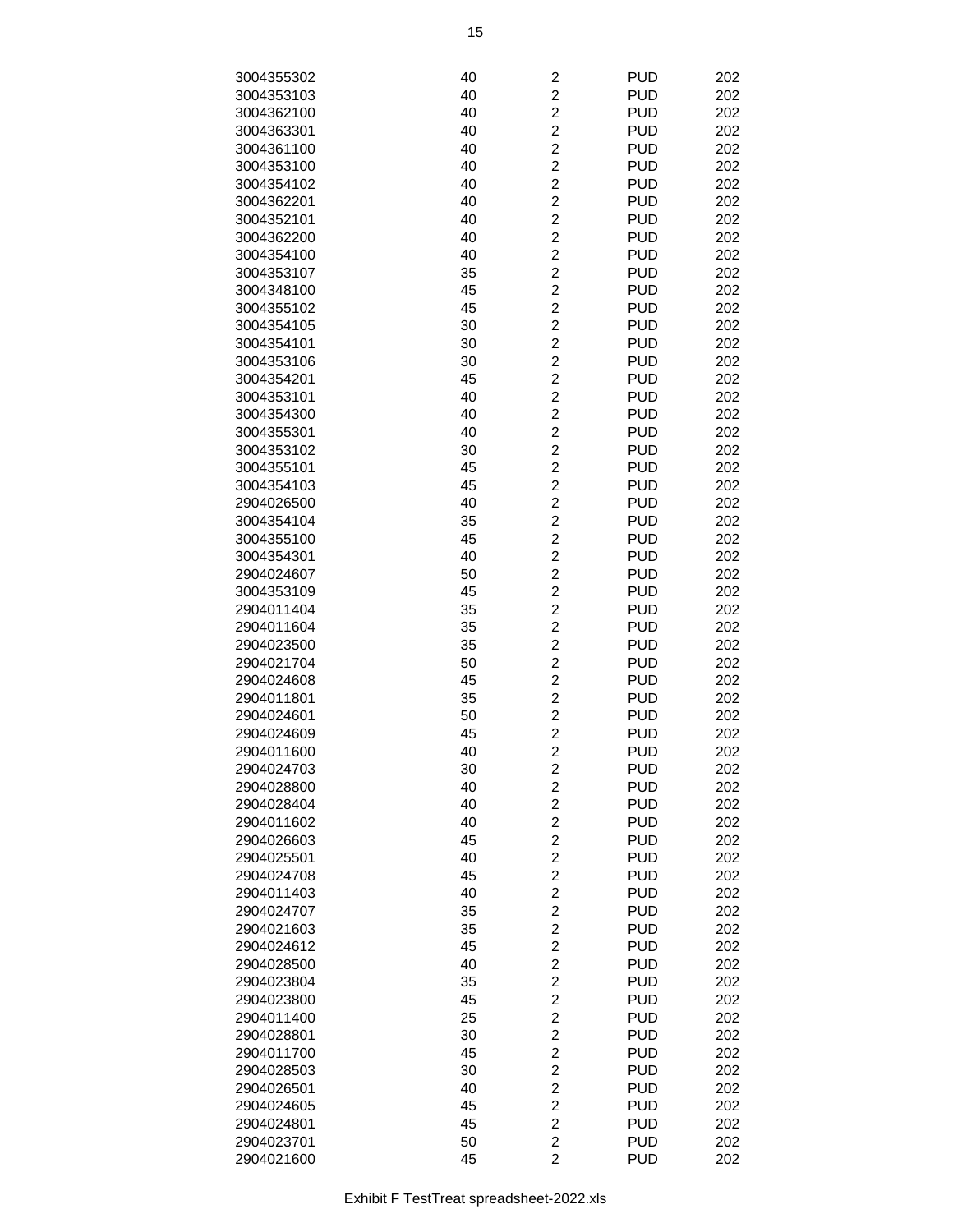| 2904024602 | 40 | $\overline{\mathbf{c}}$ | <b>PUD</b> | 202 |
|------------|----|-------------------------|------------|-----|
| 2904024701 | 50 | $\overline{c}$          | <b>PUD</b> | 202 |
| 2904024600 | 50 | $\overline{c}$          | <b>PUD</b> | 202 |
| 2904024603 | 45 | $\overline{c}$          | <b>PUD</b> | 202 |
|            | 40 | $\overline{c}$          | <b>PUD</b> | 202 |
| 2904026600 |    |                         |            |     |
| 2904027500 | 25 | $\overline{c}$          | <b>PUD</b> | 202 |
| 2904024503 | 45 | $\overline{\mathbf{c}}$ | <b>PUD</b> | 202 |
| 2904022800 | 45 | $\overline{c}$          | <b>PUD</b> | 202 |
| 2904023801 | 30 | $\overline{c}$          | <b>PUD</b> | 202 |
| 2904023706 | 25 | $\overline{2}$          | <b>PUD</b> | 202 |
| 2904011504 | 30 | $\overline{2}$          | <b>PUD</b> | 202 |
| 2904021602 | 45 | $\overline{c}$          | <b>PUD</b> | 202 |
| 2904024800 | 45 | $\overline{c}$          | <b>PUD</b> | 202 |
| 2904023602 | 35 | $\overline{c}$          | <b>PUD</b> | 202 |
| 2904024606 | 30 | $\overline{c}$          | <b>PUD</b> | 202 |
| 2904023803 | 30 | $\overline{c}$          | <b>PUD</b> | 202 |
| 2904025604 | 45 | $\overline{c}$          | <b>PUD</b> | 202 |
| 2904023703 | 45 | $\overline{c}$          | <b>PUD</b> | 202 |
| 2904024706 | 30 | $\overline{c}$          | <b>PUD</b> | 202 |
| 2904028600 | 35 | $\overline{2}$          | <b>PUD</b> | 202 |
| 2904011503 | 40 | $\overline{2}$          | <b>PUD</b> | 202 |
|            |    | $\overline{c}$          |            |     |
| 2904025700 | 45 |                         | <b>PUD</b> | 202 |
| 2904022701 | 30 | $\overline{c}$          | <b>PUD</b> | 202 |
| 2904024802 | 30 | $\overline{c}$          | <b>PUD</b> | 202 |
| 2904011603 | 40 | $\overline{c}$          | <b>PUD</b> | 202 |
| 2904023704 | 30 | $\overline{c}$          | <b>PUD</b> | 202 |
| 2904024705 | 45 | $\overline{\mathbf{c}}$ | <b>PUD</b> | 202 |
| 2904023705 | 30 | $\overline{c}$          | <b>PUD</b> | 202 |
| 2904024610 | 45 | $\overline{c}$          | <b>PUD</b> | 202 |
| 2904024700 | 45 | $\overline{2}$          | <b>PUD</b> | 202 |
| 2904028403 | 40 | $\overline{2}$          | <b>PUD</b> | 202 |
| 2904011501 | 25 | $\overline{c}$          | <b>PUD</b> | 202 |
| 2904025402 | 40 | $\overline{c}$          | <b>PUD</b> | 202 |
| 2904021601 | 40 | $\overline{c}$          | <b>PUD</b> | 202 |
| 2904028402 | 30 | $\overline{c}$          | <b>PUD</b> | 202 |
| 2904026701 | 30 | $\overline{c}$          | <b>PUD</b> | 202 |
| 2904028502 | 40 | $\overline{c}$          | <b>PUD</b> | 202 |
| 2904024704 | 30 | $\overline{c}$          | <b>PUD</b> | 202 |
| 2904023802 | 40 | $\overline{c}$          | <b>PUD</b> | 202 |
| 2904023700 | 45 | 2                       | <b>PUD</b> | 202 |
| 2904022700 | 45 | $\overline{c}$          | <b>PUD</b> | 202 |
| 2904024504 | 45 | $\overline{c}$          | <b>PUD</b> | 202 |
|            | 40 | $\overline{c}$          |            | 202 |
| 2904025400 |    |                         | <b>PUD</b> |     |
| 2904011500 | 40 | $\overline{c}$          | <b>PUD</b> | 202 |
| 2904022702 | 30 | $\overline{c}$          | <b>PUD</b> | 202 |
| 2904028501 | 25 | $\overline{c}$          | <b>PUD</b> | 202 |
| 2904026601 | 40 | $\overline{\mathbf{c}}$ | <b>PUD</b> | 202 |
| 2904028400 | 40 | $\overline{\mathbf{c}}$ | <b>PUD</b> | 202 |
| 2904021500 | 40 | $\overline{c}$          | <b>PUD</b> | 202 |
| 2904025503 | 30 | $\overline{2}$          | <b>PUD</b> | 202 |
| 2904028700 | 45 | $\overline{c}$          | <b>PUD</b> | 202 |
| 2904023707 | 40 | $\overline{c}$          | <b>PUD</b> | 202 |
| 2904021501 | 40 | $\overline{c}$          | <b>PUD</b> | 202 |
| 2904011701 | 45 | $\overline{\mathbf{c}}$ | <b>PUD</b> | 202 |
| 2904024501 | 30 | $\overline{c}$          | <b>PUD</b> | 202 |
| 2904028401 | 40 | $\overline{\mathbf{c}}$ | <b>PUD</b> | 202 |
| 2904026602 | 30 | $\overline{\mathbf{c}}$ | <b>PUD</b> | 202 |
| 2904028504 | 30 | $\overline{\mathbf{c}}$ | <b>PUD</b> | 202 |
| 3004365300 | 40 | $\overline{c}$          | <b>PUD</b> | 202 |
| 3004366304 | 30 | $\overline{c}$          | <b>PUD</b> | 202 |
| 3004366301 | 40 | $\overline{c}$          | <b>PUD</b> | 202 |
| 3004366201 | 30 | $\overline{2}$          | <b>PUD</b> | 202 |
|            |    |                         |            |     |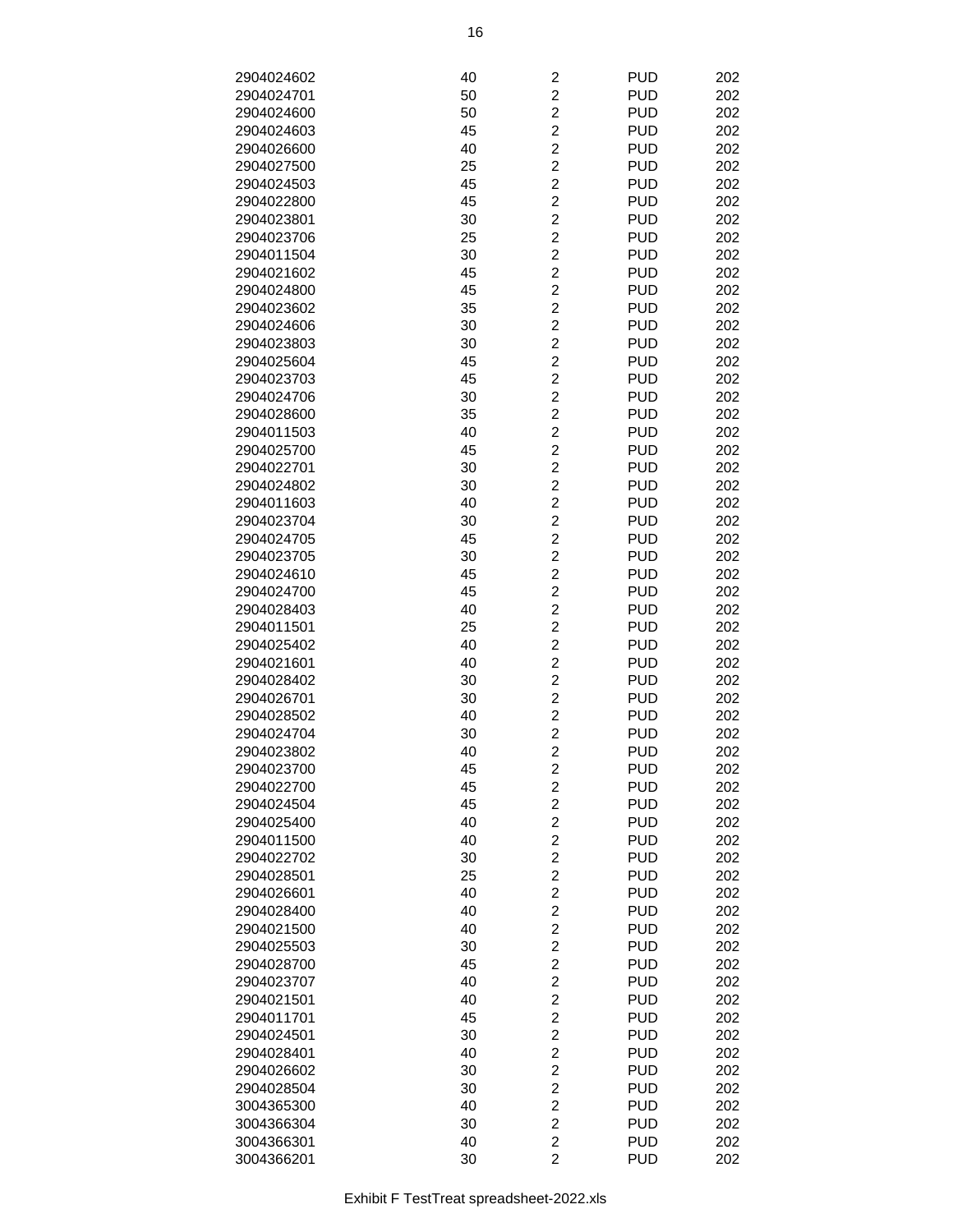| 3004366303 | 45 | 2                       | <b>PUD</b> | 202 |
|------------|----|-------------------------|------------|-----|
| 3004367300 | 40 | $\overline{c}$          | <b>PUD</b> | 202 |
| 2904022703 | 40 | $\overline{c}$          | <b>PUD</b> | 202 |
| 2904023603 | 35 | $\overline{c}$          | <b>PUD</b> | 202 |
| 2904021201 | 40 | $\overline{c}$          | <b>PUD</b> | 202 |
|            |    | $\overline{\mathbf{c}}$ | <b>PUD</b> |     |
| 2904011306 | 40 |                         |            | 202 |
| 2904122701 | 45 | $\overline{c}$          | <b>PUD</b> | 202 |
| 2904027401 | 30 | $\overline{c}$          | <b>PUD</b> | 202 |
| 2904021100 | 40 | $\overline{c}$          | <b>PUD</b> | 202 |
| 2904011304 | 30 | $\overline{c}$          | <b>PUD</b> | 202 |
| 2904025300 | 40 | $\overline{c}$          | <b>PUD</b> | 202 |
| 2904011300 | 40 | $\overline{c}$          | <b>PUD</b> | 202 |
| 2904013100 | 45 | $\overline{c}$          | <b>PUD</b> | 202 |
| 2904011200 | 35 | $\overline{c}$          | <b>PUD</b> | 202 |
| 2904027400 | 45 | $\overline{c}$          | <b>PUD</b> | 202 |
| 2904027302 | 30 | $\overline{c}$          | <b>PUD</b> | 202 |
| 2904122702 | 30 | $\overline{c}$          | <b>PUD</b> | 202 |
| 2904011302 | 40 | $\overline{c}$          | <b>PUD</b> | 202 |
| 2904025101 | 40 | $\overline{c}$          | <b>PUD</b> | 202 |
| 2904027305 | 40 | $\overline{2}$          | <b>PUD</b> | 202 |
| 2904028406 |    |                         | <b>PUD</b> | 202 |
| 2904028303 | 30 | $\overline{\mathbf{c}}$ | <b>PUD</b> | 202 |
| 2904011402 | 30 | $\overline{c}$          | <b>PUD</b> | 202 |
| 2904028405 | 40 | $\overline{c}$          | <b>PUD</b> | 202 |
| 2904121800 | 40 | $\overline{c}$          | <b>PUD</b> | 202 |
| 2904013101 | 45 | $\overline{\mathbf{c}}$ | <b>PUD</b> | 202 |
| 2904027304 | 35 | $\overline{\mathbf{c}}$ | <b>PUD</b> | 202 |
|            |    |                         |            |     |
| 2904021400 | 40 | $\overline{c}$          | <b>PUD</b> | 202 |
| 2904025301 | 40 | $\overline{c}$          | <b>PUD</b> | 202 |
| 2904021401 | 40 | $\overline{2}$          | <b>PUD</b> | 202 |
| 2904025302 | 30 | $\overline{c}$          | <b>PUD</b> | 202 |
| 2904025100 | 40 | $\overline{c}$          | <b>PUD</b> | 202 |
| 2904122600 | 30 | $\overline{c}$          | <b>PUD</b> | 202 |
| 2904011405 | 40 | $\overline{c}$          | <b>PUD</b> | 202 |
| 2904021304 | 30 | $\overline{c}$          | <b>PUD</b> | 202 |
| 2904011201 | 30 | $\overline{c}$          | <b>PUD</b> | 202 |
| 2904027307 | 45 | $\overline{\mathbf{c}}$ | <b>PUD</b> | 202 |
| 2904122700 | 45 | $\overline{c}$          | <b>PUD</b> | 202 |
| 2904021200 | 40 | $\overline{c}$          | <b>PUD</b> | 202 |
| 2904114702 | 35 | $\overline{\mathbf{c}}$ | <b>PUD</b> | 202 |
| 2904011309 | 35 | $\overline{\mathbf{c}}$ | <b>PUD</b> | 202 |
| 2904028304 | 30 | $\overline{c}$          | <b>PUD</b> | 202 |
| 2904027300 | 40 | $\overline{\mathbf{c}}$ | <b>PUD</b> | 202 |
| 2904111700 | 40 | $\overline{c}$          | <b>PUD</b> | 202 |
| 2904114700 | 40 | $\overline{c}$          | <b>PUD</b> | 202 |
| 2904011100 | 45 | $\overline{\mathbf{c}}$ | <b>PUD</b> | 202 |
| 2904011301 | 40 | $\overline{\mathbf{c}}$ | <b>PUD</b> | 202 |
| 2904111701 | 40 | $\overline{c}$          | <b>PUD</b> | 202 |
| 2904011305 | 30 | $\overline{c}$          | <b>PUD</b> | 202 |
| 2904021303 | 60 | $\overline{c}$          | <b>PUD</b> | 202 |
| 2904028201 | 40 | $\overline{c}$          | <b>PUD</b> | 202 |
| 2904021301 | 40 | $\overline{c}$          | <b>PUD</b> | 202 |
| 2904122803 | 40 | $\overline{\mathbf{c}}$ | <b>PUD</b> | 202 |
|            |    |                         |            |     |
| 2904111801 | 40 | $\overline{\mathbf{c}}$ | <b>PUD</b> | 202 |
| 2904115701 | 45 | $\boldsymbol{2}$        | <b>PUD</b> | 202 |
| 2904021302 | 45 | $\overline{\mathbf{c}}$ | <b>PUD</b> | 202 |
| 2904038300 | 35 | $\overline{\mathbf{c}}$ | <b>PUD</b> | 202 |
| 2904122801 | 40 | $\overline{\mathbf{c}}$ | <b>PUD</b> | 202 |
| 2904028100 | 45 | $\overline{c}$          | <b>PUD</b> | 202 |
| 2904025200 | 40 | $\overline{c}$          | <b>PUD</b> | 202 |
| 2904028202 | 30 | $\overline{c}$          | <b>PUD</b> | 202 |
| 2904027301 | 40 | $\overline{2}$          | <b>PUD</b> | 202 |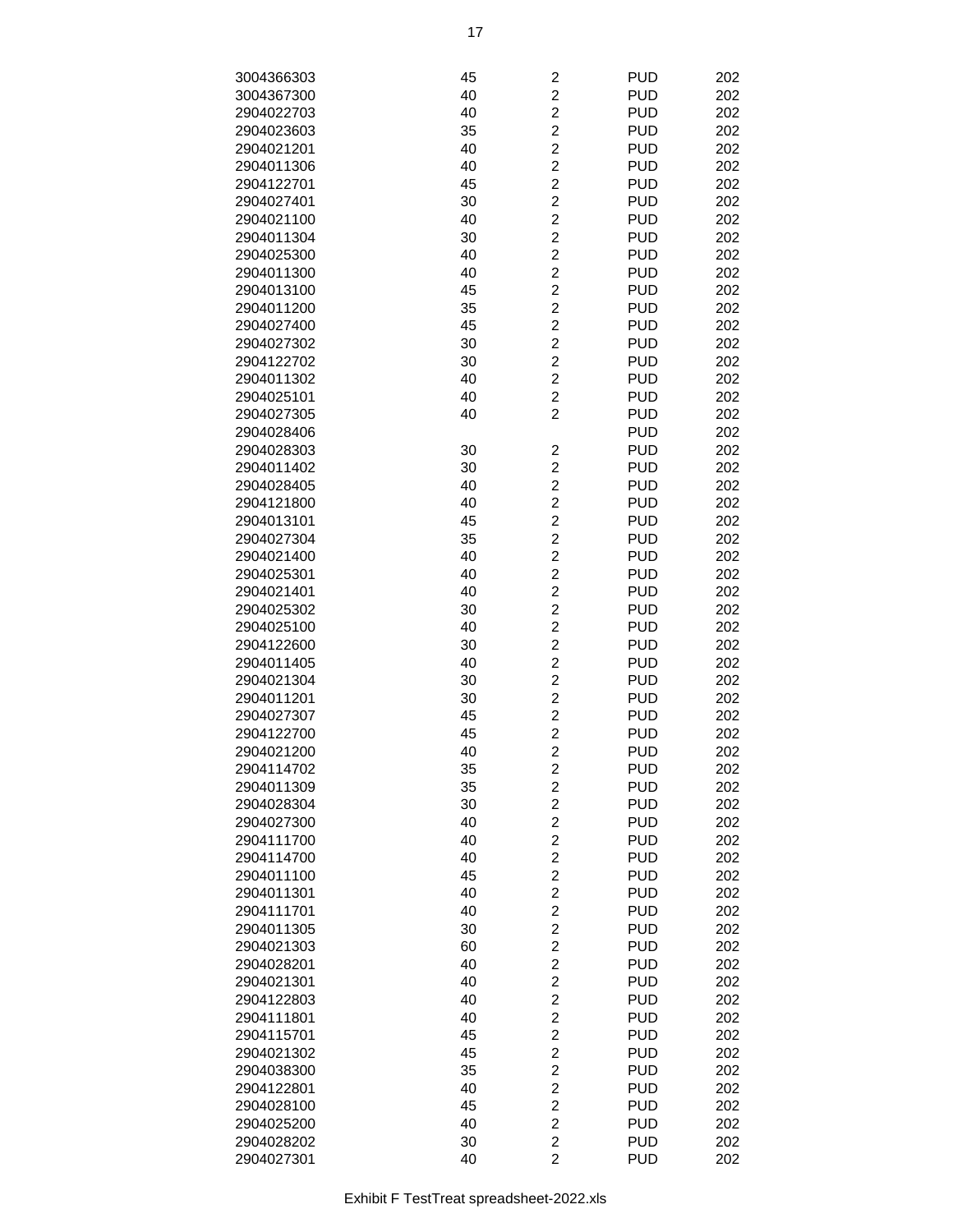| 2904115800 | 40 | $\overline{c}$          | <b>PUD</b> | 202 |
|------------|----|-------------------------|------------|-----|
| 2904011407 | 45 | $\overline{c}$          | <b>PUD</b> | 202 |
| 2904011408 | 40 | $\overline{c}$          | <b>PUD</b> | 202 |
| 3004343303 | 45 | $\overline{c}$          | <b>PUD</b> | 202 |
| 3004346201 | 45 | $\overline{c}$          | <b>PUD</b> | 202 |
|            |    | $\overline{2}$          |            |     |
| 3004345201 | 45 |                         | <b>PUD</b> | 202 |
| 3004344202 | 30 | $\overline{c}$          | <b>PUD</b> | 202 |
| 3004345300 | 40 | $\overline{c}$          | <b>PUD</b> | 202 |
| 3004348200 | 40 | $\overline{c}$          | <b>PUD</b> | 202 |
| 3004344101 | 40 | $\overline{2}$          | <b>PUD</b> | 202 |
| 3004342201 | 45 | $\overline{2}$          | <b>PUD</b> | 202 |
| 3004344200 | 40 | $\overline{c}$          | <b>PUD</b> | 202 |
| 3004345200 | 40 | $\overline{c}$          | <b>PUD</b> | 202 |
| 3004341301 | 40 | $\overline{c}$          | <b>PUD</b> | 202 |
| 3004344300 | 40 | $\overline{c}$          | <b>PUD</b> | 202 |
| 3004347202 | 40 | $\overline{c}$          | <b>PUD</b> | 202 |
| 3004344401 | 40 | $\overline{c}$          | <b>PUD</b> | 202 |
| 3004346300 | 40 | $\overline{c}$          | <b>PUD</b> | 202 |
| 3004342200 | 45 | $\overline{c}$          | <b>PUD</b> | 202 |
| 3004341200 | 40 | $\overline{2}$          | <b>PUD</b> | 202 |
| 3004342202 | 25 | $\overline{2}$          | <b>PUD</b> | 202 |
| 3004344102 | 30 | $\overline{c}$          | <b>PUD</b> | 202 |
| 3004343300 | 40 | $\overline{c}$          | <b>PUD</b> | 202 |
| 3004347300 | 40 | $\overline{c}$          | <b>PUD</b> | 202 |
| 3004344201 | 45 | $\overline{c}$          | <b>PUD</b> | 202 |
| 3004347201 | 30 | $\overline{c}$          | <b>PUD</b> | 202 |
| 3004347200 | 40 | $\overline{c}$          | <b>PUD</b> | 202 |
| 3004344100 | 40 | $\overline{c}$          | <b>PUD</b> | 202 |
| 3004344400 | 40 | $\overline{c}$          | <b>PUD</b> | 202 |
| 3004344502 | 35 | $\overline{2}$          | <b>PUD</b> | 202 |
| 3004271200 | 40 | $\overline{2}$          | <b>PUD</b> | 202 |
| 3004347701 | 40 | $\overline{c}$          | <b>PUD</b> | 202 |
|            |    |                         |            |     |
| 3004344500 | 45 | $\overline{c}$          | <b>PUD</b> | 202 |
| 3004347702 | 40 | $\overline{c}$          | <b>PUD</b> | 202 |
| 3004273200 | 40 | $\overline{c}$          | <b>PUD</b> | 202 |
| 3004347703 | 40 | $\overline{c}$          | <b>PUD</b> | 202 |
| 3004344602 | 30 | $\overline{c}$          | <b>PUD</b> | 202 |
| 3004274100 | 40 | $\overline{c}$          | <b>PUD</b> | 202 |
| 3004272205 | 35 | $\overline{2}$          | <b>PUD</b> | 202 |
| 3004344601 | 35 | $\overline{\mathbf{c}}$ | <b>PUD</b> | 202 |
| 3004274101 | 40 | $\overline{2}$          | <b>PUD</b> | 202 |
| 3004348800 | 40 | $\overline{c}$          | <b>PUD</b> | 202 |
| 3004273102 | 40 | $\overline{\mathbf{c}}$ | <b>PUD</b> | 202 |
| 3004345702 | 40 | $\overline{c}$          | <b>PUD</b> | 202 |
| 3004344600 | 45 | $\overline{c}$          | <b>PUD</b> | 202 |
| 3004272202 | 30 | $\overline{c}$          | <b>PUD</b> | 202 |
| 3004344603 | 40 | $\overline{c}$          | <b>PUD</b> | 202 |
| 3004346801 | 40 | $\overline{\mathbf{c}}$ | <b>PUD</b> | 202 |
| 3004346803 | 40 | $\overline{c}$          | <b>PUD</b> | 202 |
| 3004272204 | 35 | $\overline{2}$          | <b>PUD</b> | 202 |
| 3004343700 | 45 | $\overline{2}$          | <b>PUD</b> | 202 |
| 3004344700 | 40 | $\overline{c}$          | <b>PUD</b> | 202 |
| 3004275101 | 30 | $\overline{\mathbf{c}}$ | <b>PUD</b> | 202 |
| 3004343801 | 40 | $\overline{c}$          | <b>PUD</b> | 202 |
| 3004272100 | 30 | $\overline{\mathbf{c}}$ | <b>PUD</b> | 202 |
| 3004272201 | 40 | $\overline{c}$          | <b>PUD</b> | 202 |
| 3004273105 | 40 | $\overline{c}$          | <b>PUD</b> | 202 |
| 3004346800 | 40 | $\overline{\mathbf{c}}$ | <b>PUD</b> | 202 |
| 3004272200 | 40 | $\overline{c}$          | <b>PUD</b> | 202 |
| 3004347700 | 40 | $\overline{c}$          | <b>PUD</b> | 202 |
| 3004275201 | 30 | $\overline{2}$          | <b>PUD</b> | 202 |
| 3004273103 | 40 | $\overline{2}$          | <b>PUD</b> | 202 |
|            |    |                         |            |     |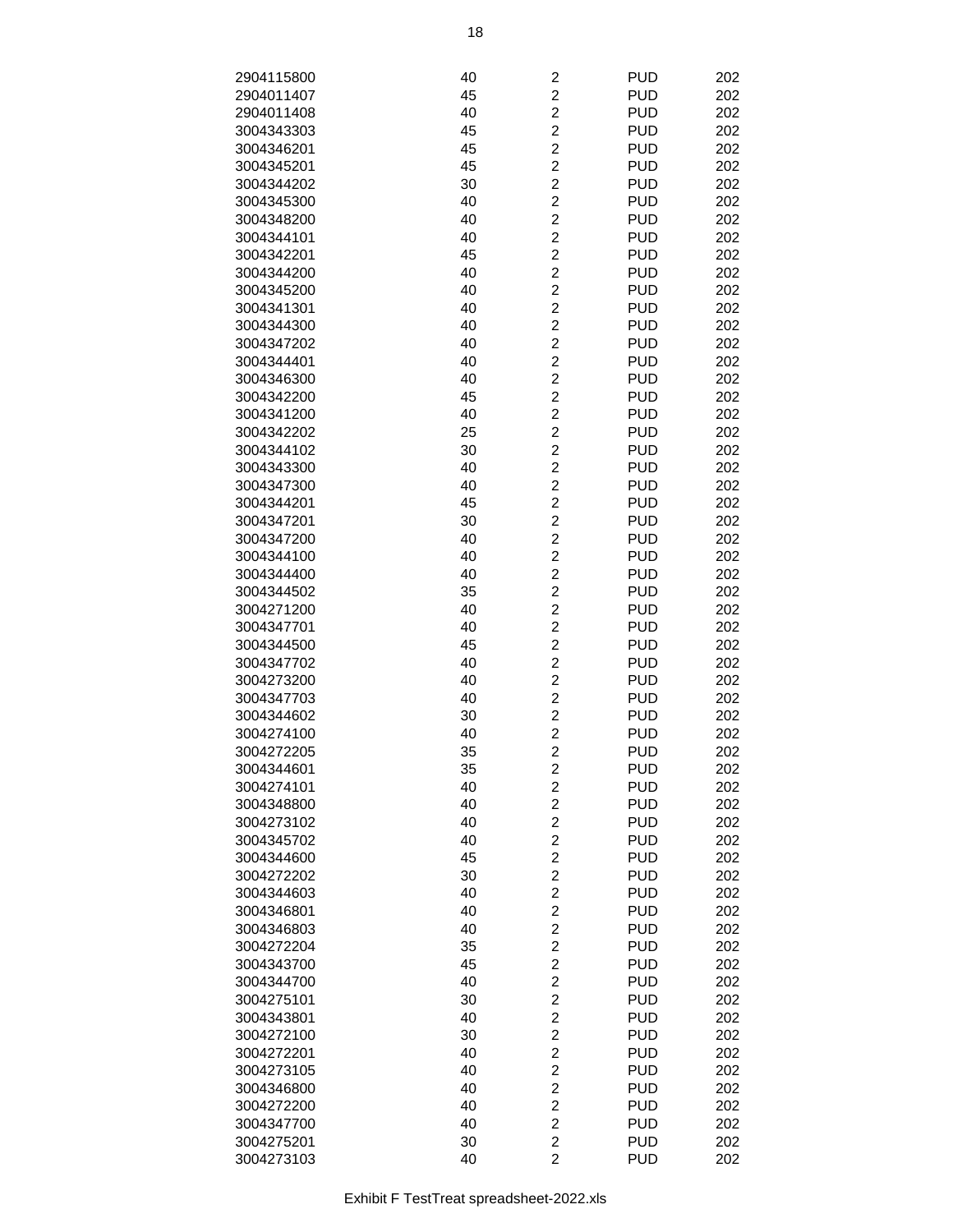| 3004273104 | 40 | $\overline{\mathbf{c}}$ | <b>PUD</b> | 202 |
|------------|----|-------------------------|------------|-----|
|            |    | $\overline{2}$          | <b>PUD</b> |     |
| 3004276101 | 30 |                         |            | 202 |
| 3004345701 | 30 | $\overline{2}$          | <b>PUD</b> | 202 |
| 3004343800 | 40 | $\overline{2}$          | <b>PUD</b> | 202 |
| 3004272102 | 30 | $\overline{c}$          | <b>PUD</b> | 202 |
| 3004343702 | 30 | $\overline{c}$          | <b>PUD</b> | 202 |
| 3004272101 | 40 | $\overline{c}$          | <b>PUD</b> | 202 |
| 3004271202 | 30 | $\overline{c}$          | <b>PUD</b> | 202 |
| 3004273100 | 30 | $\overline{c}$          | <b>PUD</b> | 202 |
| 3004275100 | 40 | $\overline{2}$          | <b>PUD</b> | 202 |
| 3004275104 | 40 | $\overline{c}$          | <b>PUD</b> | 202 |
| 3004346802 | 40 | $\overline{2}$          | <b>PUD</b> | 202 |
| 3004345800 | 45 | $\overline{2}$          | <b>PUD</b> | 202 |
| 3004343701 | 40 | $\overline{2}$          | <b>PUD</b> | 202 |
| 3004275102 | 40 | $\overline{2}$          | <b>PUD</b> | 202 |
|            |    |                         |            |     |
| 3004348801 | 40 | $\overline{c}$          | <b>PUD</b> | 202 |
| 3004276100 | 40 | $\overline{c}$          | <b>PUD</b> | 202 |
| 3004345704 | 45 | $\overline{c}$          | <b>PUD</b> | 202 |
| 3004342800 | 30 | $\overline{c}$          | <b>PUD</b> | 202 |
| 3004275200 | 45 | $\overline{2}$          | <b>PUD</b> | 202 |
| 3004273201 | 35 | $\overline{c}$          | <b>PUD</b> | 202 |
| 3004344501 | 30 | $\overline{2}$          | <b>PUD</b> | 202 |
| 3004274102 | 40 | $\overline{2}$          | <b>PUD</b> | 202 |
| 3004271601 | 40 | $\overline{2}$          | <b>PUD</b> | 202 |
| 3004277500 | 40 | $\overline{c}$          | <b>PUD</b> | 202 |
| 3004278501 | 40 | $\overline{c}$          | <b>PUD</b> | 202 |
| 3004272600 | 45 | $\overline{c}$          | <b>PUD</b> | 202 |
|            |    | $\overline{c}$          | <b>PUD</b> | 202 |
| 3004276505 | 45 |                         |            |     |
| 3004276400 | 40 | $\overline{c}$          | <b>PUD</b> | 202 |
| 3004271602 | 40 | $\overline{2}$          | <b>PUD</b> | 202 |
| 3004276504 | 30 | $\overline{c}$          | <b>PUD</b> | 202 |
| 3004276704 | 30 | $\overline{2}$          | <b>PUD</b> | 202 |
| 3004272700 | 40 | $\overline{2}$          | <b>PUD</b> | 202 |
| 3004271600 | 40 | $\overline{c}$          | <b>PUD</b> | 202 |
| 3004276401 | 40 | $\overline{c}$          | <b>PUD</b> | 202 |
| 3004278502 | 30 | $\overline{c}$          | <b>PUD</b> | 202 |
| 3004276306 | 45 | $\overline{c}$          | <b>PUD</b> | 202 |
| 3004278707 | 30 | $\overline{2}$          | <b>PUD</b> | 202 |
| 3004276302 | 40 | $\overline{c}$          | <b>PUD</b> | 202 |
| 3004275500 | 40 | $\overline{c}$          | <b>PUD</b> | 202 |
| 3004276304 | 40 | $\overline{c}$          | <b>PUD</b> | 202 |
| 3004272502 | 30 | $\overline{2}$          | <b>PUD</b> | 202 |
|            |    |                         |            |     |
| 3004275600 | 40 | $\overline{2}$          | <b>PUD</b> | 202 |
| 3004278802 | 40 | $\overline{2}$          | <b>PUD</b> | 202 |
| 3004272605 | 30 | $\overline{c}$          | <b>PUD</b> | 202 |
| 3004275606 | 35 | $\overline{c}$          | <b>PUD</b> | 202 |
| 3004275703 | 45 | $\overline{c}$          | <b>PUD</b> | 202 |
| 3004275501 | 40 | $\overline{c}$          | <b>PUD</b> | 202 |
| 3004276702 | 45 | $\overline{c}$          | <b>PUD</b> | 202 |
| 3004277700 | 30 | $\overline{2}$          | <b>PUD</b> | 202 |
| 3004272604 | 30 | $\overline{c}$          | <b>PUD</b> | 202 |
| 3004276301 | 40 | $\overline{2}$          | <b>PUD</b> | 202 |
| 3004275402 | 40 | $\overline{2}$          | <b>PUD</b> | 202 |
| 3004261500 | 40 | $\overline{2}$          | <b>PUD</b> | 202 |
| 3004272601 |    |                         | <b>PUD</b> | 202 |
|            |    |                         |            |     |
| 3004276202 | 40 | $\overline{\mathbf{c}}$ | <b>PUD</b> | 202 |
| 3004275403 | 30 | $\overline{\mathbf{c}}$ | <b>PUD</b> | 202 |
| 3004272203 | 30 | $\overline{c}$          | <b>PUD</b> | 202 |
| 3004275608 | 30 | $\overline{c}$          | <b>PUD</b> | 202 |
| 3004278705 | 45 | $\overline{c}$          | <b>PUD</b> | 202 |
| 3004275604 | 40 | $\overline{c}$          | <b>PUD</b> | 202 |
| 3004275401 | 30 | $\overline{2}$          | <b>PUD</b> | 202 |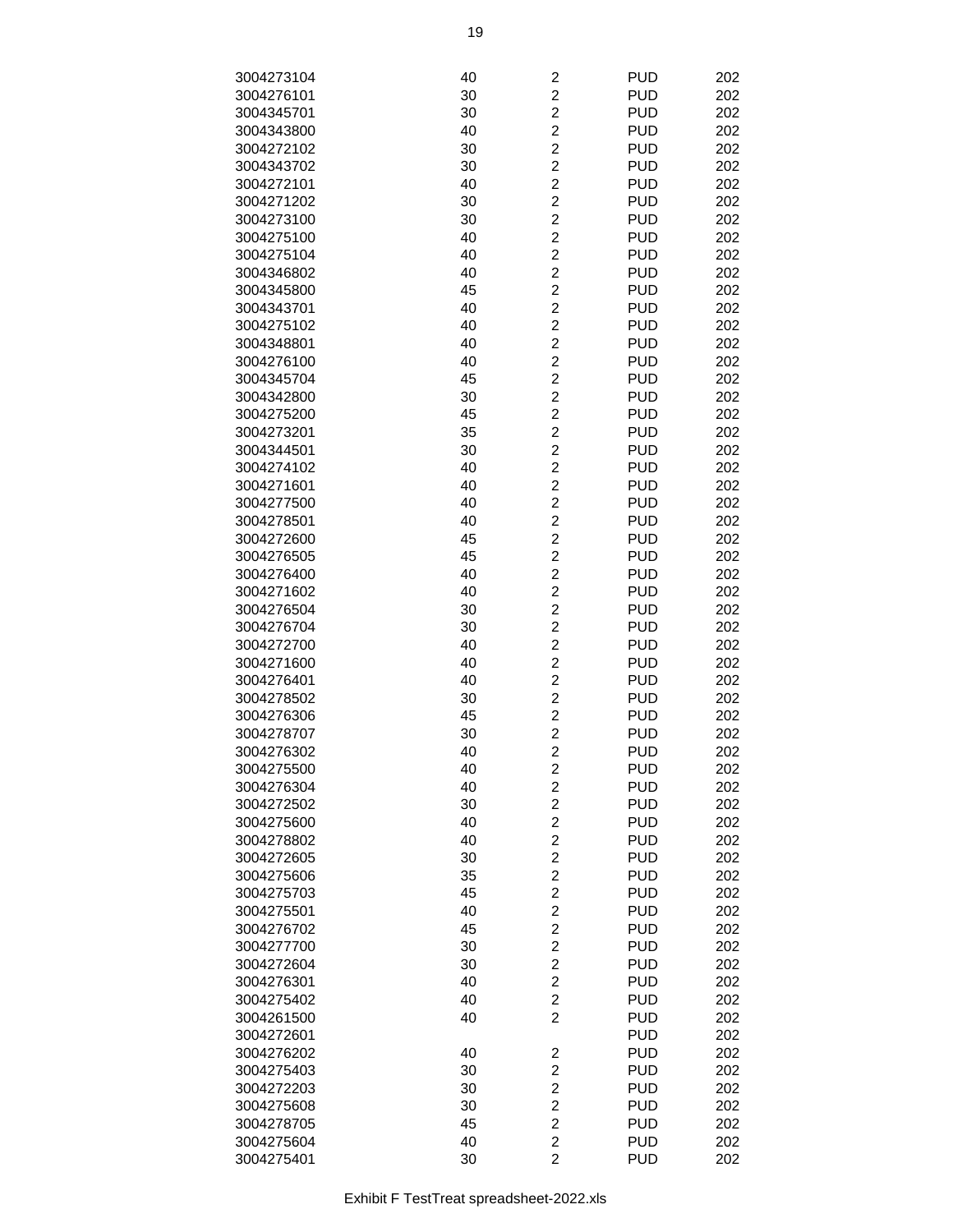| 3004275502 | 40 | $\overline{c}$          | <b>PUD</b> | 202 |
|------------|----|-------------------------|------------|-----|
|            |    |                         |            |     |
| 3004276305 | 40 | $\overline{c}$          | <b>PUD</b> | 202 |
| 3004278704 | 40 | $\overline{2}$          | <b>PUD</b> | 202 |
| 3004278804 | 30 | $\overline{c}$          | <b>PUD</b> | 202 |
| 3004276801 | 30 | $\overline{2}$          | <b>PUD</b> | 202 |
| 3004274601 | 30 | $\overline{c}$          | <b>PUD</b> | 202 |
| 3004271603 | 30 | 2                       | <b>PUD</b> | 202 |
|            |    |                         | <b>PUD</b> | 202 |
| 3004274500 |    |                         |            |     |
| 3004278703 | 30 | 2                       | <b>PUD</b> | 202 |
| 3004276500 | 45 | $\overline{2}$          | <b>PUD</b> | 202 |
| 3004276200 | 45 | $\overline{c}$          | <b>PUD</b> | 202 |
| 3004276601 | 30 | $\overline{c}$          | <b>PUD</b> | 202 |
| 3004272500 | 40 | $\overline{2}$          | <b>PUD</b> | 202 |
| 3004278601 | 40 | $\overline{c}$          | <b>PUD</b> | 202 |
| 3004274600 | 25 | $\overline{2}$          | <b>PUD</b> | 202 |
|            |    |                         |            |     |
| 3004278701 | 40 | $\overline{c}$          | <b>PUD</b> | 202 |
| 3004273600 | 45 | $\overline{c}$          | <b>PUD</b> | 202 |
| 3004275702 | 45 | $\overline{2}$          | <b>PUD</b> | 202 |
| 3004276201 | 30 | $\overline{2}$          | <b>PUD</b> | 202 |
| 3004275607 | 30 | $\overline{2}$          | <b>PUD</b> | 202 |
| 3004278702 | 40 | $\overline{c}$          | <b>PUD</b> | 202 |
| 3004276501 | 30 | $\overline{c}$          | <b>PUD</b> | 202 |
|            |    | $\overline{2}$          |            |     |
| 3004275700 | 40 |                         | <b>PUD</b> | 202 |
| 3004278706 | 40 | $\overline{c}$          | <b>PUD</b> | 202 |
| 3004275603 | 25 | $\overline{c}$          | <b>PUD</b> | 202 |
| 3004275602 | 45 | $\overline{c}$          | <b>PUD</b> | 202 |
| 3004276802 | 30 | $\overline{c}$          | <b>PUD</b> | 202 |
| 3004277701 | 45 | $\overline{c}$          | <b>PUD</b> | 202 |
| 3004278700 | 40 | $\overline{2}$          | <b>PUD</b> | 202 |
| 3004278600 | 40 | $\overline{2}$          | <b>PUD</b> | 202 |
|            |    |                         |            |     |
| 3004272602 | 40 | $\overline{c}$          | <b>PUD</b> | 202 |
| 3004272501 | 30 | $\overline{c}$          | <b>PUD</b> | 202 |
| 3004276603 | 45 | $\overline{2}$          | <b>PUD</b> | 202 |
| 3004272603 | 40 | $\overline{c}$          | <b>PUD</b> | 202 |
| 3004276602 | 45 | $\overline{2}$          | <b>PUD</b> | 202 |
| 3004288602 | 40 | $\overline{c}$          | <b>PUD</b> | 202 |
| 3004288500 | 40 | $\overline{c}$          | <b>PUD</b> | 202 |
| 3004288604 | 40 | $\overline{2}$          | <b>PUD</b> | 202 |
|            |    |                         |            |     |
| 3004288603 | 40 | $\overline{c}$          | <b>PUD</b> | 202 |
| 3004288601 |    |                         | <b>PUD</b> | 202 |
| 3004276502 | 45 | 2                       | <b>PUD</b> | 202 |
| 3004278500 | 40 | $\overline{2}$          | <b>PUD</b> | 202 |
| 3004227406 |    |                         | <b>PUD</b> | 202 |
| 3004231501 | 45 | 2                       | <b>PUD</b> | 202 |
| 3004227207 | 45 | $\overline{c}$          | <b>PUD</b> | 202 |
|            |    |                         | <b>PUD</b> | 202 |
| 3004226302 | 45 | $\overline{\mathbf{c}}$ |            |     |
| 3004226203 | 40 | $\overline{\mathbf{c}}$ | <b>PUD</b> | 202 |
| 3004227303 | 45 | $\overline{c}$          | <b>PUD</b> | 202 |
| 3004227407 | 45 | $\overline{2}$          | <b>PUD</b> | 202 |
| 3004271800 | 35 | $\overline{2}$          | <b>PUD</b> | 202 |
| 3004227409 | 45 | $\overline{2}$          | <b>PUD</b> | 202 |
| 3004227301 | 45 | $\overline{c}$          | <b>PUD</b> | 202 |
| 3004227414 | 30 | $\overline{2}$          | <b>PUD</b> | 202 |
|            |    |                         |            |     |
| 3004221200 | 40 | $\overline{c}$          | <b>PUD</b> | 202 |
| 3004227104 | 30 | $\overline{c}$          | <b>PUD</b> | 202 |
| 3004227413 | 45 | $\overline{\mathbf{c}}$ | <b>PUD</b> | 202 |
| 3004227403 | 30 | $\overline{c}$          | <b>PUD</b> | 202 |
| 3004221101 | 30 | $\overline{c}$          | <b>PUD</b> | 202 |
| 3004222300 | 35 | $\overline{2}$          | <b>PUD</b> | 202 |
| 3004227205 | 45 | $\overline{2}$          | <b>PUD</b> | 202 |
|            |    | $\overline{2}$          | <b>PUD</b> | 202 |
| 3004228506 | 35 |                         |            |     |
| 3004222200 | 45 | $\overline{2}$          | <b>PUD</b> | 202 |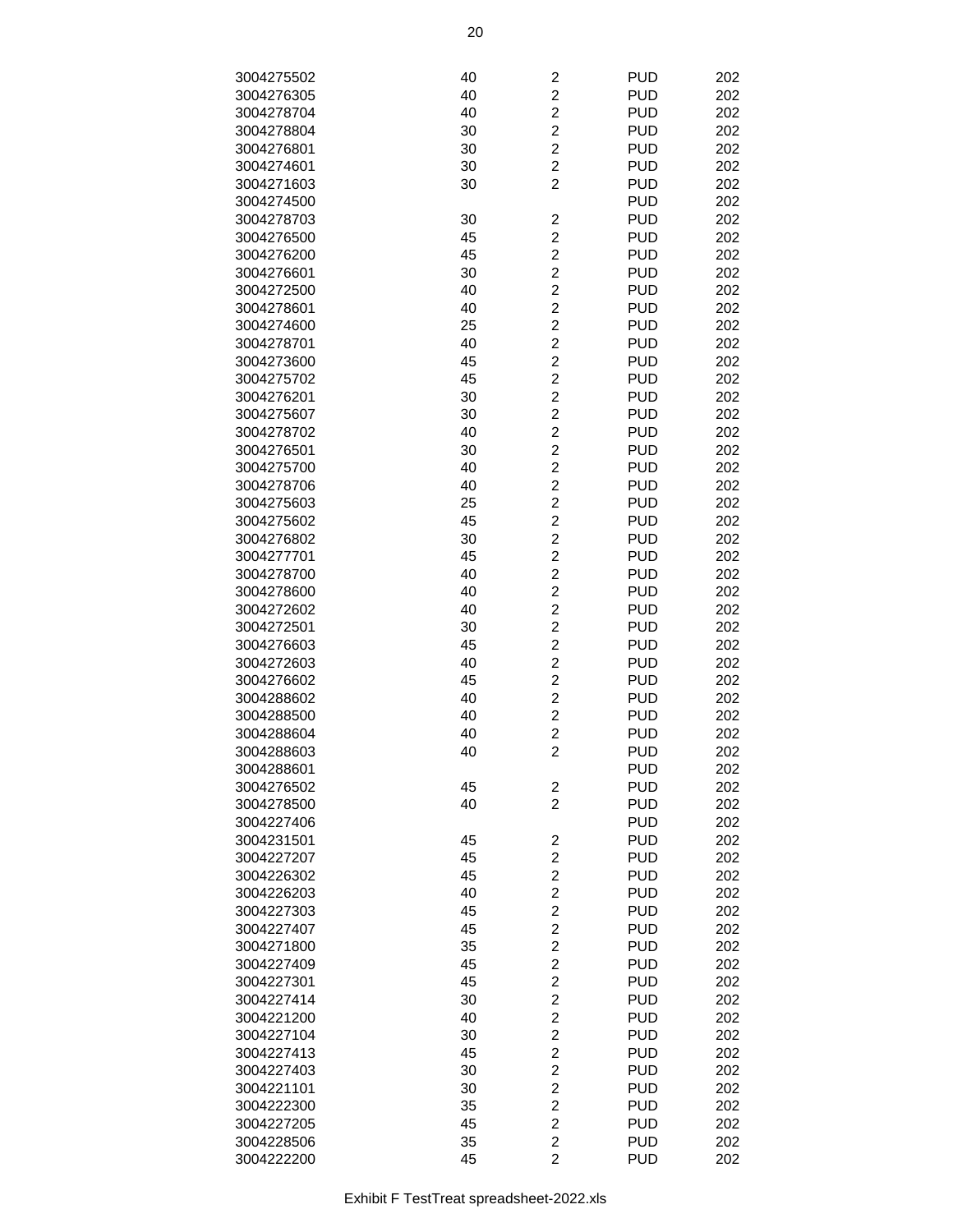| 3004226106 | 45 | $\overline{\mathbf{c}}$ | <b>PUD</b> | 202 |
|------------|----|-------------------------|------------|-----|
| 3004227206 | 40 | $\overline{2}$          | <b>PUD</b> | 202 |
|            |    | $\overline{2}$          |            |     |
| 3004227520 | 50 |                         | <b>PUD</b> | 202 |
| 3004227320 | 45 | $\overline{c}$          | <b>PUD</b> | 202 |
| 3004227106 | 40 | $\overline{c}$          | <b>PUD</b> | 202 |
| 3004226202 | 30 | $\overline{\mathbf{c}}$ | <b>PUD</b> | 202 |
| 3004226107 | 30 | $\overline{c}$          | <b>PUD</b> | 202 |
| 3004231401 | 45 | $\overline{c}$          | <b>PUD</b> | 202 |
| 3004227103 | 40 | $\overline{\mathbf{c}}$ | <b>PUD</b> | 202 |
| 3004221100 | 35 | $\overline{c}$          | <b>PUD</b> | 202 |
| 3004225201 | 45 | $\overline{c}$          | <b>PUD</b> | 202 |
| 3004228200 | 40 | $\overline{2}$          | <b>PUD</b> | 202 |
| 3004227321 | 30 | $\overline{2}$          | <b>PUD</b> | 202 |
| 3004226103 | 40 | $\overline{c}$          | <b>PUD</b> | 202 |
| 3004222206 | 45 | $\overline{c}$          | <b>PUD</b> | 202 |
| 3004227100 | 40 | $\overline{c}$          | <b>PUD</b> | 202 |
| 3004227201 | 40 | $\overline{c}$          | <b>PUD</b> | 202 |
| 3004227308 | 30 | $\overline{2}$          | <b>PUD</b> | 202 |
| 3004227208 | 40 | $\overline{c}$          | <b>PUD</b> | 202 |
|            |    |                         |            |     |
| 3004278808 | 40 | $\overline{c}$          | <b>PUD</b> | 202 |
| 3004225202 | 45 | $\overline{c}$          | <b>PUD</b> | 202 |
| 3004231500 | 45 | $\overline{2}$          | <b>PUD</b> | 202 |
| 3004228404 | 45 | $\overline{2}$          | <b>PUD</b> | 202 |
| 3004221201 | 45 | $\overline{c}$          | <b>PUD</b> | 202 |
| 3004231402 | 30 | $\overline{c}$          | <b>PUD</b> | 202 |
| 3004227415 | 50 | $\overline{\mathbf{c}}$ | <b>PUD</b> | 202 |
| 3004222204 | 30 | $\overline{c}$          | <b>PUD</b> | 202 |
| 3004231406 | 45 | $\overline{c}$          | <b>PUD</b> | 202 |
| 3004222100 | 45 | $\overline{\mathbf{c}}$ | <b>PUD</b> | 202 |
| 3004228100 | 30 | $\overline{c}$          | <b>PUD</b> | 202 |
| 3004228202 | 40 | $\overline{c}$          | <b>PUD</b> | 202 |
| 3004222201 | 40 | $\overline{2}$          | <b>PUD</b> | 202 |
| 3004226104 | 45 | $\overline{2}$          | <b>PUD</b> | 202 |
| 3004227408 | 45 | $\overline{c}$          | <b>PUD</b> | 202 |
| 3004227420 | 50 | $\overline{c}$          | <b>PUD</b> | 202 |
| 3004226100 | 40 | $\overline{\mathbf{c}}$ | <b>PUD</b> | 202 |
|            |    |                         | <b>PUD</b> |     |
| 3004228201 | 45 | $\overline{c}$          |            | 202 |
| 3004227501 | 45 | $\overline{2}$          | <b>PUD</b> | 202 |
| 3004228301 | 30 | $\overline{c}$          | <b>PUD</b> | 202 |
| 3004228101 | 40 | $\overline{c}$          | <b>PUD</b> | 202 |
| 3004228500 | 30 | $\overline{\mathbf{c}}$ | <b>PUD</b> | 202 |
| 3004227204 | 40 | $\overline{2}$          | <b>PUD</b> | 202 |
| 3004227105 | 40 | $\overline{2}$          | <b>PUD</b> | 202 |
| 3004231400 | 50 | $\overline{c}$          | <b>PUD</b> | 202 |
| 3004222101 | 40 | $\overline{c}$          | <b>PUD</b> | 202 |
| 3004278801 | 40 | $\overline{\mathbf{c}}$ | <b>PUD</b> | 202 |
| 3004277804 | 30 | $\overline{c}$          | <b>PUD</b> | 202 |
| 3004227102 | 30 | $\overline{c}$          | <b>PUD</b> | 202 |
| 3004227302 | 30 | $\overline{\mathbf{c}}$ | <b>PUD</b> | 202 |
| 3004228504 | 30 | $\overline{c}$          | <b>PUD</b> | 202 |
| 3004231505 | 50 | $\overline{c}$          | <b>PUD</b> | 202 |
| 3004272800 | 45 | $\overline{2}$          | <b>PUD</b> | 202 |
| 3004226504 | 35 | $\overline{2}$          | <b>PUD</b> | 202 |
| 3004227305 | 30 | $\overline{c}$          | <b>PUD</b> | 202 |
| 3004227503 | 45 | $\overline{c}$          | <b>PUD</b> | 202 |
| 3004221203 | 35 | $\overline{\mathbf{c}}$ | <b>PUD</b> | 202 |
|            |    |                         | <b>PUD</b> |     |
| 3004277805 | 30 | $\overline{\mathbf{c}}$ |            | 202 |
| 3004278809 | 40 | $\overline{c}$          | <b>PUD</b> | 202 |
| 3004277801 | 30 | $\overline{\mathbf{c}}$ | <b>PUD</b> | 202 |
| 3004278800 | 40 | $\overline{c}$          | <b>PUD</b> | 202 |
| 3004218201 | 40 | $\overline{\mathbf{c}}$ | <b>PUD</b> | 202 |
| 3004277806 | 30 | $\overline{2}$          | <b>PUD</b> | 202 |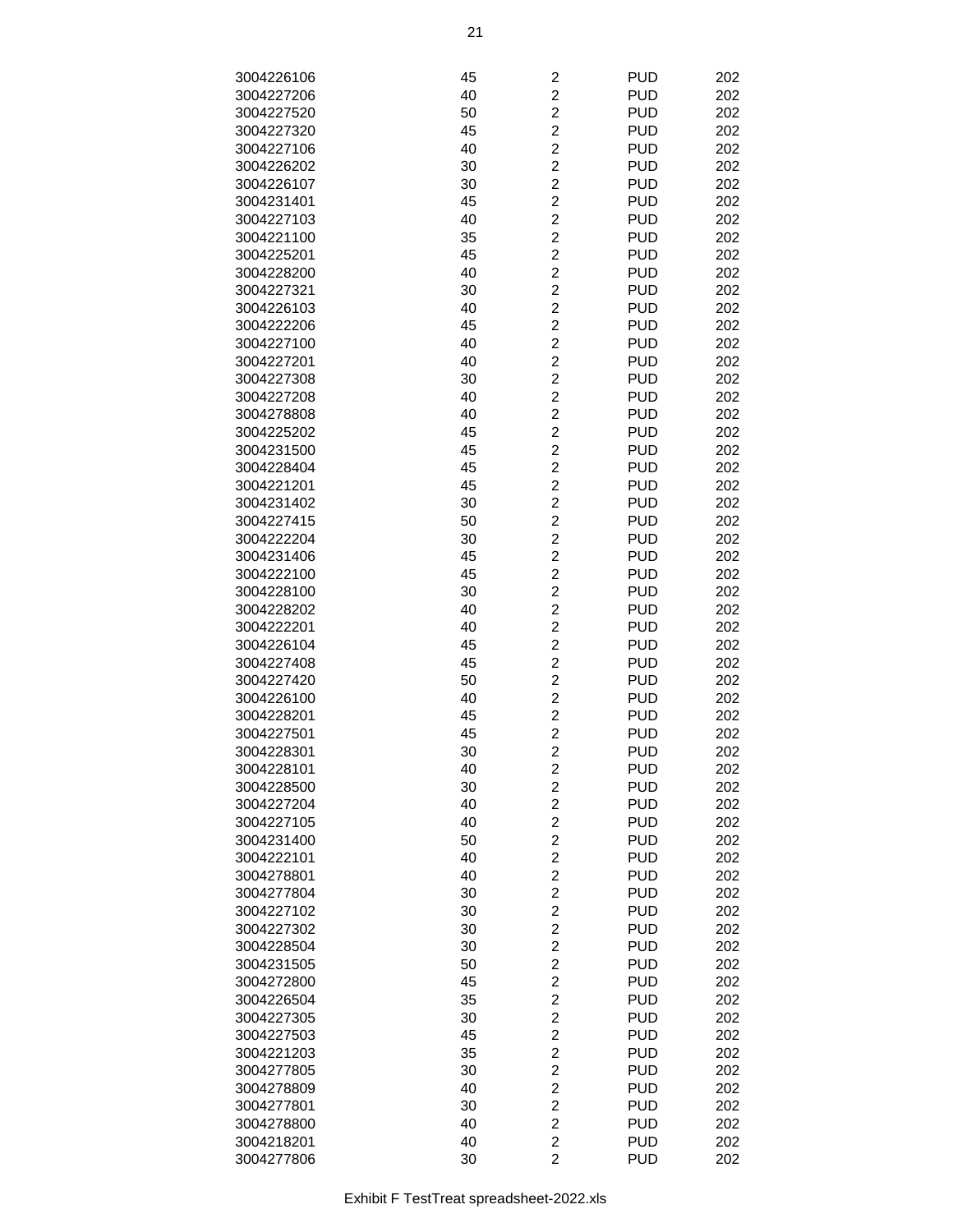| 3004218203 | 40 | $\overline{c}$          | <b>PUD</b> | 202 |
|------------|----|-------------------------|------------|-----|
| 3004216302 | 30 | $\overline{c}$          | <b>PUD</b> | 202 |
| 3004216304 | 35 | $\overline{c}$          | <b>PUD</b> | 202 |
| 3004216200 | 45 | $\overline{c}$          | <b>PUD</b> | 202 |
|            |    | $\overline{c}$          |            |     |
| 3004218200 | 40 |                         | <b>PUD</b> | 202 |
| 3004218202 | 30 | $\overline{c}$          | <b>PUD</b> | 202 |
| 3004216400 | 45 | $\overline{c}$          | <b>PUD</b> | 202 |
| 3004215404 | 30 | $\overline{c}$          | <b>PUD</b> | 202 |
| 3004216203 | 30 | $\overline{\mathbf{c}}$ | <b>PUD</b> | 202 |
| 3004217204 | 40 | $\overline{c}$          | <b>PUD</b> | 202 |
| 3004215204 | 45 | $\overline{2}$          | <b>PUD</b> | 202 |
| 3004215301 | 30 | $\overline{2}$          | <b>PUD</b> | 202 |
| 3004215405 | 45 | $\overline{c}$          | <b>PUD</b> | 202 |
| 3004216402 | 40 | $\overline{c}$          | <b>PUD</b> | 202 |
| 3004217300 | 25 | $\overline{c}$          | <b>PUD</b> | 202 |
| 3004217400 | 40 | $\overline{c}$          | <b>PUD</b> | 202 |
| 3004215300 | 30 | $\overline{c}$          | <b>PUD</b> | 202 |
| 3004216403 | 40 | $\overline{c}$          | <b>PUD</b> | 202 |
| 3004217401 | 40 | $\overline{\mathbf{c}}$ | <b>PUD</b> | 202 |
| 3004215401 | 45 | $\overline{c}$          | <b>PUD</b> | 202 |
| 3004218400 | 40 | $\overline{2}$          | <b>PUD</b> | 202 |
| 3004215407 | 40 | $\overline{2}$          | <b>PUD</b> | 202 |
| 3004215402 | 40 | $\overline{c}$          | <b>PUD</b> | 202 |
| 3004216401 | 30 | $\overline{c}$          | <b>PUD</b> | 202 |
| 3004217201 | 30 | $\overline{c}$          | <b>PUD</b> | 202 |
|            |    | $\overline{c}$          | <b>PUD</b> | 202 |
| 3004215403 | 30 | $\overline{c}$          |            |     |
| 3004216201 | 40 |                         | <b>PUD</b> | 202 |
| 3004217203 | 40 | $\overline{c}$          | <b>PUD</b> | 202 |
| 3004217200 | 40 | $\overline{\mathbf{c}}$ | <b>PUD</b> | 202 |
| 3004218300 | 30 | $\overline{c}$          | <b>PUD</b> | 202 |
| 3004216301 | 30 | $\overline{2}$          | <b>PUD</b> | 202 |
| 3004217202 | 40 | $\overline{2}$          | <b>PUD</b> | 202 |
| 3004217301 | 40 | $\overline{c}$          | <b>PUD</b> | 202 |
| 3004228505 | 35 | $\overline{\mathbf{c}}$ | <b>PUD</b> | 202 |
| 3004227322 | 45 | $\overline{c}$          | <b>PUD</b> | 202 |
| 3004216501 | 35 | $\overline{c}$          | <b>PUD</b> | 202 |
| 3004227307 | 45 | $\overline{c}$          | <b>PUD</b> | 202 |
| 3004227300 | 45 | $\overline{c}$          | <b>PUD</b> | 202 |
| 3004231412 | 30 | $\overline{\mathbf{c}}$ | <b>PUD</b> | 202 |
| 3004231411 | 40 | $\overline{\mathbf{c}}$ | <b>PUD</b> | 202 |
| 3004222102 | 45 | $\overline{2}$          | <b>PUD</b> | 202 |
| 3004151200 | 30 | $\overline{2}$          | <b>PUD</b> | 202 |
| 3004156108 | 45 | $\overline{c}$          | <b>PUD</b> | 202 |
| 3004156217 | 30 | $\overline{c}$          | <b>PUD</b> | 202 |
| 3004156204 | 40 | $\overline{c}$          | <b>PUD</b> | 202 |
| 3004156202 | 45 | $\overline{c}$          | <b>PUD</b> | 202 |
| 3004152100 | 40 | $\overline{c}$          | <b>PUD</b> | 202 |
| 3004156215 | 35 | $\overline{c}$          | <b>PUD</b> | 202 |
| 3004156209 | 45 | $\overline{c}$          | <b>PUD</b> | 202 |
| 3004156212 | 35 | $\overline{c}$          | <b>PUD</b> | 202 |
| 3004222702 | 40 | $\overline{2}$          | <b>PUD</b> | 202 |
| 3004152204 | 45 | $\overline{2}$          | <b>PUD</b> | 202 |
| 3004151104 | 30 | $\overline{c}$          | <b>PUD</b> | 202 |
| 3004156206 | 40 | $\overline{c}$          | <b>PUD</b> | 202 |
|            |    | $\overline{c}$          |            |     |
| 3004152206 | 45 |                         | <b>PUD</b> | 202 |
| 3004152301 | 40 | $\overline{c}$          | <b>PUD</b> | 202 |
| 3004221629 | 45 | $\overline{c}$          | <b>PUD</b> | 202 |
| 3004221625 | 30 | $\overline{\mathbf{c}}$ | <b>PUD</b> | 202 |
| 3004221630 | 35 | $\overline{c}$          | <b>PUD</b> | 202 |
| 3004228803 | 45 | $\overline{c}$          | <b>PUD</b> | 202 |
| 3004218700 | 40 | $\overline{2}$          | <b>PUD</b> | 202 |
| 3004221607 | 45 | $\overline{2}$          | <b>PUD</b> | 202 |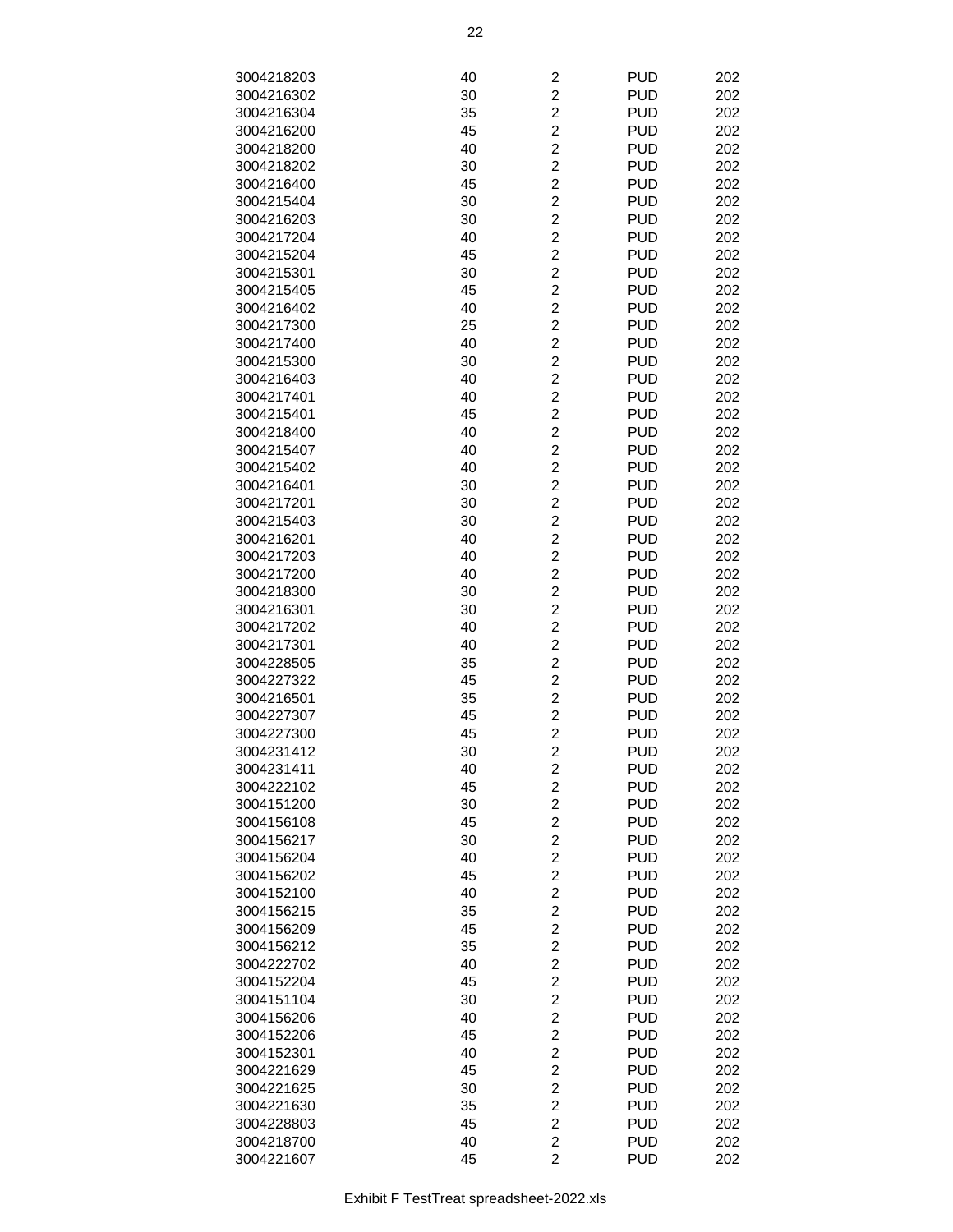| 3004167203 | 45 | 2                       | <b>PUD</b> | 202 |
|------------|----|-------------------------|------------|-----|
| 3004221619 | 25 | $\overline{c}$          | <b>PUD</b> | 202 |
| 3004168202 | 40 | $\overline{\mathbf{c}}$ | <b>PUD</b> | 202 |
| 3004221610 | 25 | $\overline{c}$          | <b>PUD</b> | 202 |
|            |    |                         |            |     |
| 3004221617 | 30 | $\overline{c}$          | <b>PUD</b> | 202 |
| 3004221615 | 30 | $\overline{c}$          | <b>PUD</b> | 202 |
| 3004221616 | 30 | $\overline{c}$          | <b>PUD</b> | 202 |
| 3004167200 | 45 | $\overline{\mathbf{c}}$ | <b>PUD</b> | 202 |
| 3004227704 | 35 | $\overline{c}$          | <b>PUD</b> | 202 |
| 3004221618 | 25 | $\overline{2}$          | <b>PUD</b> | 202 |
| 3004221613 | 25 | $\overline{2}$          | <b>PUD</b> | 202 |
| 3004221620 | 25 | $\overline{2}$          | <b>PUD</b> | 202 |
| 3004223600 |    |                         | <b>PUD</b> | 202 |
| 3004223601 | 45 | $\overline{\mathbf{c}}$ | <b>PUD</b> | 202 |
| 3004221611 | 25 | $\overline{\mathbf{c}}$ | <b>PUD</b> | 202 |
| 3004221612 | 25 | $\overline{c}$          | <b>PUD</b> | 202 |
| 3004227709 | 30 | $\overline{c}$          | <b>PUD</b> | 202 |
|            |    |                         |            |     |
| 3004222800 | 30 | $\overline{\mathbf{c}}$ | <b>PUD</b> | 202 |
| 3004221614 | 25 | $\overline{c}$          | <b>PUD</b> | 202 |
| 3004221621 | 25 | $\overline{2}$          | <b>PUD</b> | 202 |
| 3004227707 | 30 | $\overline{2}$          | <b>PUD</b> | 202 |
| 3004222602 | 40 | $\overline{c}$          | <b>PUD</b> | 202 |
| 3004228701 | 40 | $\overline{\mathbf{c}}$ | <b>PUD</b> | 202 |
| 3004226700 | 45 | $\overline{c}$          | <b>PUD</b> | 202 |
| 3004226701 | 35 | $\overline{c}$          | <b>PUD</b> | 202 |
| 3004224804 | 45 | $\overline{c}$          | <b>PUD</b> | 202 |
| 3004228602 | 40 | $\overline{c}$          | <b>PUD</b> | 202 |
| 3004227701 | 35 | $\overline{\mathbf{c}}$ | <b>PUD</b> | 202 |
|            |    | $\overline{c}$          | <b>PUD</b> |     |
| 3004223701 | 45 |                         |            | 202 |
| 3004223800 | 45 | $\overline{2}$          | <b>PUD</b> | 202 |
| 3004228605 | 30 | $\overline{2}$          | <b>PUD</b> | 202 |
| 3004221800 | 30 | $\overline{c}$          | <b>PUD</b> | 202 |
| 3004222603 | 35 | $\overline{\mathbf{c}}$ | <b>PUD</b> | 202 |
| 3004227804 | 30 | $\overline{c}$          | <b>PUD</b> | 202 |
| 3004228700 | 40 | $\overline{c}$          | <b>PUD</b> | 202 |
| 3004222607 | 40 | $\overline{c}$          | <b>PUD</b> | 202 |
| 3004221624 | 45 | $\overline{c}$          | <b>PUD</b> | 202 |
| 3004222601 | 30 | $\overline{c}$          | <b>PUD</b> | 202 |
| 3004228604 | 40 | $\overline{2}$          | <b>PUD</b> | 202 |
| 3004222701 | 40 | $\overline{\mathbf{c}}$ | <b>PUD</b> | 202 |
| 3004228702 | 30 | $\overline{2}$          | <b>PUD</b> | 202 |
| 3004228501 | 30 | $\overline{c}$          | <b>PUD</b> | 202 |
|            |    |                         | <b>PUD</b> | 202 |
| 3004227600 | 45 | $\overline{\mathbf{c}}$ |            |     |
| 3004222801 | 30 | $\overline{\mathbf{c}}$ | <b>PUD</b> | 202 |
| 3004222501 | 40 | $\overline{c}$          | <b>PUD</b> | 202 |
| 3004227700 | 45 | $\overline{c}$          | <b>PUD</b> | 202 |
| 3004231702 | 45 | $\overline{c}$          | <b>PUD</b> | 202 |
| 3004227702 | 40 | $\overline{\mathbf{c}}$ | <b>PUD</b> | 202 |
| 3004228800 | 35 | $\overline{c}$          | <b>PUD</b> | 202 |
| 3004221603 | 45 | $\overline{c}$          | <b>PUD</b> | 202 |
| 3004226800 | 45 | $\overline{2}$          | <b>PUD</b> | 202 |
| 3004222708 | 30 | $\overline{c}$          | <b>PUD</b> | 202 |
| 3004231703 | 30 | $\overline{\mathbf{c}}$ | <b>PUD</b> | 202 |
| 3004224802 | 30 | $\overline{\mathbf{c}}$ | <b>PUD</b> | 202 |
| 3004228601 | 35 | $\overline{\mathbf{c}}$ | <b>PUD</b> | 202 |
| 3004226801 | 45 | $\overline{c}$          | <b>PUD</b> | 202 |
|            |    |                         |            |     |
| 3004221609 | 35 | $\overline{\mathbf{c}}$ | <b>PUD</b> | 202 |
| 3004225802 | 45 | $\overline{\mathbf{c}}$ | <b>PUD</b> | 202 |
| 3004231608 | 45 | $\overline{c}$          | <b>PUD</b> | 202 |
| 3004223700 | 40 | $\overline{c}$          | <b>PUD</b> | 202 |
| 3004222600 | 30 | $\overline{2}$          | <b>PUD</b> | 202 |
| 3004222706 | 40 | $\overline{2}$          | <b>PUD</b> | 202 |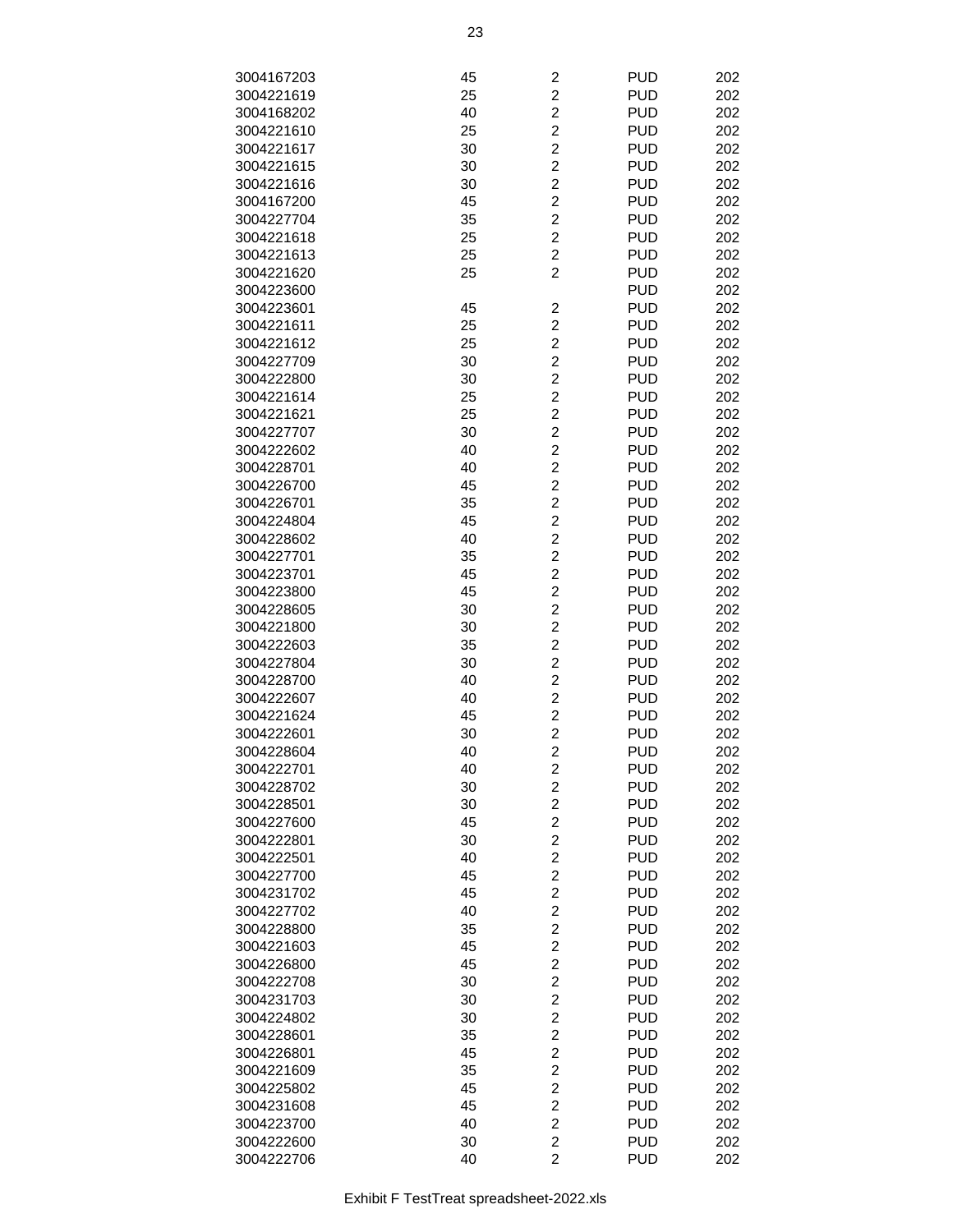| 3004231600 | 45 | 2                       | <b>PUD</b> | 202 |
|------------|----|-------------------------|------------|-----|
| 3004225801 | 45 | $\overline{c}$          | <b>PUD</b> | 202 |
|            |    |                         |            |     |
| 3004224801 | 45 | $\overline{c}$          | <b>PUD</b> | 202 |
| 3004227705 | 45 | $\overline{c}$          | <b>PUD</b> | 202 |
| 3004222609 | 40 | $\overline{c}$          | <b>PUD</b> | 202 |
| 3004231704 | 30 | $\overline{\mathbf{c}}$ | <b>PUD</b> | 202 |
| 3004231603 | 30 | $\overline{c}$          | <b>PUD</b> | 202 |
| 3004222700 | 30 | $\overline{2}$          | <b>PUD</b> | 202 |
| 3004222703 | 35 | $\overline{2}$          | <b>PUD</b> | 202 |
| 3004221700 | 35 | $\overline{2}$          | <b>PUD</b> | 202 |
|            |    |                         |            |     |
| 3004231806 |    |                         | <b>PUD</b> | 202 |
| 3004156107 | 50 | 2                       | <b>PUD</b> | 202 |
| 3004222604 | 30 | $\overline{2}$          | <b>PUD</b> | 202 |
| 3004223702 | 45 | $\overline{c}$          | <b>PUD</b> | 202 |
| 3004223803 |    |                         | <b>PUD</b> | 202 |
| 3004231805 | 45 | 2                       | <b>PUD</b> | 202 |
| 3004231700 | 45 | $\overline{c}$          | <b>PUD</b> | 202 |
| 3004222704 | 40 | $\overline{2}$          | <b>PUD</b> | 202 |
| 3004228802 | 40 | $\overline{2}$          | <b>PUD</b> | 202 |
|            |    |                         |            |     |
| 3004227706 | 35 | $\overline{2}$          | <b>PUD</b> | 202 |
| 3004222605 | 30 | $\overline{\mathbf{c}}$ | <b>PUD</b> | 202 |
| 3004231609 | 30 | $\overline{c}$          | <b>PUD</b> | 202 |
| 3004227803 | 45 | $\overline{c}$          | <b>PUD</b> | 202 |
| 3004225800 | 45 | $\overline{c}$          | <b>PUD</b> | 202 |
| 3004226808 | 30 | $\overline{c}$          | <b>PUD</b> | 202 |
| 3004227510 | 35 | $\overline{\mathbf{c}}$ | <b>PUD</b> | 202 |
| 3004231802 | 45 | $\overline{c}$          | <b>PUD</b> | 202 |
|            |    |                         |            |     |
| 3004227703 | 35 | $\overline{2}$          | <b>PUD</b> | 202 |
| 3004231803 | 30 | $\overline{2}$          | <b>PUD</b> | 202 |
| 3004221605 | 30 | $\overline{2}$          | <b>PUD</b> | 202 |
| 3004231602 | 40 | $\overline{c}$          | <b>PUD</b> | 202 |
| 3004228600 | 30 | $\overline{c}$          | <b>PUD</b> | 202 |
| 3004228801 | 30 | $\overline{2}$          | <b>PUD</b> | 202 |
| 3004221606 | 30 | $\overline{c}$          | <b>PUD</b> | 202 |
| 3004228603 | 40 | $\overline{2}$          | <b>PUD</b> | 202 |
| 3004227708 | 30 | $\overline{\mathbf{c}}$ | <b>PUD</b> | 202 |
|            |    | $\overline{c}$          |            |     |
| 3004221604 | 30 |                         | <b>PUD</b> | 202 |
| 3004224805 | 45 | $\overline{2}$          | <b>PUD</b> | 202 |
| 3004221701 | 45 | $\overline{2}$          | <b>PUD</b> | 202 |
| 3004227802 | 45 | 2                       | <b>PUD</b> | 202 |
| 3004227800 | 35 | $\overline{\mathbf{c}}$ | <b>PUD</b> | 202 |
| 3004223801 | 45 | $\overline{\mathbf{c}}$ | <b>PUD</b> | 202 |
| 3004224803 | 45 | $\overline{c}$          | <b>PUD</b> | 202 |
| 3004221702 | 45 | $\overline{\mathbf{c}}$ | <b>PUD</b> | 202 |
| 3004231601 | 45 | $\overline{c}$          | <b>PUD</b> | 202 |
| 3004224800 | 45 | $\overline{\mathbf{c}}$ | <b>PUD</b> | 202 |
|            |    |                         |            |     |
| 3004166101 | 40 | $\overline{c}$          | <b>PUD</b> | 202 |
| 3004231804 | 45 | $\overline{2}$          | <b>PUD</b> | 202 |
| 3004222705 | 40 | $\overline{2}$          | <b>PUD</b> | 202 |
| 3004166206 | 45 | $\overline{c}$          | <b>PUD</b> | 202 |
| 3004168200 | 45 | $\overline{\mathbf{c}}$ | <b>PUD</b> | 202 |
| 3004166102 | 30 | $\overline{\mathbf{c}}$ | <b>PUD</b> | 202 |
| 3004166100 | 40 | $\overline{c}$          | <b>PUD</b> | 202 |
| 3004166103 | 45 | $\overline{\mathbf{c}}$ | <b>PUD</b> | 202 |
| 3004218701 | 45 | $\overline{c}$          | <b>PUD</b> | 202 |
|            |    |                         |            |     |
| 3004218706 | 35 | $\overline{\mathbf{c}}$ | <b>PUD</b> | 202 |
| 3004218607 | 30 | $\overline{c}$          | <b>PUD</b> | 202 |
| 3004218609 | 45 | $\overline{2}$          | <b>PUD</b> | 202 |
| 3004215702 | 45 | $\overline{2}$          | <b>PUD</b> | 202 |
| 3004218704 | 40 | $\overline{c}$          | <b>PUD</b> | 202 |
| 3004218705 | 35 | $\overline{\mathbf{c}}$ | <b>PUD</b> | 202 |
| 3004218608 | 45 | $\overline{2}$          | <b>PUD</b> | 202 |
|            |    |                         |            |     |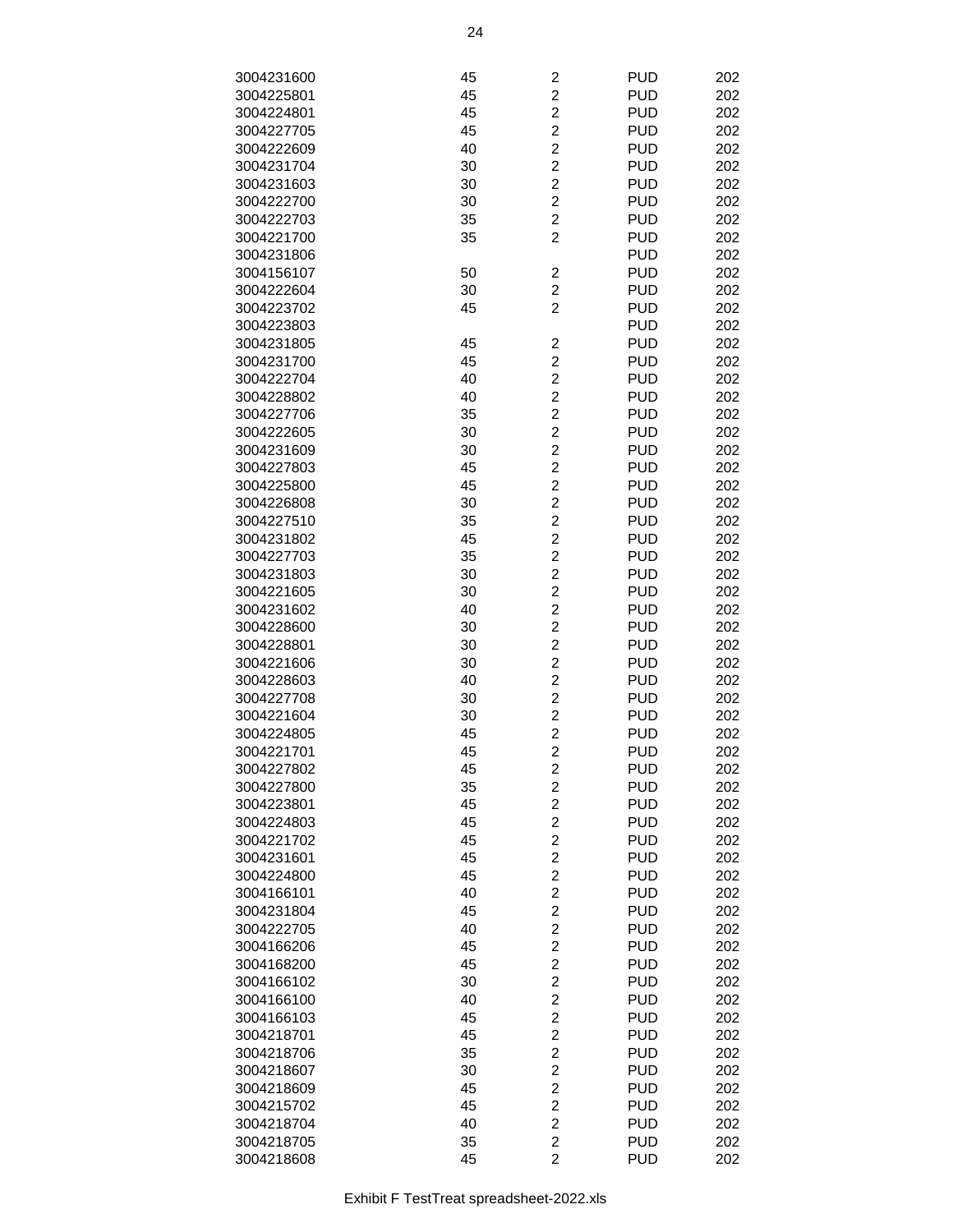| 3004215701 | 30 | $\overline{\mathbf{c}}$ | <b>PUD</b> | 202 |
|------------|----|-------------------------|------------|-----|
|            |    | $\overline{2}$          |            |     |
| 3004218702 | 35 |                         | <b>PUD</b> | 202 |
| 3004217604 | 35 | $\overline{2}$          | <b>PUD</b> | 202 |
| 3004216701 | 45 | $\overline{c}$          | <b>PUD</b> | 202 |
| 3004217700 | 40 | $\overline{c}$          | <b>PUD</b> | 202 |
| 3004217601 | 25 | $\overline{\mathbf{c}}$ | <b>PUD</b> | 202 |
| 3004218802 | 45 | $\overline{c}$          | <b>PUD</b> | 202 |
| 3004218803 | 45 | $\overline{c}$          | <b>PUD</b> | 202 |
| 3004218605 | 45 | $\overline{\mathbf{c}}$ | <b>PUD</b> | 202 |
|            |    |                         |            |     |
| 3004218604 | 45 | $\overline{c}$          | <b>PUD</b> | 202 |
| 3004216600 | 25 | $\overline{c}$          | <b>PUD</b> | 202 |
| 3004215700 | 45 | $\overline{2}$          | <b>PUD</b> | 202 |
| 3004218703 | 40 | $\overline{2}$          | <b>PUD</b> | 202 |
| 3004217702 | 30 | $\overline{c}$          | <b>PUD</b> | 202 |
| 3004218801 | 45 | $\overline{c}$          | <b>PUD</b> | 202 |
| 3004154203 | 30 | $\overline{\mathbf{c}}$ | <b>PUD</b> | 202 |
| 3004154201 | 45 | $\overline{c}$          | <b>PUD</b> | 202 |
| 3004158203 | 30 | $\overline{c}$          | <b>PUD</b> | 202 |
|            |    |                         |            |     |
| 3004141200 | 50 | $\overline{\mathbf{c}}$ | <b>PUD</b> | 202 |
| 3004141201 | 55 | $\overline{c}$          | <b>PUD</b> | 202 |
| 3004157100 | 45 | $\overline{c}$          | <b>PUD</b> | 202 |
| 3004156218 | 35 | $\overline{2}$          | <b>PUD</b> | 202 |
| 3004152200 | 45 | $\overline{2}$          | <b>PUD</b> | 202 |
| 3004156264 | 45 | $\overline{c}$          | <b>PUD</b> | 202 |
| 3004156260 | 60 | $\overline{c}$          | <b>PUD</b> | 202 |
| 3004156106 | 45 | $\overline{\mathbf{c}}$ | <b>PUD</b> | 202 |
| 3004158101 | 45 | $\overline{c}$          | <b>PUD</b> | 202 |
|            |    |                         |            |     |
| 3004158100 | 45 | $\overline{c}$          | <b>PUD</b> | 202 |
| 3004157205 | 40 | $\overline{\mathbf{c}}$ | <b>PUD</b> | 202 |
| 3004156261 | 60 | $\overline{c}$          | <b>PUD</b> | 202 |
| 3004157101 | 45 | $\overline{c}$          | <b>PUD</b> | 202 |
| 3004156262 | 70 | $\overline{2}$          | <b>PUD</b> | 202 |
| 3004157105 | 30 | $\overline{2}$          | <b>PUD</b> | 202 |
| 3004231807 | 50 | $\overline{c}$          | <b>PUD</b> | 202 |
| 3004156105 | 45 | $\overline{c}$          | <b>PUD</b> | 202 |
| 3004157104 | 50 | $\overline{\mathbf{c}}$ | <b>PUD</b> | 202 |
| 3004157365 | 60 | $\overline{c}$          | <b>PUD</b> | 202 |
| 3004152203 | 45 | $\overline{2}$          | <b>PUD</b> | 202 |
|            |    |                         |            |     |
| 3004151205 | 45 | $\overline{c}$          | <b>PUD</b> | 202 |
| 3004153202 | 45 | $\overline{c}$          | <b>PUD</b> | 202 |
| 3004157363 | 60 | $\overline{\mathbf{c}}$ | <b>PUD</b> | 202 |
| 3004152102 | 45 | $\overline{2}$          | <b>PUD</b> | 202 |
| 3004156263 | 30 | $\overline{2}$          | <b>PUD</b> | 202 |
| 3004151201 | 45 | $\overline{c}$          | <b>PUD</b> | 202 |
| 3004156102 | 30 | $\overline{c}$          | <b>PUD</b> | 202 |
| 3004156101 | 35 | $\overline{\mathbf{c}}$ | <b>PUD</b> | 202 |
| 3004151103 | 40 | $\overline{c}$          | <b>PUD</b> | 202 |
| 3004156208 | 30 | $\overline{c}$          | <b>PUD</b> | 202 |
|            |    |                         |            |     |
| 3004156219 | 35 | $\overline{\mathbf{c}}$ | <b>PUD</b> | 202 |
| 3004227601 | 45 | $\overline{c}$          | <b>PUD</b> | 202 |
| 3004151204 | 35 | $\overline{\mathbf{c}}$ | <b>PUD</b> | 202 |
| 3004154200 | 45 | $\overline{2}$          | <b>PUD</b> | 202 |
| 3004156201 | 45 | $\overline{2}$          | <b>PUD</b> | 202 |
| 3004156203 | 40 | $\overline{c}$          | <b>PUD</b> | 202 |
| 3004156205 | 30 | $\overline{c}$          | <b>PUD</b> | 202 |
| 3004153200 | 45 | $\overline{\mathbf{c}}$ | <b>PUD</b> | 202 |
| 3004156216 | 30 | $\overline{\mathbf{c}}$ | <b>PUD</b> | 202 |
| 3004155200 | 45 | $\overline{c}$          | <b>PUD</b> | 202 |
|            |    |                         |            |     |
| 3004156103 | 35 | $\overline{\mathbf{c}}$ | <b>PUD</b> | 202 |
| 3004154202 | 45 | $\overline{c}$          | <b>PUD</b> | 202 |
| 3004152202 | 40 | $\overline{\mathbf{c}}$ | <b>PUD</b> | 202 |
| 3004155201 | 45 | $\overline{2}$          | <b>PUD</b> | 202 |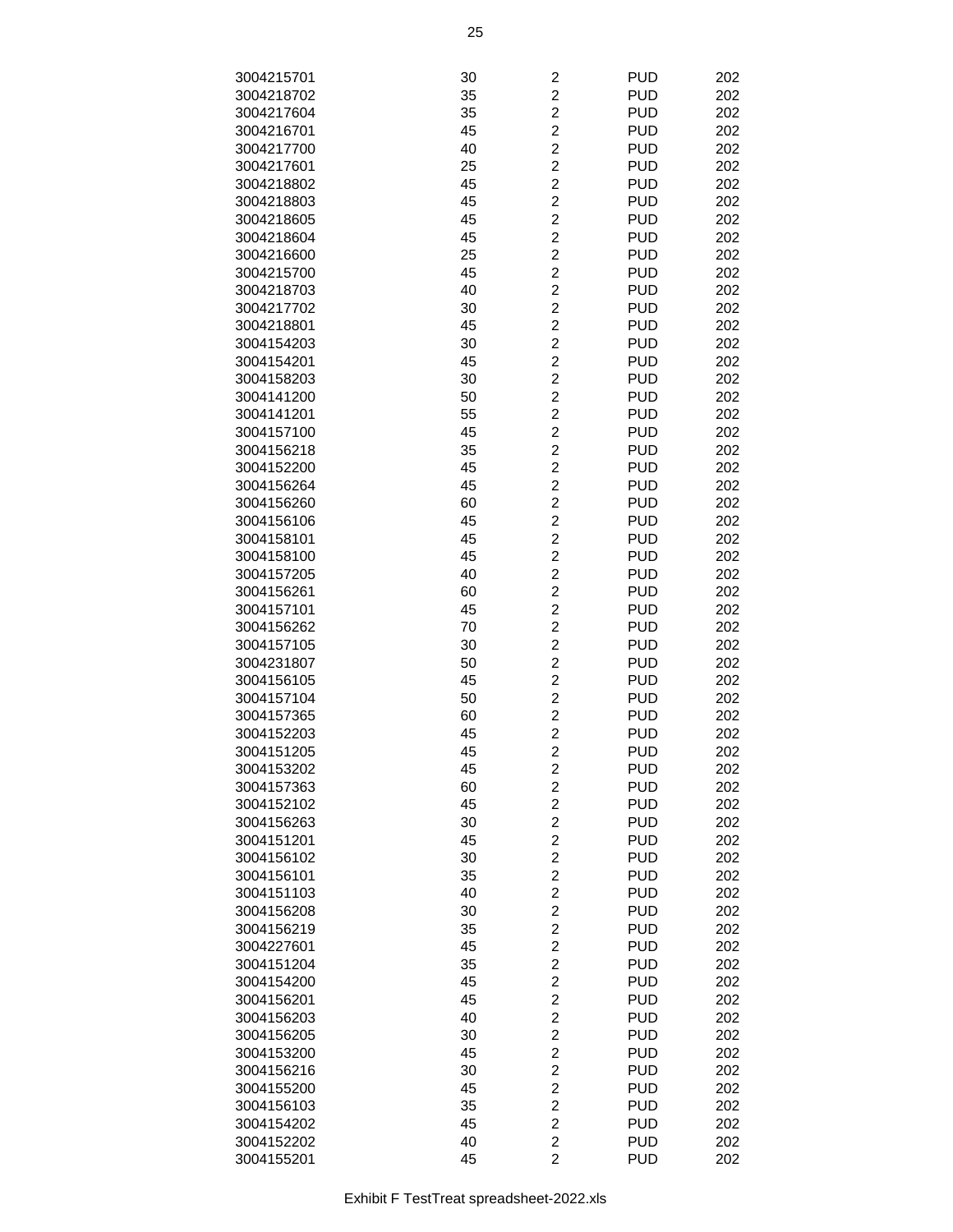| 3004141105 | 45 | 2                       | <b>PUD</b> | 202 |
|------------|----|-------------------------|------------|-----|
|            |    |                         |            |     |
| 3004156207 | 35 | $\overline{c}$          | <b>PUD</b> | 202 |
| 3004141302 | 45 | $\overline{c}$          | <b>PUD</b> | 202 |
| 3004152201 | 40 | $\overline{c}$          | <b>PUD</b> | 202 |
| 3004151203 | 40 | $\overline{c}$          | <b>PUD</b> | 202 |
| 3004151100 | 40 | $\overline{c}$          | <b>PUD</b> | 202 |
| 3004155202 | 45 | $\overline{c}$          | <b>PUD</b> | 202 |
| 3004156100 | 35 | $\overline{c}$          | <b>PUD</b> | 202 |
| 3004156104 | 35 | $\overline{c}$          | <b>PUD</b> | 202 |
| 3004151102 | 30 | $\overline{2}$          | <b>PUD</b> | 202 |
| 3004151202 | 45 | $\overline{2}$          | <b>PUD</b> | 202 |
| 3004227500 | 45 | $\overline{c}$          | <b>PUD</b> | 202 |
| 3004156214 | 35 | $\overline{c}$          | <b>PUD</b> | 202 |
|            |    |                         |            |     |
| 3004218610 | 35 | $\overline{c}$          | <b>PUD</b> | 202 |
| 3004227603 | 45 | $\overline{c}$          | <b>PUD</b> | 202 |
| 3004225805 | 30 | $\overline{c}$          | <b>PUD</b> | 202 |
| 3004226807 | 30 | $\overline{c}$          | <b>PUD</b> | 202 |
| 3004218707 | 35 | $\overline{c}$          | <b>PUD</b> | 202 |
| 3004218800 | 45 | $\overline{c}$          | <b>PUD</b> | 202 |
| 3004157467 | 60 | $\overline{2}$          | <b>PUD</b> | 202 |
| 3004154400 | 45 | $\overline{2}$          | <b>PUD</b> | 202 |
| 3004158502 | 30 | $\overline{c}$          | <b>PUD</b> | 202 |
| 3004157662 | 60 | $\overline{c}$          | <b>PUD</b> | 202 |
| 3004157403 | 30 | $\overline{c}$          | <b>PUD</b> | 202 |
| 3004157866 | 55 | $\overline{c}$          | <b>PUD</b> | 202 |
|            |    |                         |            |     |
| 3004157765 | 60 | $\overline{c}$          | <b>PUD</b> | 202 |
| 3004157409 | 45 | $\overline{c}$          | <b>PUD</b> | 202 |
| 3004155301 | 45 | $\overline{c}$          | <b>PUD</b> | 202 |
| 3004157505 | 35 | $\overline{c}$          | <b>PUD</b> | 202 |
| 3004151300 | 30 | $\overline{2}$          | <b>PUD</b> | 202 |
| 3004158503 | 30 | $\overline{2}$          | <b>PUD</b> | 202 |
| 3004165604 | 30 | $\overline{c}$          | <b>PUD</b> | 202 |
| 3004167601 | 40 | $\overline{c}$          | <b>PUD</b> | 202 |
| 3004167600 | 40 | $\overline{c}$          | <b>PUD</b> | 202 |
| 3004168301 | 35 | $\overline{c}$          | <b>PUD</b> | 202 |
| 3004166302 | 40 | $\overline{c}$          | <b>PUD</b> | 202 |
| 3004168204 | 35 | $\overline{c}$          | <b>PUD</b> | 202 |
| 3004165700 | 40 | $\overline{c}$          | <b>PUD</b> | 202 |
| 3004165701 | 40 | $\overline{c}$          | <b>PUD</b> | 202 |
| 3004168500 | 40 | 2                       | <b>PUD</b> | 202 |
|            |    | $\overline{c}$          | <b>PUD</b> |     |
| 3004166301 | 30 |                         |            | 202 |
| 3004166205 | 45 | $\overline{c}$          | <b>PUD</b> | 202 |
| 3004166300 | 40 | $\overline{c}$          | <b>PUD</b> | 202 |
| 3004166309 | 30 | $\overline{c}$          | <b>PUD</b> | 202 |
| 3004166306 | 35 | $\overline{c}$          | <b>PUD</b> | 202 |
| 3004166602 | 45 | $\overline{\mathbf{c}}$ | <b>PUD</b> | 202 |
| 3004165300 | 40 | $\overline{c}$          | <b>PUD</b> | 202 |
| 3004165404 | 35 | $\overline{c}$          | <b>PUD</b> | 202 |
| 3004165506 | 35 | $\overline{c}$          | <b>PUD</b> | 202 |
| 3004166600 | 40 | $\overline{2}$          | <b>PUD</b> | 202 |
| 3004165507 | 35 | $\overline{c}$          | <b>PUD</b> | 202 |
| 3004165601 | 45 | $\overline{c}$          | <b>PUD</b> | 202 |
| 3004166601 | 45 | $\overline{c}$          | <b>PUD</b> | 202 |
| 3004166603 | 40 | $\overline{\mathbf{c}}$ | <b>PUD</b> | 202 |
| 3004166305 | 40 | $\overline{c}$          | <b>PUD</b> | 202 |
|            |    |                         |            |     |
| 3004165504 | 40 | $\overline{\mathbf{c}}$ | <b>PUD</b> | 202 |
| 3004165200 | 45 | $\overline{\mathbf{c}}$ | <b>PUD</b> | 202 |
| 3004165602 | 40 | $\overline{\mathbf{c}}$ | <b>PUD</b> | 202 |
| 3004167204 | 45 | $\overline{c}$          | <b>PUD</b> | 202 |
| 3004166307 | 40 | $\overline{2}$          | <b>PUD</b> | 202 |
| 3004166308 | 40 | $\overline{c}$          | <b>PUD</b> | 202 |
| 3004166200 | 45 | $\overline{2}$          | <b>PUD</b> | 202 |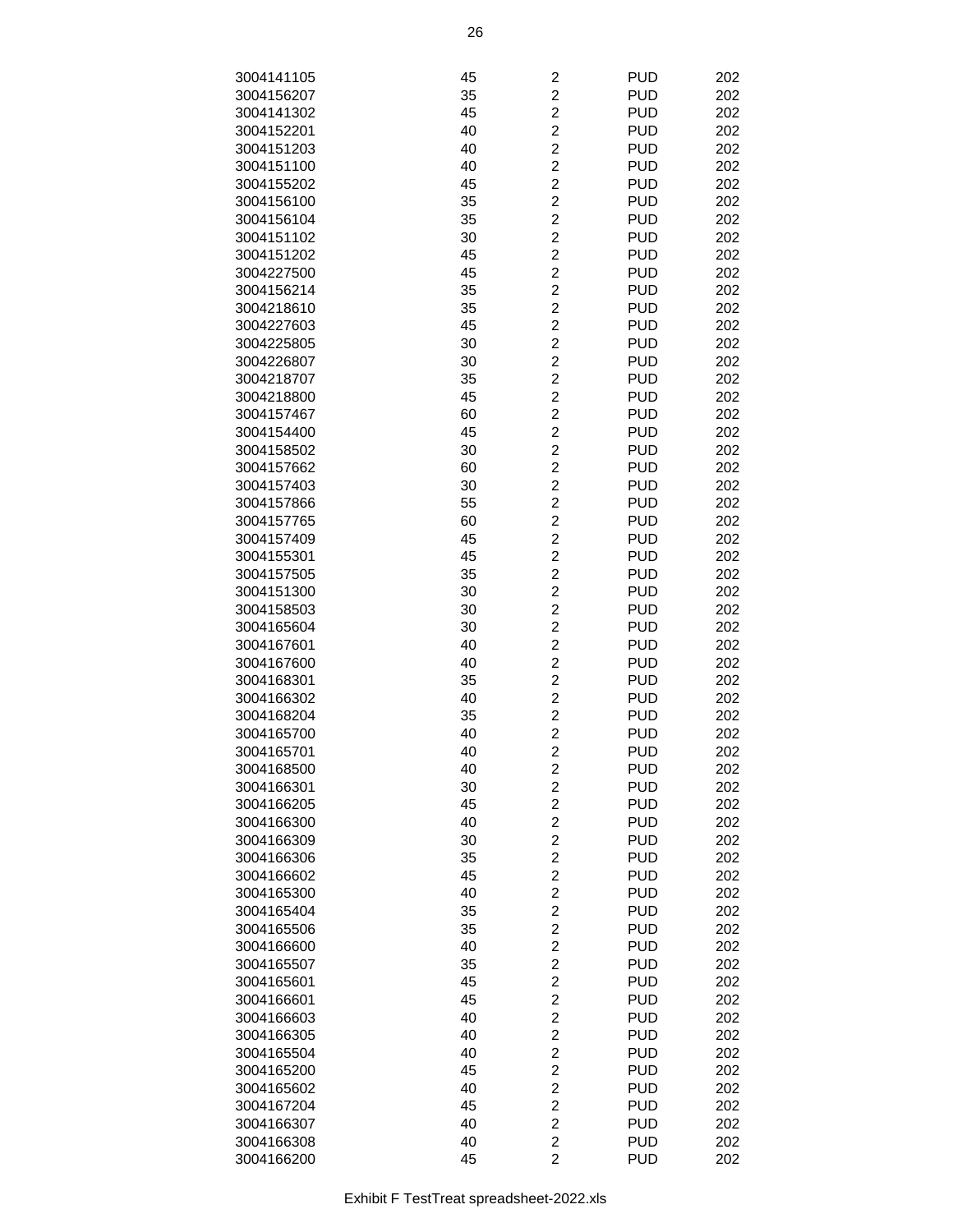| 3004166500 | 35 | $\overline{c}$          | <b>PUD</b> | 202 |
|------------|----|-------------------------|------------|-----|
| 3004165505 | 40 | $\overline{c}$          | <b>PUD</b> | 202 |
|            |    |                         |            |     |
| 3004157464 | 60 | $\overline{c}$          | <b>PUD</b> | 202 |
| 3004158401 | 40 | $\overline{c}$          | <b>PUD</b> | 202 |
| 3004141502 | 45 | $\overline{c}$          | <b>PUD</b> | 202 |
| 3004156405 | 30 | $\overline{c}$          | <b>PUD</b> | 202 |
| 3004154401 | 30 | $\overline{c}$          | <b>PUD</b> | 202 |
| 3004154600 | 40 | $\overline{c}$          | <b>PUD</b> | 202 |
| 3004154601 | 25 | $\overline{c}$          | <b>PUD</b> | 202 |
| 3004158513 | 30 | $\overline{2}$          | <b>PUD</b> | 202 |
| 3004156600 | 30 | $\overline{c}$          | <b>PUD</b> | 202 |
| 3004156300 | 45 | $\overline{c}$          | <b>PUD</b> | 202 |
| 3004154702 | 40 | $\overline{c}$          | <b>PUD</b> | 202 |
| 3004157466 | 60 | $\overline{c}$          | <b>PUD</b> | 202 |
| 3004157664 | 60 | $\overline{c}$          | <b>PUD</b> | 202 |
| 3004158506 | 30 | $\overline{c}$          | <b>PUD</b> | 202 |
|            |    | $\overline{c}$          |            |     |
| 3004156602 | 45 |                         | <b>PUD</b> | 202 |
| 3004157360 | 60 | $\overline{c}$          | <b>PUD</b> | 202 |
| 3004156701 | 45 | $\overline{2}$          | <b>PUD</b> | 202 |
| 3004157760 | 60 | $\overline{2}$          | <b>PUD</b> | 202 |
| 3004157561 | 60 | $\overline{c}$          | <b>PUD</b> | 202 |
| 3004154700 | 35 | $\overline{c}$          | <b>PUD</b> | 202 |
| 3004157703 | 40 | $\overline{c}$          | <b>PUD</b> | 202 |
| 3004158512 | 30 | $\overline{c}$          | <b>PUD</b> | 202 |
| 3004156601 | 35 | $\overline{c}$          | <b>PUD</b> | 202 |
| 3004157768 | 60 | $\overline{c}$          | <b>PUD</b> | 202 |
| 3004157567 | 60 | $\overline{c}$          | <b>PUD</b> | 202 |
| 3004156500 | 40 | $\overline{c}$          | <b>PUD</b> | 202 |
| 3004156700 | 45 | $\overline{c}$          | <b>PUD</b> | 202 |
| 3004155701 | 45 | $\overline{2}$          | <b>PUD</b> | 202 |
| 3004157805 | 35 | $\overline{c}$          | <b>PUD</b> | 202 |
|            |    | $\overline{c}$          | <b>PUD</b> |     |
| 3004157767 | 60 |                         |            | 202 |
| 3004155700 | 45 | $\overline{c}$          | <b>PUD</b> | 202 |
| 3004155500 | 40 | $\overline{c}$          | <b>PUD</b> | 202 |
| 3004156702 | 35 | $\overline{c}$          | <b>PUD</b> | 202 |
| 3004158505 | 30 | $\overline{c}$          | <b>PUD</b> | 202 |
| 3004158504 | 30 | $\overline{c}$          | <b>PUD</b> | 202 |
| 3004156400 | 65 | $\overline{c}$          | <b>PUD</b> | 202 |
| 3004158510 | 30 | $\overline{c}$          | <b>PUD</b> | 202 |
| 3004158509 | 30 | $\overline{c}$          | <b>PUD</b> | 202 |
| 3004157511 | 30 | $\overline{c}$          | <b>PUD</b> | 202 |
| 3004154701 | 40 | $\overline{c}$          | <b>PUD</b> | 202 |
| 3004154300 | 40 | $\overline{c}$          | <b>PUD</b> | 202 |
| 3004156807 | 30 | $\overline{c}$          | <b>PUD</b> | 202 |
| 3004158508 | 30 | $\overline{c}$          | <b>PUD</b> | 202 |
| 3004157401 | 30 | $\overline{c}$          | <b>PUD</b> | 202 |
| 3004155702 | 30 | $\overline{c}$          | <b>PUD</b> | 202 |
| 3004155400 | 30 | $\overline{c}$          | <b>PUD</b> | 202 |
| 3004155300 |    | $\overline{c}$          | <b>PUD</b> |     |
|            | 45 | $\overline{2}$          |            | 202 |
| 3004157568 | 60 |                         | <b>PUD</b> | 202 |
| 3004157512 | 30 | $\overline{c}$          | <b>PUD</b> | 202 |
| 3004157510 | 30 | $\overline{c}$          | <b>PUD</b> | 202 |
| 3004157509 | 65 | $\overline{c}$          | <b>PUD</b> | 202 |
| 3004158518 | 45 | $\overline{\mathbf{c}}$ | <b>PUD</b> | 202 |
| 3004158517 | 45 | $\overline{c}$          | <b>PUD</b> | 202 |
| 3004158516 | 45 | $\overline{\mathbf{c}}$ | <b>PUD</b> | 202 |
| 3004158515 | 45 | $\overline{c}$          | <b>PUD</b> | 202 |
| 3004158586 | 30 | $\overline{c}$          | <b>PUD</b> | 202 |
| 3004158514 | 30 | $\overline{c}$          | <b>PUD</b> | 202 |
| 3004156801 | 65 | $\overline{2}$          | <b>PUD</b> | 202 |
| 3004157867 | 55 | $\overline{c}$          | <b>PUD</b> | 202 |
| 3004157801 | 40 | $\overline{2}$          | <b>PUD</b> | 202 |
|            |    |                         |            |     |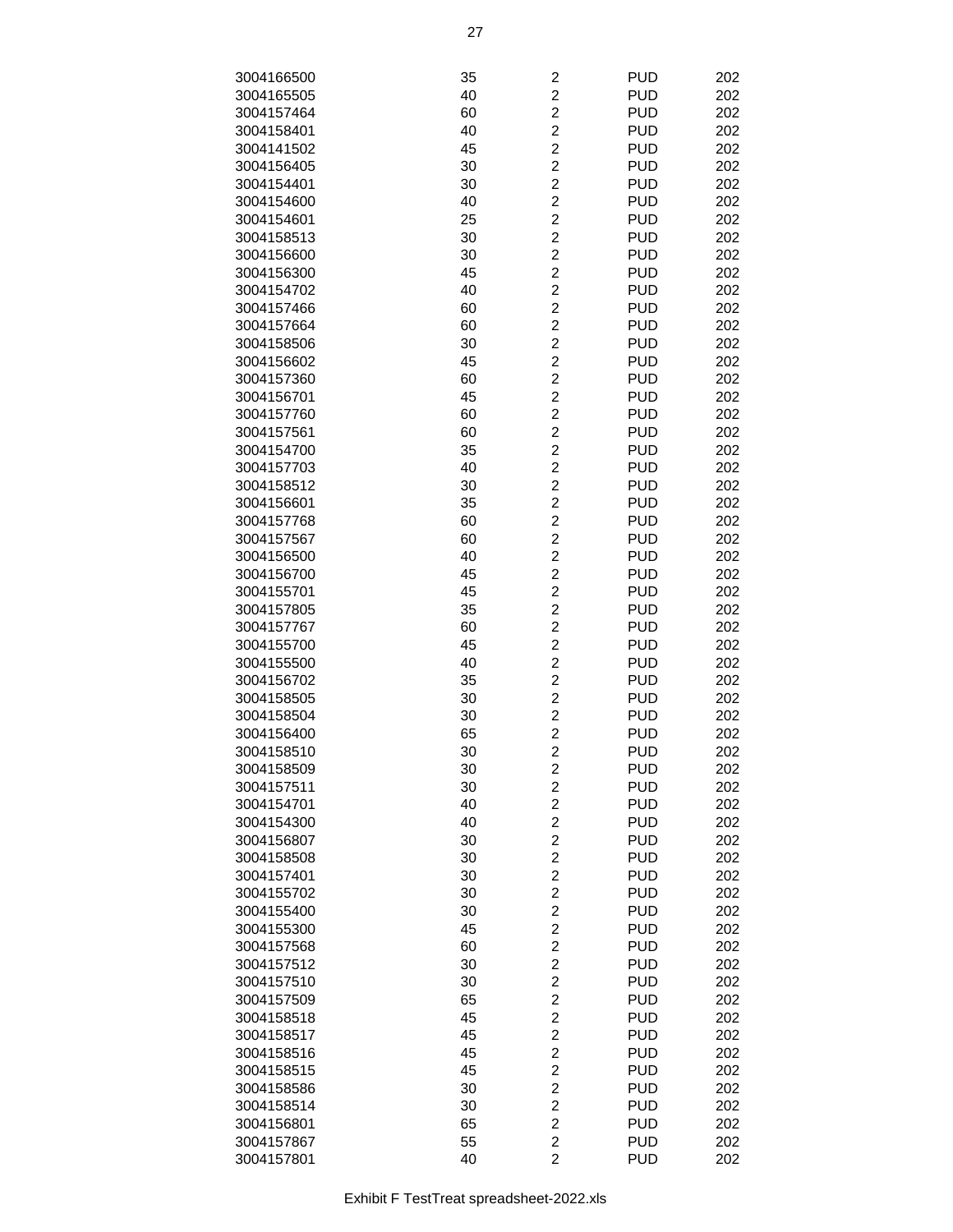|            |    |                         | <b>PUD</b> |     |
|------------|----|-------------------------|------------|-----|
| 3004188601 | 30 | $\overline{c}$          |            | 202 |
| 3004188600 | 40 | $\overline{c}$          | <b>PUD</b> | 202 |
| 3004165303 | 45 | $\overline{2}$          | <b>PUD</b> | 202 |
| 3004173600 | 45 | $\overline{c}$          | <b>PUD</b> | 202 |
| 3004177102 | 30 | $\overline{c}$          | <b>PUD</b> | 202 |
|            |    |                         |            |     |
| 3004161700 | 45 | $\overline{c}$          | <b>PUD</b> | 202 |
| 3004177101 | 30 | $\overline{c}$          | <b>PUD</b> | 202 |
| 3004188608 | 45 | $\overline{c}$          | <b>PUD</b> | 202 |
| 3004171600 | 30 | $\overline{2}$          | <b>PUD</b> | 202 |
| 3004161701 | 45 | $\overline{2}$          | <b>PUD</b> | 202 |
|            |    |                         |            |     |
| 3004161801 | 40 | $\overline{c}$          | <b>PUD</b> | 202 |
| 3004178700 | 45 | $\overline{c}$          | <b>PUD</b> | 202 |
| 3004173700 | 30 | $\overline{2}$          | <b>PUD</b> | 202 |
| 3004178802 | 35 | $\overline{c}$          | <b>PUD</b> | 202 |
|            |    | $\overline{2}$          | <b>PUD</b> | 202 |
| 3004178706 | 35 |                         |            |     |
| 3004178801 | 35 | $\overline{c}$          | <b>PUD</b> | 202 |
| 3004174605 | 45 | $\overline{c}$          | <b>PUD</b> | 202 |
| 3004176107 | 45 | $\overline{c}$          | <b>PUD</b> | 202 |
| 3004188501 | 25 | $\overline{2}$          | <b>PUD</b> | 202 |
|            |    | $\overline{2}$          | <b>PUD</b> |     |
| 3004161805 | 45 |                         |            | 202 |
| 3004161800 | 45 | $\overline{c}$          | <b>PUD</b> | 202 |
| 3004188502 | 30 | $\overline{c}$          | <b>PUD</b> | 202 |
| 3004176602 | 45 | $\overline{2}$          | <b>PUD</b> | 202 |
| 3004175609 | 45 | $\overline{c}$          | <b>PUD</b> | 202 |
|            |    |                         |            |     |
| 3004176106 | 30 | $\overline{c}$          | <b>PUD</b> | 202 |
| 3004188503 | 30 | $\overline{c}$          | <b>PUD</b> | 202 |
| 3004177609 | 45 | $\overline{c}$          | <b>PUD</b> | 202 |
| 3004178609 | 45 | $\overline{c}$          | <b>PUD</b> | 202 |
| 3004161806 | 45 | $\overline{2}$          | <b>PUD</b> | 202 |
|            |    | $\overline{2}$          |            |     |
| 3004188500 | 40 |                         | <b>PUD</b> | 202 |
| 3004176201 |    |                         | <b>PUD</b> | 202 |
| 3004171803 | 45 | $\overline{\mathbf{c}}$ | <b>PUD</b> | 202 |
| 3004176204 | 30 | $\overline{c}$          | <b>PUD</b> | 202 |
| 3004188704 | 30 | $\overline{c}$          | <b>PUD</b> | 202 |
| 3004176600 |    | $\overline{c}$          | <b>PUD</b> |     |
|            | 40 |                         |            | 202 |
| 3004178602 | 40 | $\overline{c}$          | <b>PUD</b> | 202 |
| 3004175602 | 30 | $\overline{c}$          | <b>PUD</b> | 202 |
| 3004178601 | 35 | $\overline{2}$          | <b>PUD</b> | 202 |
| 3004188602 | 45 | $\overline{\mathbf{c}}$ | <b>PUD</b> | 202 |
| 3004187805 | 30 | 2                       | <b>PUD</b> | 202 |
|            |    |                         |            |     |
| 3004177600 | 40 | $\overline{c}$          | <b>PUD</b> | 202 |
| 3004188706 | 30 | $\overline{c}$          | <b>PUD</b> | 202 |
| 3004165203 | 50 | $\overline{c}$          | <b>PUD</b> | 202 |
| 3004187803 | 30 | $\overline{c}$          | <b>PUD</b> | 202 |
| 3004187804 | 40 | $\overline{c}$          | <b>PUD</b> | 202 |
|            |    |                         |            |     |
| 3004175103 | 40 | $\overline{c}$          | <b>PUD</b> | 202 |
| 3004187700 | 35 | $\overline{c}$          | <b>PUD</b> | 202 |
| 3004163102 | 30 | $\overline{c}$          | <b>PUD</b> | 202 |
| 3004161803 | 40 | $\overline{c}$          | <b>PUD</b> | 202 |
| 3004164200 | 50 | $\overline{2}$          | <b>PUD</b> | 202 |
|            |    | $\overline{2}$          |            |     |
| 3004163100 | 40 |                         | <b>PUD</b> | 202 |
| 3004188804 | 45 | $\overline{c}$          | <b>PUD</b> | 202 |
| 3004176303 | 40 | $\overline{c}$          | <b>PUD</b> | 202 |
| 3004163101 | 40 | $\overline{\mathbf{c}}$ | <b>PUD</b> | 202 |
| 3004177107 | 30 | $\overline{c}$          | <b>PUD</b> | 202 |
|            |    |                         | <b>PUD</b> |     |
| 3004176305 | 45 | $\overline{\mathbf{c}}$ |            | 202 |
| 3004176200 | 30 | $\overline{c}$          | <b>PUD</b> | 202 |
| 3004171801 | 40 | $\overline{c}$          | <b>PUD</b> | 202 |
| 3004171805 | 45 | $\overline{c}$          | <b>PUD</b> | 202 |
| 3004178704 | 35 | $\overline{2}$          | <b>PUD</b> | 202 |
| 3004173105 | 30 | $\overline{2}$          | <b>PUD</b> | 202 |
|            |    |                         |            |     |
| 3004164400 | 40 | $\overline{c}$          | <b>PUD</b> | 202 |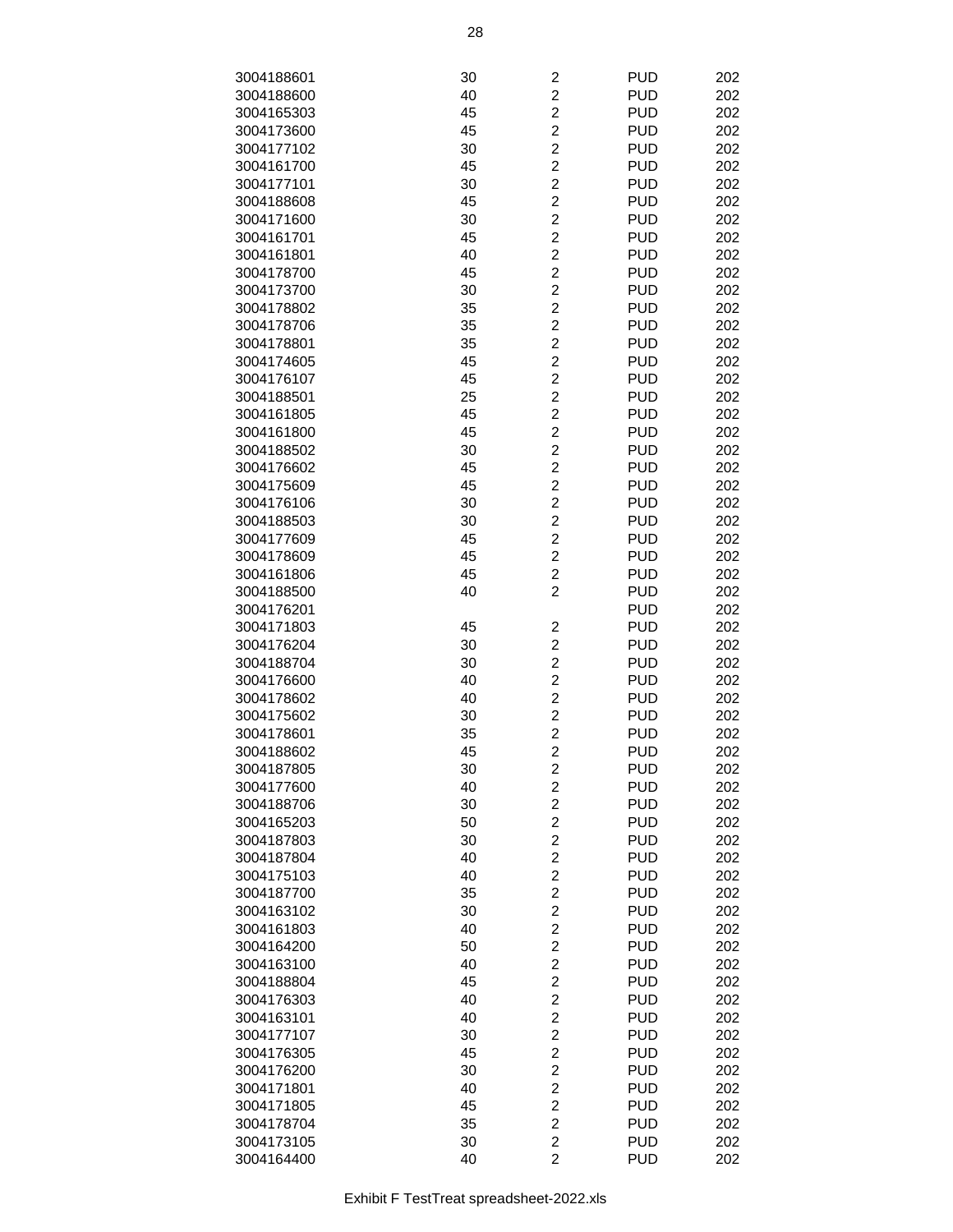| 3004164103 | 30 | 2                       | <b>PUD</b> | 202 |
|------------|----|-------------------------|------------|-----|
|            |    |                         |            |     |
| 3004175801 | 40 | $\overline{c}$          | <b>PUD</b> | 202 |
| 3004188703 | 35 | $\overline{c}$          | <b>PUD</b> | 202 |
| 3004177105 | 40 | $\overline{c}$          | <b>PUD</b> | 202 |
| 3004177601 | 45 | $\overline{c}$          | <b>PUD</b> | 202 |
| 3004161802 | 40 | $\overline{c}$          | <b>PUD</b> | 202 |
| 3004165204 | 45 | $\overline{c}$          | <b>PUD</b> | 202 |
| 3004175601 | 45 | $\overline{c}$          | <b>PUD</b> | 202 |
| 3004177301 | 40 | $\overline{c}$          | <b>PUD</b> | 202 |
| 3004165400 | 45 | $\overline{2}$          | <b>PUD</b> | 202 |
| 3004174103 | 30 | $\overline{2}$          | <b>PUD</b> | 202 |
| 3004176203 | 30 | $\overline{c}$          | <b>PUD</b> | 202 |
| 3004173604 | 35 | $\overline{c}$          | <b>PUD</b> | 202 |
|            |    |                         |            |     |
| 3004178501 | 35 | $\overline{c}$          | <b>PUD</b> | 202 |
| 3004177300 | 40 | $\overline{c}$          | <b>PUD</b> | 202 |
| 3004187500 | 40 | $\overline{c}$          | <b>PUD</b> | 202 |
| 3004178102 | 30 | $\overline{c}$          | <b>PUD</b> | 202 |
| 3004188302 | 40 | $\overline{c}$          | <b>PUD</b> | 202 |
| 3004177700 | 35 | $\overline{c}$          | <b>PUD</b> | 202 |
| 3004164202 | 35 | $\overline{2}$          | <b>PUD</b> | 202 |
| 3004176302 | 40 | $\overline{2}$          | <b>PUD</b> | 202 |
| 3004161804 | 35 | $\overline{c}$          | <b>PUD</b> | 202 |
| 3004188801 | 40 | $\overline{c}$          | <b>PUD</b> | 202 |
| 3004165101 | 45 | $\overline{c}$          | <b>PUD</b> | 202 |
| 3004165306 | 45 | $\overline{c}$          | <b>PUD</b> | 202 |
|            |    |                         |            |     |
| 3004178500 | 45 | $\overline{c}$          | <b>PUD</b> | 202 |
| 3004171102 | 40 | $\overline{c}$          | <b>PUD</b> | 202 |
| 3004161604 | 45 | $\overline{c}$          | <b>PUD</b> | 202 |
| 3004174300 | 30 | $\overline{c}$          | <b>PUD</b> | 202 |
| 3004165100 | 45 | $\overline{2}$          | <b>PUD</b> | 202 |
| 3004172101 | 30 | $\overline{2}$          | <b>PUD</b> | 202 |
| 3004165206 | 50 | $\overline{c}$          | <b>PUD</b> | 202 |
| 3004173611 | 30 | $\overline{c}$          | <b>PUD</b> | 202 |
| 3004161807 | 30 | $\overline{c}$          | <b>PUD</b> | 202 |
| 3004175701 | 40 | $\overline{c}$          | <b>PUD</b> | 202 |
| 3004165503 | 30 | $\overline{c}$          | <b>PUD</b> | 202 |
| 3004178702 | 30 | $\overline{c}$          | <b>PUD</b> | 202 |
| 3004172800 | 45 | $\overline{c}$          | <b>PUD</b> | 202 |
| 3004176103 | 30 | $\overline{c}$          | <b>PUD</b> | 202 |
| 3004187604 | 35 | 2                       | <b>PUD</b> | 202 |
| 3004164700 |    | $\overline{c}$          | <b>PUD</b> |     |
|            | 45 |                         |            | 202 |
| 3004174606 | 45 | $\overline{c}$          | <b>PUD</b> | 202 |
| 3004188800 | 45 | $\overline{c}$          | <b>PUD</b> | 202 |
| 3004161605 | 45 | $\overline{c}$          | <b>PUD</b> | 202 |
| 3004188403 | 30 | $\overline{c}$          | <b>PUD</b> | 202 |
| 3004173106 | 30 | $\overline{c}$          | <b>PUD</b> | 202 |
| 3004177104 | 40 | $\overline{c}$          | <b>PUD</b> | 202 |
| 3004174602 | 30 | $\overline{\mathbf{c}}$ | <b>PUD</b> | 202 |
| 3004165500 | 40 | $\overline{c}$          | <b>PUD</b> | 202 |
| 3004161603 | 45 | $\overline{2}$          | <b>PUD</b> | 202 |
| 3004177103 | 30 | $\overline{c}$          | <b>PUD</b> | 202 |
| 3004187802 | 30 | $\overline{c}$          | <b>PUD</b> | 202 |
| 3004187602 | 30 | $\overline{\mathbf{c}}$ | <b>PUD</b> | 202 |
| 3004164501 | 45 | $\overline{\mathbf{c}}$ | <b>PUD</b> | 202 |
| 3004174603 | 30 | $\overline{c}$          | <b>PUD</b> | 202 |
|            |    |                         |            |     |
| 3004162800 | 40 | $\overline{\mathbf{c}}$ | <b>PUD</b> | 202 |
| 3004173104 | 45 | $\overline{\mathbf{c}}$ | <b>PUD</b> | 202 |
| 3004164401 | 40 | $\overline{\mathbf{c}}$ | <b>PUD</b> | 202 |
| 3004171500 | 30 | $\overline{c}$          | <b>PUD</b> | 202 |
| 3004175200 | 45 | $\overline{c}$          | <b>PUD</b> | 202 |
| 3004188604 | 40 | $\overline{c}$          | <b>PUD</b> | 202 |
| 3004176105 | 30 | $\overline{2}$          | <b>PUD</b> | 202 |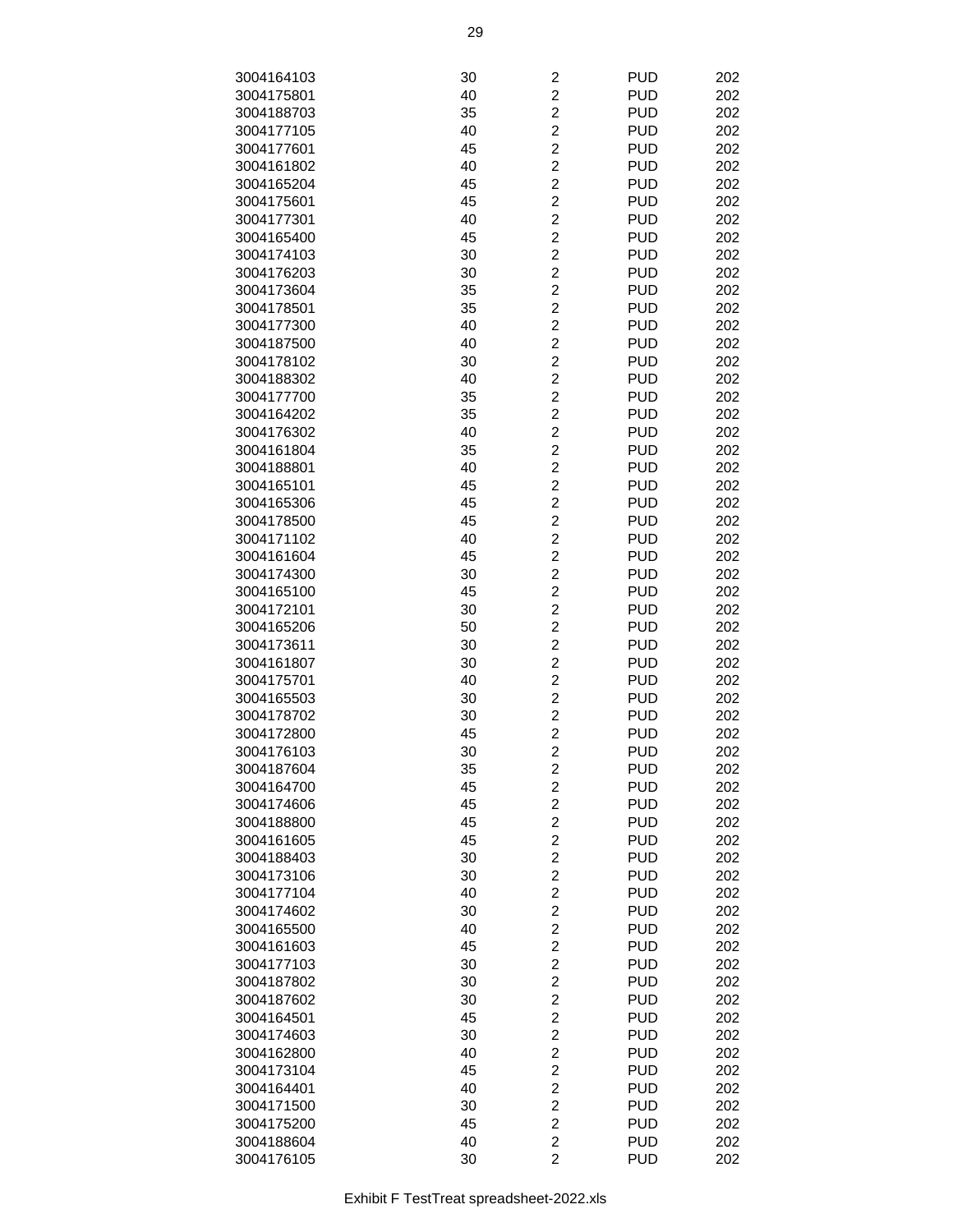| 3004162603 | 40 | 2                       | <b>PUD</b> | 202 |
|------------|----|-------------------------|------------|-----|
|            |    | $\overline{2}$          | <b>PUD</b> |     |
| 3004171804 | 45 |                         |            | 202 |
| 3004174610 | 45 | $\overline{2}$          | <b>PUD</b> | 202 |
| 3004172100 | 40 | $\overline{2}$          | <b>PUD</b> | 202 |
| 3004174600 | 45 | $\overline{c}$          | <b>PUD</b> | 202 |
| 3004173606 | 45 | $\overline{\mathbf{c}}$ | <b>PUD</b> | 202 |
| 3004188803 | 45 | $\overline{c}$          | <b>PUD</b> | 202 |
| 3004188400 | 45 | $\overline{c}$          | <b>PUD</b> | 202 |
| 3004187600 | 40 | $\overline{c}$          | <b>PUD</b> | 202 |
| 3004173107 | 45 | $\overline{2}$          | <b>PUD</b> | 202 |
| 3004175302 | 45 | $\overline{c}$          | <b>PUD</b> | 202 |
| 3004188802 | 30 | $\overline{2}$          | <b>PUD</b> | 202 |
| 3004188303 | 30 | $\overline{2}$          | <b>PUD</b> | 202 |
| 3004188606 | 30 | $\overline{2}$          | <b>PUD</b> | 202 |
| 3004171104 | 30 | $\overline{c}$          | <b>PUD</b> | 202 |
|            |    |                         |            |     |
| 3004188102 | 40 | $\overline{c}$          | <b>PUD</b> | 202 |
| 3004173610 | 30 | $\overline{c}$          | <b>PUD</b> | 202 |
| 3004172104 | 30 | $\overline{2}$          | <b>PUD</b> | 202 |
| 3004188702 | 45 | $\overline{c}$          | <b>PUD</b> | 202 |
| 3004187605 | 35 | $\overline{2}$          | <b>PUD</b> | 202 |
| 3004187800 | 40 | $\overline{c}$          | <b>PUD</b> | 202 |
| 3004188701 | 45 | $\overline{2}$          | <b>PUD</b> | 202 |
| 3004178600 | 45 | $\overline{2}$          | <b>PUD</b> | 202 |
| 3004161500 | 45 | $\overline{2}$          | <b>PUD</b> | 202 |
| 3004164203 | 30 | $\overline{c}$          | <b>PUD</b> | 202 |
| 3004165403 | 45 | $\overline{\mathbf{c}}$ | <b>PUD</b> | 202 |
| 3004174604 | 45 | $\overline{c}$          | <b>PUD</b> | 202 |
| 3004178705 | 35 | $\overline{c}$          | <b>PUD</b> | 202 |
| 3004175702 | 40 | $\overline{c}$          | <b>PUD</b> | 202 |
| 3004172801 | 40 | $\overline{2}$          | <b>PUD</b> | 202 |
|            |    | $\overline{2}$          |            |     |
| 3004188401 | 30 |                         | <b>PUD</b> | 202 |
| 3004048304 |    |                         | <b>PUD</b> | 202 |
| 3004175104 | 35 | $\overline{\mathbf{c}}$ | <b>PUD</b> | 202 |
| 3004164101 | 40 | $\overline{2}$          | <b>PUD</b> | 202 |
| 3004161602 | 45 | $\overline{c}$          | <b>PUD</b> | 202 |
| 3004187502 | 40 | $\overline{\mathbf{c}}$ | <b>PUD</b> | 202 |
| 3004175102 | 45 | $\overline{\mathbf{c}}$ | <b>PUD</b> | 202 |
| 3004174601 | 30 | $\overline{2}$          | <b>PUD</b> | 202 |
| 3004165600 | 45 | $\overline{c}$          | <b>PUD</b> | 202 |
| 3004175800 | 40 | 2                       | <b>PUD</b> | 202 |
| 3004188402 | 30 | $\overline{\mathbf{c}}$ | <b>PUD</b> | 202 |
| 3004175300 | 40 | $\overline{2}$          | <b>PUD</b> | 202 |
| 3004188605 | 40 | $\overline{2}$          | <b>PUD</b> | 202 |
| 3004188707 | 35 | $\overline{2}$          | <b>PUD</b> | 202 |
| 3004176301 | 40 | $\overline{c}$          | <b>PUD</b> | 202 |
| 3004188607 | 30 | $\overline{\mathbf{c}}$ | <b>PUD</b> | 202 |
|            |    | $\overline{c}$          | <b>PUD</b> | 202 |
| 3004164100 | 40 |                         |            |     |
| 3004188705 | 30 | $\overline{c}$          | <b>PUD</b> | 202 |
| 3004161601 | 45 | $\overline{c}$          | <b>PUD</b> | 202 |
| 3004164300 | 45 | $\overline{2}$          | <b>PUD</b> | 202 |
| 3004173605 | 35 | $\overline{c}$          | <b>PUD</b> | 202 |
| 3004187603 | 45 | $\overline{2}$          | <b>PUD</b> | 202 |
| 3004187501 | 35 | $\overline{2}$          | <b>PUD</b> | 202 |
| 3004162801 | 40 | $\overline{2}$          | <b>PUD</b> | 202 |
| 3004173607 | 45 | $\overline{c}$          | <b>PUD</b> | 202 |
| 3004177200 | 40 | $\overline{\mathbf{c}}$ | <b>PUD</b> | 202 |
| 3004162601 | 30 | $\overline{\mathbf{c}}$ | <b>PUD</b> | 202 |
| 3004165502 | 40 | $\overline{c}$          | <b>PUD</b> | 202 |
| 3004173603 | 35 | $\overline{c}$          | <b>PUD</b> | 202 |
| 3004176304 | 45 | $\overline{c}$          | <b>PUD</b> | 202 |
| 3004188300 | 50 | $\overline{c}$          | <b>PUD</b> | 202 |
| 3004188206 | 55 | $\overline{2}$          | <b>PUD</b> | 202 |
|            |    |                         |            |     |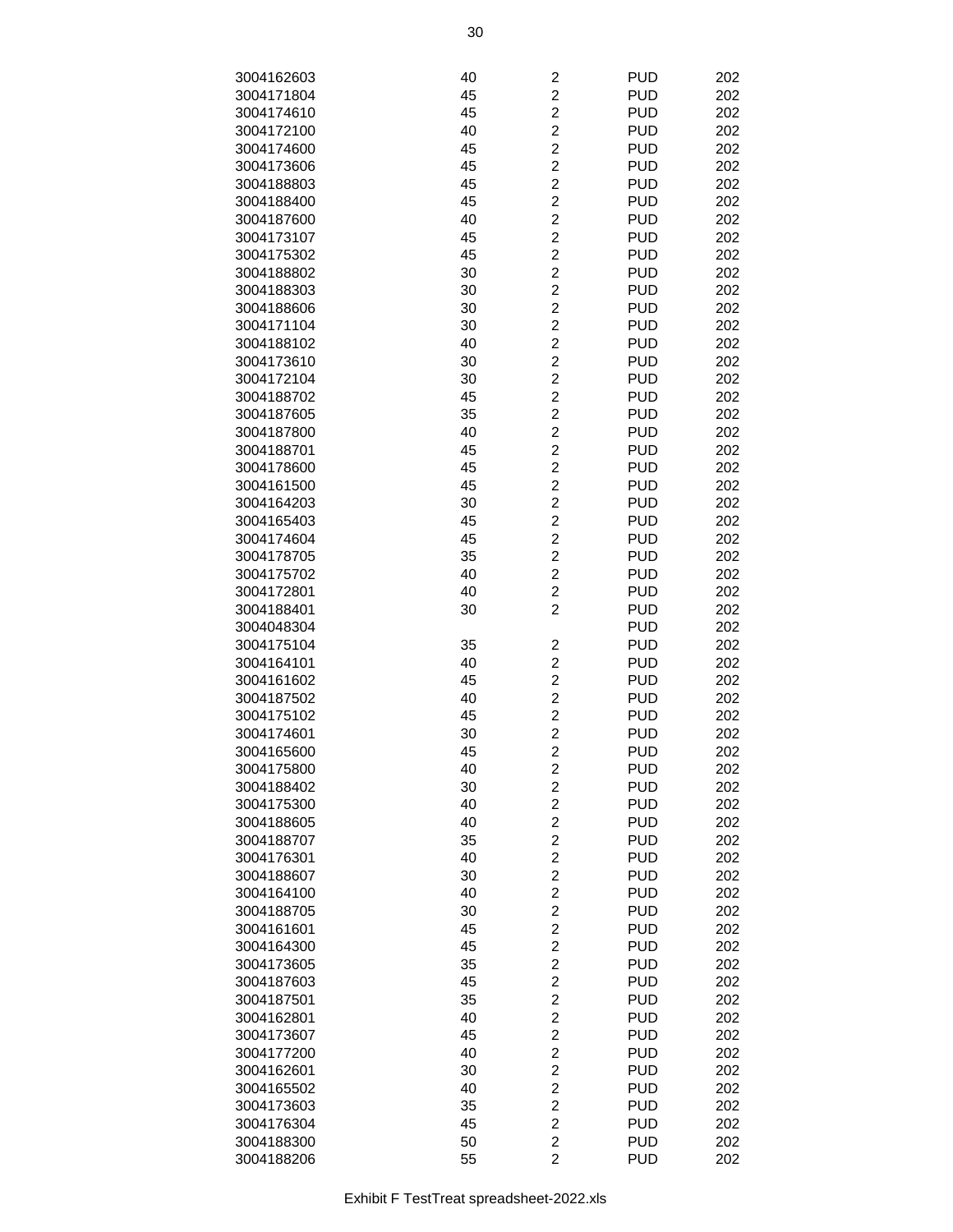| 3004176202 | 30 | $\overline{\mathbf{c}}$ | <b>PUD</b> | 202 |
|------------|----|-------------------------|------------|-----|
| 3004174102 | 25 | $\overline{c}$          | <b>PUD</b> | 202 |
| 3004173602 | 40 | $\overline{2}$          | <b>PUD</b> | 202 |
| 3004177201 | 40 | $\overline{c}$          | <b>PUD</b> | 202 |
| 3004187601 | 35 | $\overline{c}$          | <b>PUD</b> | 202 |
| 3004171800 | 40 | $\overline{c}$          | <b>PUD</b> | 202 |
| 3004172200 | 25 | $\overline{c}$          | <b>PUD</b> | 202 |
| 3004178100 | 40 | $\overline{c}$          | <b>PUD</b> | 202 |
| 3004187503 | 30 | $\overline{c}$          | <b>PUD</b> | 202 |
| 3004202802 | 40 | $\overline{c}$          | <b>PUD</b> | 202 |
| 3004178103 | 30 | $\overline{c}$          | <b>PUD</b> | 202 |
| 3004164601 | 50 | $\overline{c}$          | <b>PUD</b> | 202 |
| 3004215500 | 45 | $\overline{2}$          | <b>PUD</b> | 202 |
| 3004207801 | 45 | $\overline{2}$          | <b>PUD</b> | 202 |
| 3004203200 | 45 | $\overline{c}$          | <b>PUD</b> | 202 |
| 3004213400 | 40 | $\overline{c}$          | <b>PUD</b> | 202 |
| 3004205102 | 40 | $\overline{c}$          | <b>PUD</b> | 202 |
| 3004177106 | 30 | $\overline{c}$          | <b>PUD</b> | 202 |
| 3004176102 | 35 | $\overline{c}$          | <b>PUD</b> | 202 |
| 3004207700 | 40 | $\overline{c}$          | <b>PUD</b> | 202 |
| 3004214407 | 40 | $\overline{c}$          | <b>PUD</b> | 202 |
| 3004208500 | 25 | $\overline{c}$          | <b>PUD</b> | 202 |
| 3004208803 | 30 | $\overline{2}$          | <b>PUD</b> | 202 |
| 3004201201 | 40 | $\overline{c}$          | <b>PUD</b> | 202 |
| 3004207702 | 40 | $\overline{c}$          | <b>PUD</b> | 202 |
| 3004207600 | 40 | $\overline{c}$          | <b>PUD</b> | 202 |
| 3004214500 | 35 | $\overline{c}$          | <b>PUD</b> | 202 |
| 3004214406 | 40 | $\overline{c}$          | <b>PUD</b> | 202 |
| 3004205200 | 45 | $\overline{c}$          | <b>PUD</b> | 202 |
| 3004214408 | 40 | $\overline{c}$          | <b>PUD</b> | 202 |
| 3004208806 | 30 | $\overline{c}$          | <b>PUD</b> | 202 |
| 3004213401 | 35 | $\overline{c}$          | <b>PUD</b> | 202 |
| 3004207601 | 40 | $\overline{2}$          | <b>PUD</b> | 202 |
| 3004201205 | 45 | $\overline{c}$          | <b>PUD</b> | 202 |
| 3004208400 | 40 | $\overline{c}$          | <b>PUD</b> | 202 |
| 3004203203 | 45 | $\overline{c}$          | <b>PUD</b> | 202 |
| 3004214409 | 30 | $\overline{c}$          | <b>PUD</b> | 202 |
| 3004164104 | 45 | $\overline{2}$          | <b>PUD</b> | 202 |
| 3004207701 | 30 | $\overline{2}$          | <b>PUD</b> | 202 |
| 3004203801 | 30 | $\overline{\mathbf{c}}$ | <b>PUD</b> | 202 |
| 3004202801 | 30 | $\overline{\mathbf{c}}$ | <b>PUD</b> | 202 |
| 3004165102 | 45 | $\overline{c}$          | <b>PUD</b> | 202 |
| 3004164105 | 30 | $\overline{c}$          | <b>PUD</b> | 202 |
| 3004206703 | 30 | $\overline{2}$          | <b>PUD</b> | 202 |
| 3004213402 | 45 | $\overline{c}$          | <b>PUD</b> | 202 |
| 3004207703 | 30 | $\overline{\mathbf{c}}$ | <b>PUD</b> | 202 |
| 3004198301 | 30 | $\overline{c}$          | <b>PUD</b> | 202 |
| 3004215400 | 45 | $\overline{c}$          | <b>PUD</b> | 202 |
| 3004206202 | 45 | $\overline{c}$          | <b>PUD</b> | 202 |
| 3004211403 | 45 | $\overline{c}$          | <b>PUD</b> | 202 |
| 3004205103 | 40 | $\overline{\mathbf{c}}$ | <b>PUD</b> | 202 |
| 3004206700 | 45 | $\overline{c}$          | <b>PUD</b> | 202 |
| 3004207200 | 45 | $\overline{2}$          | <b>PUD</b> | 202 |
| 3004201704 | 45 | $\overline{2}$          | <b>PUD</b> | 202 |
| 3004207604 |    |                         | <b>PUD</b> | 202 |
| 3004206600 | 30 | $\overline{\mathbf{c}}$ | <b>PUD</b> | 202 |
| 3004211401 | 45 | $\overline{\mathbf{c}}$ | <b>PUD</b> | 202 |
| 3004211405 | 35 | $\overline{c}$          | <b>PUD</b> | 202 |
| 3004208301 | 35 | $\overline{c}$          | <b>PUD</b> | 202 |
| 3004201702 | 45 | $\overline{\mathbf{c}}$ | <b>PUD</b> | 202 |
| 3004215200 | 40 | $\overline{\mathbf{c}}$ | <b>PUD</b> | 202 |
| 3004201302 | 30 | $\overline{2}$          | <b>PUD</b> | 202 |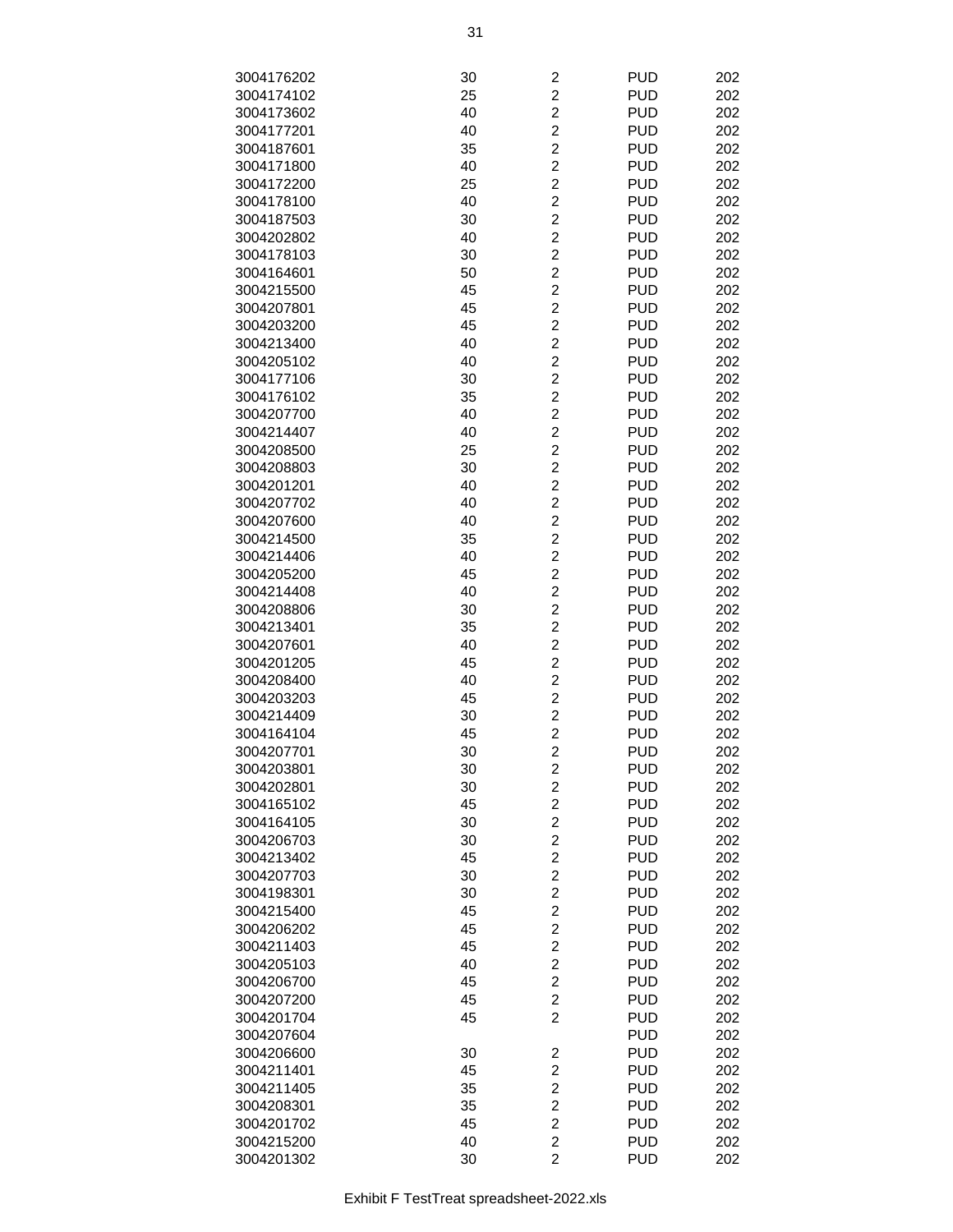| 3004214600 | 40 |                         | <b>PUD</b> | 202 |
|------------|----|-------------------------|------------|-----|
|            |    | 2                       |            |     |
| 3004214405 | 40 | $\overline{c}$          | <b>PUD</b> | 202 |
| 3004207602 | 40 | $\overline{2}$          | <b>PUD</b> | 202 |
| 3004204200 | 45 | $\overline{c}$          | <b>PUD</b> | 202 |
| 3004203800 | 40 | $\overline{c}$          | <b>PUD</b> | 202 |
|            |    |                         |            |     |
| 3004205202 | 40 | $\overline{c}$          | <b>PUD</b> | 202 |
| 3004201404 | 40 | $\overline{c}$          | <b>PUD</b> | 202 |
| 3004211808 | 45 | $\overline{c}$          | <b>PUD</b> | 202 |
| 3004215302 | 35 | $\overline{c}$          | <b>PUD</b> | 202 |
| 3004198303 | 30 | $\overline{2}$          | <b>PUD</b> | 202 |
|            |    |                         |            |     |
| 3004207202 | 40 | $\overline{2}$          | <b>PUD</b> | 202 |
| 3004214300 | 40 | $\overline{c}$          | <b>PUD</b> | 202 |
| 3004204305 | 40 | $\overline{2}$          | <b>PUD</b> | 202 |
| 3004214601 | 25 | $\overline{c}$          | <b>PUD</b> | 202 |
|            |    | $\overline{2}$          | <b>PUD</b> | 202 |
| 3004214201 | 45 |                         |            |     |
| 3004201504 | 30 | $\overline{c}$          | <b>PUD</b> | 202 |
| 3004212208 | 40 | $\overline{c}$          | <b>PUD</b> | 202 |
| 3004201406 | 45 | $\overline{2}$          | <b>PUD</b> | 202 |
| 3004208402 |    |                         | <b>PUD</b> | 202 |
|            |    |                         | <b>PUD</b> |     |
| 3004201409 | 30 | $\overline{\mathbf{c}}$ |            | 202 |
| 3004201703 | 40 | $\overline{2}$          | <b>PUD</b> | 202 |
| 3004201405 | 30 | $\overline{c}$          | <b>PUD</b> | 202 |
| 3004214200 | 45 | $\overline{2}$          | <b>PUD</b> | 202 |
| 3004202601 | 45 | $\overline{c}$          | <b>PUD</b> | 202 |
|            |    |                         |            |     |
| 3004203300 | 30 | $\overline{c}$          | <b>PUD</b> | 202 |
| 3004214404 | 35 | $\overline{c}$          | <b>PUD</b> | 202 |
| 3004212205 | 30 | $\overline{c}$          | <b>PUD</b> | 202 |
| 3004205203 | 30 | $\overline{c}$          | <b>PUD</b> | 202 |
| 3004202800 | 40 | $\overline{c}$          | <b>PUD</b> | 202 |
|            |    |                         |            |     |
| 3004204304 | 40 | $\overline{2}$          | <b>PUD</b> | 202 |
| 3004207203 | 45 | $\overline{2}$          | <b>PUD</b> | 202 |
| 3004201600 | 45 | $\overline{c}$          | <b>PUD</b> | 202 |
| 3004205801 | 30 | $\overline{2}$          | <b>PUD</b> | 202 |
| 3004204202 | 50 | $\overline{c}$          | <b>PUD</b> | 202 |
| 3004201303 |    | $\overline{c}$          | <b>PUD</b> |     |
|            | 30 |                         |            | 202 |
| 3004214402 | 40 | $\overline{c}$          | <b>PUD</b> | 202 |
| 3004213300 | 35 | $\overline{c}$          | <b>PUD</b> | 202 |
| 3004206601 | 30 | $\overline{2}$          | <b>PUD</b> | 202 |
| 3004201200 | 45 | $\overline{\mathbf{c}}$ | <b>PUD</b> | 202 |
| 3004211806 |    |                         | <b>PUD</b> | 202 |
|            | 45 | 2                       |            |     |
| 3004208501 | 35 | $\overline{c}$          | <b>PUD</b> | 202 |
| 3004202803 | 40 | $\overline{c}$          | <b>PUD</b> | 202 |
| 3004214403 | 45 | $\overline{2}$          | <b>PUD</b> | 202 |
| 3004212301 | 25 | $\overline{c}$          | <b>PUD</b> | 202 |
| 3004207603 |    |                         | <b>PUD</b> | 202 |
|            |    |                         |            |     |
| 3004201400 | 45 | 2                       | <b>PUD</b> | 202 |
| 3004212401 | 30 | $\overline{c}$          | <b>PUD</b> | 202 |
| 3004201304 | 30 | $\overline{c}$          | <b>PUD</b> | 202 |
| 3004211500 | 35 | $\overline{c}$          | <b>PUD</b> | 202 |
|            | 40 | $\overline{2}$          | <b>PUD</b> |     |
| 3004212600 |    |                         |            | 202 |
| 3004208300 | 30 | $\overline{2}$          | <b>PUD</b> | 202 |
| 3004215202 | 40 | $\overline{c}$          | <b>PUD</b> | 202 |
| 3004215600 | 40 | $\overline{c}$          | <b>PUD</b> | 202 |
| 3004201705 | 30 | $\overline{c}$          | <b>PUD</b> | 202 |
|            |    | $\overline{c}$          | <b>PUD</b> |     |
| 3004205104 | 40 |                         |            | 202 |
| 3004203802 |    |                         | <b>PUD</b> | 202 |
| 3004211501 | 30 | 2                       | <b>PUD</b> | 202 |
| 3004213203 | 45 | $\overline{c}$          | <b>PUD</b> | 202 |
| 3004212700 | 25 | $\overline{c}$          | <b>PUD</b> | 202 |
|            |    | $\overline{c}$          | <b>PUD</b> |     |
| 3004198801 | 45 |                         |            | 202 |
| 3004204201 | 40 | $\overline{2}$          | <b>PUD</b> | 202 |
| 3004213201 | 40 | $\overline{2}$          | <b>PUD</b> | 202 |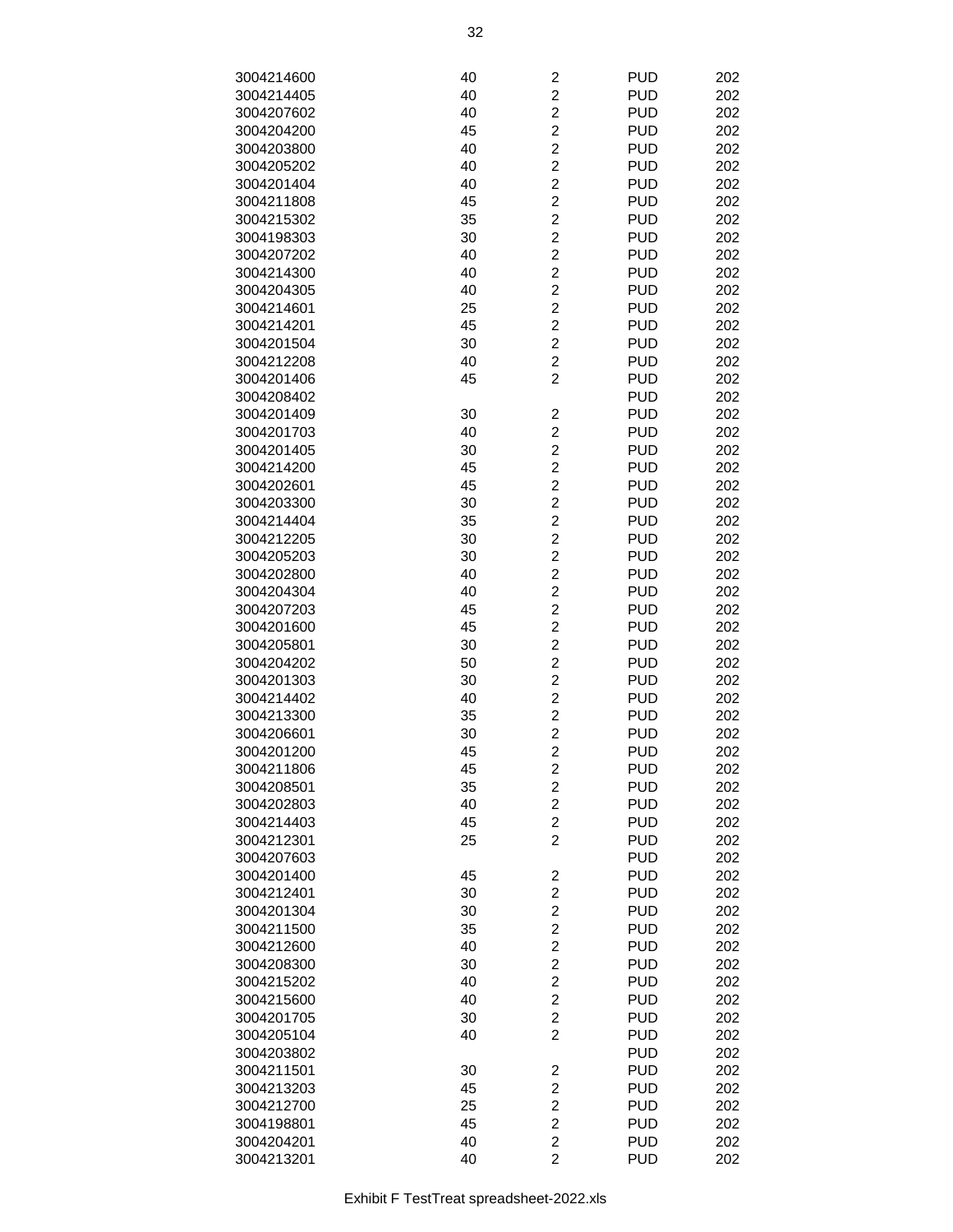| 3004212400 | 40 | $\overline{c}$          | <b>PUD</b> | 202 |
|------------|----|-------------------------|------------|-----|
| 3004201408 | 35 | $\overline{c}$          | <b>PUD</b> | 202 |
| 3004205804 | 35 | $\overline{c}$          | <b>PUD</b> | 202 |
| 3004201403 | 40 | $\overline{c}$          | <b>PUD</b> | 202 |
|            |    | $\overline{c}$          |            |     |
| 3004212501 | 40 |                         | <b>PUD</b> | 202 |
| 3004213301 | 35 | $\overline{c}$          | <b>PUD</b> | 202 |
| 3004214301 | 30 | $\overline{c}$          | <b>PUD</b> | 202 |
| 3004201701 | 45 | $\overline{c}$          | <b>PUD</b> | 202 |
| 3004202804 | 40 | $\overline{c}$          | <b>PUD</b> | 202 |
| 3004207201 | 40 | $\overline{c}$          | <b>PUD</b> | 202 |
| 3004214800 | 45 | $\overline{2}$          | <b>PUD</b> | 202 |
| 3004212500 | 40 | $\overline{2}$          | <b>PUD</b> | 202 |
| 3004201402 | 30 | $\overline{c}$          | <b>PUD</b> | 202 |
| 3004208200 | 40 | $\overline{c}$          | <b>PUD</b> | 202 |
| 3004211300 | 45 | $\overline{c}$          | <b>PUD</b> | 202 |
| 3004205800 | 40 | $\overline{c}$          | <b>PUD</b> | 202 |
| 3004205108 | 30 | $\overline{c}$          | <b>PUD</b> | 202 |
| 3004213200 | 45 | $\overline{c}$          | <b>PUD</b> | 202 |
| 3004215201 | 40 | $\overline{c}$          | <b>PUD</b> | 202 |
| 3004202202 | 30 | $\overline{c}$          | <b>PUD</b> | 202 |
| 3004212206 | 30 | $\overline{2}$          | <b>PUD</b> | 202 |
| 3004211404 | 40 | $\overline{2}$          | <b>PUD</b> | 202 |
| 3004201300 |    | $\overline{c}$          | <b>PUD</b> |     |
|            | 45 |                         |            | 202 |
| 3004212502 | 35 | $\overline{c}$          | <b>PUD</b> | 202 |
| 3004212201 | 40 | $\overline{c}$          | <b>PUD</b> | 202 |
| 3004202201 | 30 | $\overline{c}$          | <b>PUD</b> | 202 |
| 3004211811 | 30 | $\overline{c}$          | <b>PUD</b> | 202 |
| 3004211402 | 40 | $\overline{c}$          | <b>PUD</b> | 202 |
| 3004202701 | 25 | $\overline{c}$          | <b>PUD</b> | 202 |
| 3004201603 | 30 | $\overline{c}$          | <b>PUD</b> | 202 |
| 3004212100 | 40 | $\overline{2}$          | <b>PUD</b> | 202 |
| 3004214202 | 30 | $\overline{2}$          | <b>PUD</b> | 202 |
| 3004201503 | 45 | $\overline{2}$          | <b>PUD</b> | 202 |
| 3004201802 | 45 |                         | <b>PUD</b> | 202 |
| 3004201301 | 40 | $\overline{c}$          | <b>PUD</b> | 202 |
| 3004212300 | 25 | $\overline{c}$          | <b>PUD</b> | 202 |
| 3004211400 | 40 | $\overline{c}$          | <b>PUD</b> | 202 |
| 3004201401 | 30 | $\overline{c}$          | <b>PUD</b> | 202 |
| 3004211302 | 45 | $\overline{c}$          | <b>PUD</b> | 202 |
| 3004201407 | 45 | $\overline{\mathbf{c}}$ | <b>PUD</b> | 202 |
| 3004212405 | 40 | $\overline{2}$          | <b>PUD</b> | 202 |
| 3004214801 | 45 | $\overline{2}$          | <b>PUD</b> | 202 |
| 3004201305 | 25 | $\overline{c}$          | <b>PUD</b> | 202 |
| 3004201602 | 45 | $\overline{c}$          | <b>PUD</b> | 202 |
| 3004212801 | 45 | $\overline{c}$          | <b>PUD</b> | 202 |
|            |    | $\overline{c}$          | <b>PUD</b> | 202 |
| 3004214303 | 35 |                         |            |     |
| 3004212203 | 25 | $\overline{c}$          | <b>PUD</b> | 202 |
| 3004201502 | 30 | $\overline{c}$          | <b>PUD</b> | 202 |
| 3004205204 | 30 | $\overline{c}$          | <b>PUD</b> | 202 |
| 3004215203 | 40 | $\overline{c}$          | <b>PUD</b> | 202 |
| 3004201800 | 45 | $\overline{2}$          | <b>PUD</b> | 202 |
| 3004214400 | 40 | $\overline{2}$          | <b>PUD</b> | 202 |
| 3004215501 | 30 | $\overline{c}$          | <b>PUD</b> | 202 |
| 3004203301 | 30 | $\overline{c}$          | <b>PUD</b> | 202 |
| 3004201601 | 30 | $\overline{c}$          | <b>PUD</b> | 202 |
| 3004212202 | 40 | $\overline{c}$          | <b>PUD</b> | 202 |
| 3004201500 | 45 | $\overline{c}$          | <b>PUD</b> | 202 |
| 3004213202 | 30 | $\overline{\mathbf{c}}$ | <b>PUD</b> | 202 |
| 3004211201 | 45 | $\overline{\mathbf{c}}$ | <b>PUD</b> | 202 |
| 3004212207 | 40 | $\overline{c}$          | <b>PUD</b> | 202 |
| 3004215502 | 45 | $\overline{2}$          | <b>PUD</b> | 202 |
| 3004212204 | 40 | $\overline{2}$          | <b>PUD</b> | 202 |
|            |    |                         |            |     |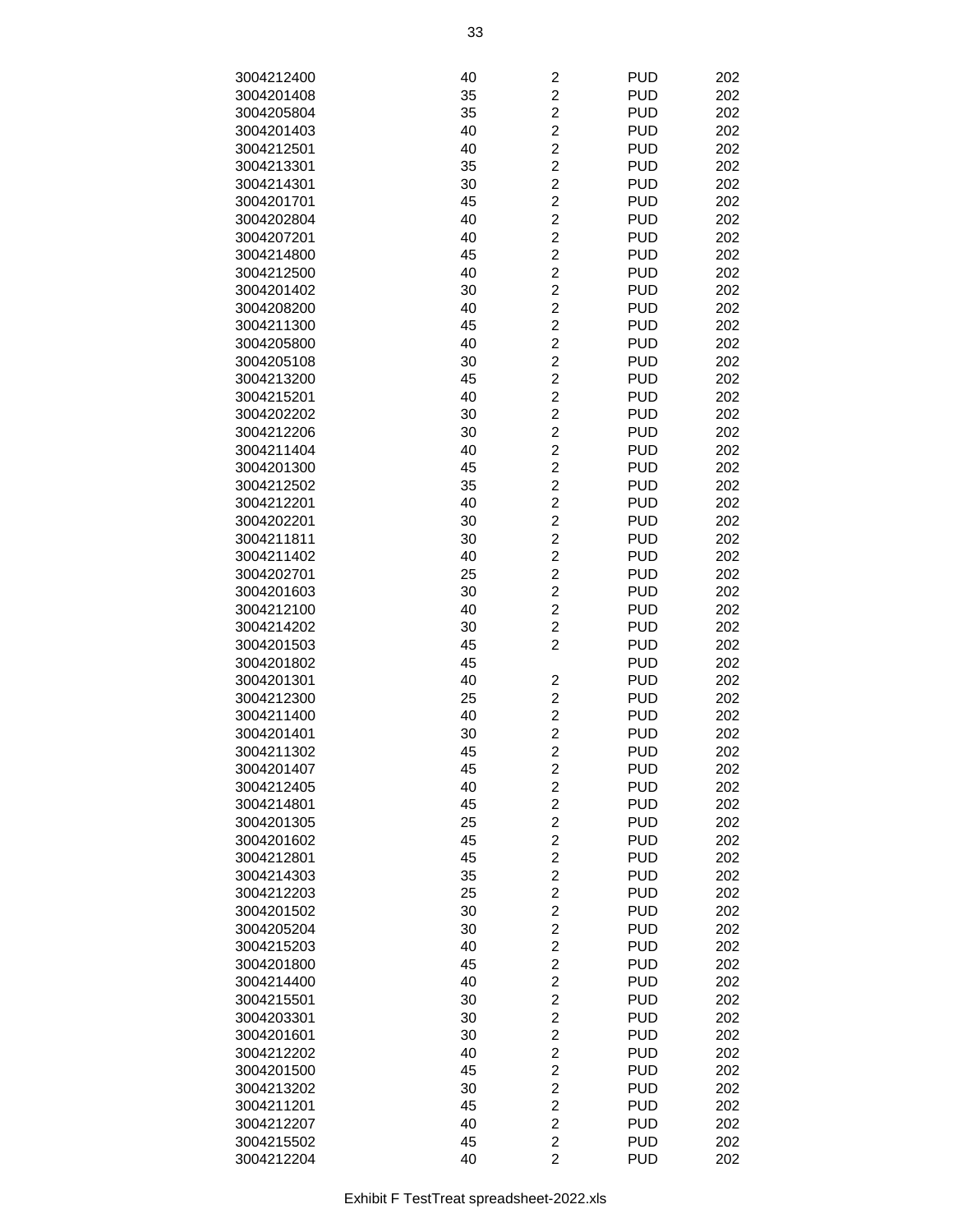| 3004201501               | 45       | $\overline{c}$                   | <b>PUD</b> | 202 |
|--------------------------|----------|----------------------------------|------------|-----|
| 3004212200               | 40       | $\overline{c}$                   | <b>PUD</b> | 202 |
| 3004204303               | 45       | $\overline{c}$                   | <b>PUD</b> | 202 |
| 3004204300               | 40       | $\overline{c}$                   | <b>PUD</b> | 202 |
| 3004203201               | 30       | $\overline{c}$                   | <b>PUD</b> | 202 |
| 3004207300               | 25       | $\overline{c}$                   | <b>PUD</b> | 202 |
| 3004212404               | 30       | $\overline{c}$                   | <b>PUD</b> | 202 |
| 3004211301               | 40       | $\overline{c}$                   | <b>PUD</b> | 202 |
| 3004204301               | 40       | $\overline{c}$                   | <b>PUD</b> | 202 |
| 3004205107               | 45       | $\overline{c}$                   | <b>PUD</b> | 202 |
| 3004211202               | 45       | $\overline{2}$                   | <b>PUD</b> | 202 |
| 3004205805               | 35       | $\overline{2}$                   | <b>PUD</b> | 202 |
| 3004202700               | 40       | $\overline{c}$                   | <b>PUD</b> | 202 |
| 3004201202               | 45       | $\overline{c}$                   | <b>PUD</b> | 202 |
| 3004211810               | 30       | $\overline{c}$                   | <b>PUD</b> | 202 |
|                          | 30       | $\overline{c}$                   | <b>PUD</b> | 202 |
| 3004203204<br>3004215703 | 40       | $\overline{c}$                   | <b>PUD</b> | 202 |
|                          |          | $\overline{c}$                   | <b>PUD</b> |     |
| 3004206701               | 40<br>40 |                                  | <b>PUD</b> | 202 |
| 3004208403               |          | $\overline{c}$<br>$\overline{c}$ |            | 202 |
| 3004293203               | 35       |                                  | <b>PUD</b> | 202 |
| 3004293201               | 40       | $\overline{2}$                   | <b>PUD</b> | 202 |
| 3004293300               | 40       | $\overline{2}$                   | <b>PUD</b> | 202 |
| 3004296501               | 45       | $\overline{c}$                   | <b>PUD</b> | 202 |
| 3004295501               | 40       | $\overline{c}$                   | <b>PUD</b> | 202 |
| 3004293202               | 30       | $\overline{c}$                   | <b>PUD</b> | 202 |
| 3004292401               | 40       | $\overline{c}$                   | <b>PUD</b> | 202 |
| 3004292500               | 45       | $\overline{c}$                   | <b>PUD</b> | 202 |
| 3004294800               | 45       | $\overline{c}$                   | <b>PUD</b> | 202 |
| 3004293603               | 40       | $\overline{c}$                   | <b>PUD</b> | 202 |
| 3004294300               | 40       | $\overline{c}$                   | <b>PUD</b> | 202 |
| 3004291802               | 45       | $\overline{2}$                   | <b>PUD</b> | 202 |
| 3004294400               | 40       | $\overline{c}$                   | <b>PUD</b> | 202 |
| 3004295500               | 40       | $\overline{c}$                   | <b>PUD</b> | 202 |
| 3004293601               | 40       | $\overline{c}$                   | <b>PUD</b> | 202 |
| 3004295400               | 40       | $\overline{c}$                   | <b>PUD</b> | 202 |
| 3004293200               | 40       | $\overline{c}$                   | <b>PUD</b> | 202 |
| 3004292501               | 45       | $\overline{2}$                   | <b>PUD</b> | 202 |
| 3004295502               | 45       | $\overline{c}$                   | <b>PUD</b> | 202 |
| 3004294801               | 35       | $\overline{c}$                   | <b>PUD</b> | 202 |
| 3004293703               | 30       | $\overline{\mathbf{c}}$          | <b>PUD</b> | 202 |
| 3004294802               | 45       | $\overline{2}$                   | <b>PUD</b> | 202 |
| 3004296500               | 45       | $\overline{2}$                   | <b>PUD</b> | 202 |
| 3004294803               | 45       | $\overline{c}$                   | <b>PUD</b> | 202 |
| 3004293701               | 30       | $\overline{c}$                   | <b>PUD</b> | 202 |
| 3004294301               | 45       | $\overline{c}$                   | <b>PUD</b> | 202 |
| 3004293301               | 45       | $\overline{c}$                   | <b>PUD</b> | 202 |
| 3004293602               | 25       | $\overline{c}$                   | <b>PUD</b> | 202 |
| 3004293702               | 45       | $\overline{c}$                   | <b>PUD</b> | 202 |
| 3004293700               | 45       | $\overline{c}$                   | <b>PUD</b> | 202 |
| 3004292400               | 45       | $\overline{c}$                   | <b>PUD</b> | 202 |
| 3004294302               | 40       | $\overline{2}$                   | <b>PUD</b> | 202 |
| 3004293704               | 30       | $\overline{c}$                   | <b>PUD</b> | 202 |
| 3004293705               | 30       | $\overline{c}$                   | <b>PUD</b> | 202 |
| 3004293600               | 45       | $\overline{c}$                   | <b>PUD</b> | 202 |
| 3004178104               | 30       | 3                                | <b>PUD</b> | 202 |
| 3004244315               | 45       | 3                                | <b>PUD</b> | 20  |
| 3004254200               | 45       | 3                                | <b>PUD</b> | 202 |
| 3004254201               | 45       | 3                                | <b>PUD</b> | 202 |
| 3004156303               | 35       | 3                                | <b>PUD</b> | 202 |
| 3004254708               | 30       | 3                                | <b>PUD</b> | 202 |
| 3004142100               | 45       | 3                                | <b>PUD</b> | 202 |
| 3004345700               | 45       | 3                                | <b>PUD</b> | 202 |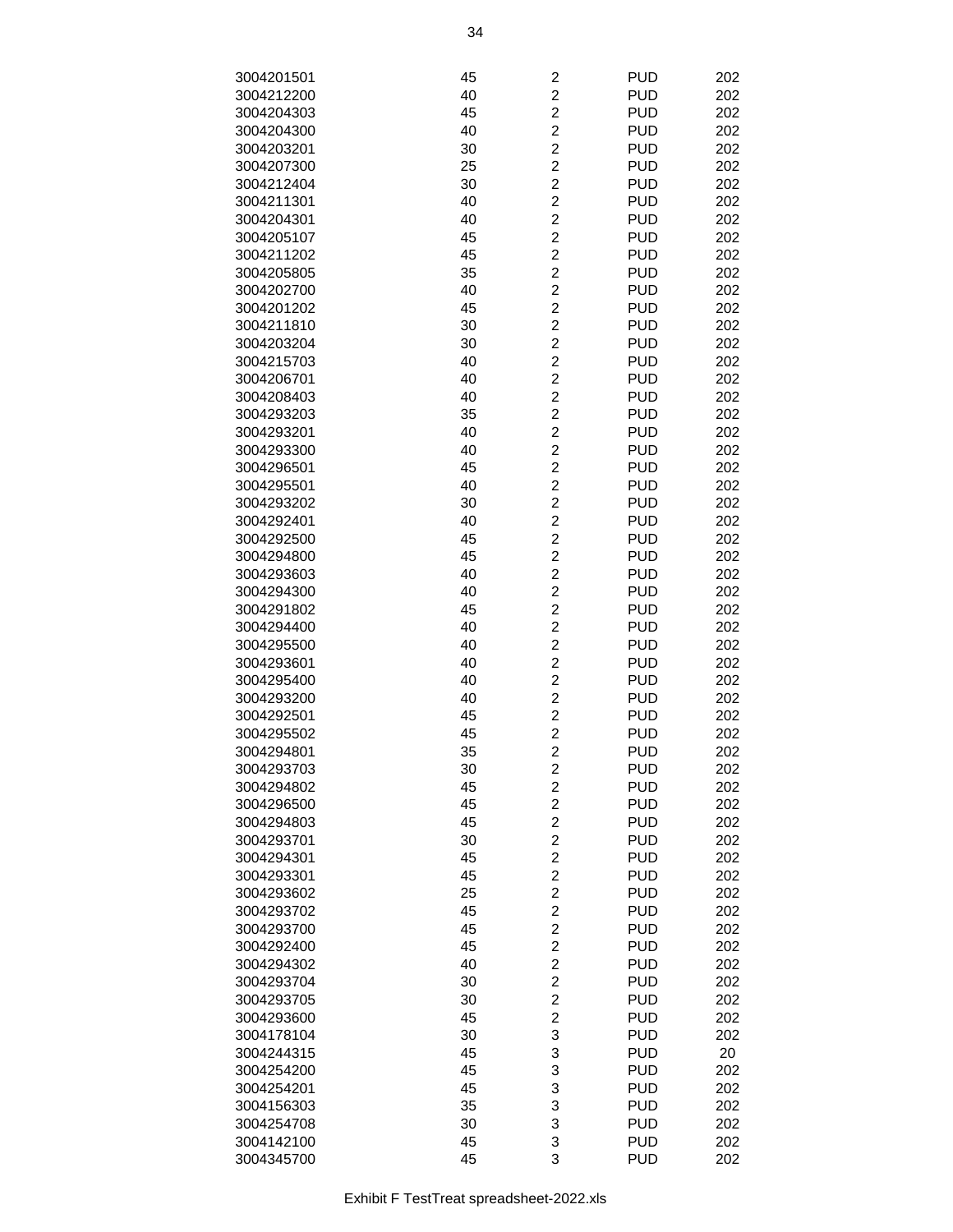| 3004345802 | 45 | 3                       | <b>PUD</b> | 202 |
|------------|----|-------------------------|------------|-----|
| 3004345801 | 45 | 3                       | <b>PUD</b> | 202 |
| 3004275103 | 45 | 3                       | <b>PUD</b> | 202 |
| 3004344404 | 45 | 3                       | <b>PUD</b> | 202 |
| 3004268300 | 45 | $\overline{c}$          | <b>PUD</b> | 202 |
| 3004268408 | 45 | $\overline{c}$          | <b>PUD</b> | 202 |
| 3004217600 | 45 | 3                       | <b>PUD</b> | 202 |
| 3004217602 | 45 | 3                       | <b>PUD</b> | 202 |
| 3004157102 | 45 | 3                       | <b>PUD</b> | 202 |
| 3004367100 | 30 | 3                       | <b>PUD</b> | 202 |
| 2904028203 | 40 | 3                       | <b>PUD</b> | 202 |
| 3004355501 | 45 | 3                       | <b>PUD</b> | 202 |
| 3004152300 | 45 | 3                       | <b>PUD</b> | 202 |
| 3004305304 | 35 | 3                       | <b>PUD</b> | 202 |
| 3004253200 | 40 | 3                       | <b>PUD</b> | 202 |
| 3004254307 | 40 | 3                       | <b>PUD</b> | 202 |
| 3004344302 | 45 | 3                       | <b>PUD</b> | 202 |
| 3004343301 | 45 | 3                       | <b>PUD</b> | 202 |
| 3004342300 | 45 | 3                       | <b>PUD</b> | 202 |
| 3004206804 | 35 | 3                       | <b>PUD</b> | 202 |
| 3004233400 | 45 | 3                       | <b>PUD</b> | 202 |
| 3004252504 | 30 | 3                       | <b>PUD</b> | 202 |
| 3004252201 | 30 | 3                       | <b>PUD</b> | 202 |
| 3004197804 | 30 | 3                       | <b>PUD</b> | 202 |
| 2904011800 | 45 | 3                       | <b>PUD</b> | 202 |
| 3004227107 | 45 | 3                       | <b>PUD</b> | 202 |
| 3004228102 | 45 | 3                       | <b>PUD</b> | 202 |
| 3004228103 | 45 | 3                       | <b>PUD</b> | 202 |
| 3004276402 | 45 | 3                       | <b>PUD</b> | 202 |
| 3004276403 | 30 | 3                       | <b>PUD</b> | 202 |
| 3004252702 | 45 | $\overline{2}$          | <b>PUD</b> | 202 |
| 3004252800 | 45 | $\overline{c}$          | <b>PUD</b> | 202 |
| 3004362101 | 45 | $\overline{\mathbf{c}}$ | <b>PUD</b> | 202 |
| 3004153201 | 45 | $\overline{c}$          | <b>PUD</b> | 202 |
| 3004158200 | 45 | 3                       | <b>PUD</b> | 202 |
| 3004158201 | 45 | 3                       | <b>PUD</b> | 202 |
| 3004158204 | 30 | 3                       | <b>PUD</b> | 202 |
| 3004176104 | 30 | 3                       | <b>PUD</b> | 202 |
| 3004258601 | 50 | 3                       | <b>PUD</b> | 202 |
| 3004264700 | 45 | 3                       | <b>PUD</b> | 202 |
| 3004308502 | 45 | 3                       | <b>PUD</b> | 202 |
| 3004254209 | 30 | 3                       | <b>PUD</b> | 202 |
| 3004254208 | 45 | 3                       | <b>PUD</b> | 202 |
| 2904021300 | 45 | 3                       | <b>PUD</b> | 202 |
| 2904111800 | 45 | 3                       | <b>PUD</b> | 202 |
| 2904111600 | 45 | 3                       | <b>PUD</b> | 202 |
| 2904111601 | 45 | 3                       | <b>PUD</b> | 202 |
| 2904111602 | 35 | 3                       | <b>PUD</b> | 202 |
| 3004227101 | 50 | 3                       | <b>PUD</b> | 202 |
| 3004277807 | 45 | 3                       | <b>PUD</b> | 202 |
| 3004202200 | 45 | 3                       | <b>PUD</b> | 202 |
| 3004177100 | 45 | 3                       | <b>PUD</b> | 202 |
| 3004186800 | 45 | 3                       | <b>PUD</b> | 202 |
| 3004187801 | 45 | 3                       | <b>PUD</b> | 202 |
| 3004241404 | 40 | 3                       | <b>PUD</b> | 202 |
| 2904025102 | 45 | 3                       | <b>PUD</b> | 202 |
| 2904025401 | 45 | 3                       | <b>PUD</b> | 202 |
| 2904115801 | 45 | 3                       | <b>PUD</b> | 202 |
| 2904115700 | 45 | 3                       | <b>PUD</b> | 202 |
| 2904025603 | 45 | 3                       | <b>PUD</b> | 202 |
| 2904028302 | 45 | 3                       | <b>PUD</b> | 202 |
| 2904028200 | 45 | 3                       | <b>PUD</b> | 202 |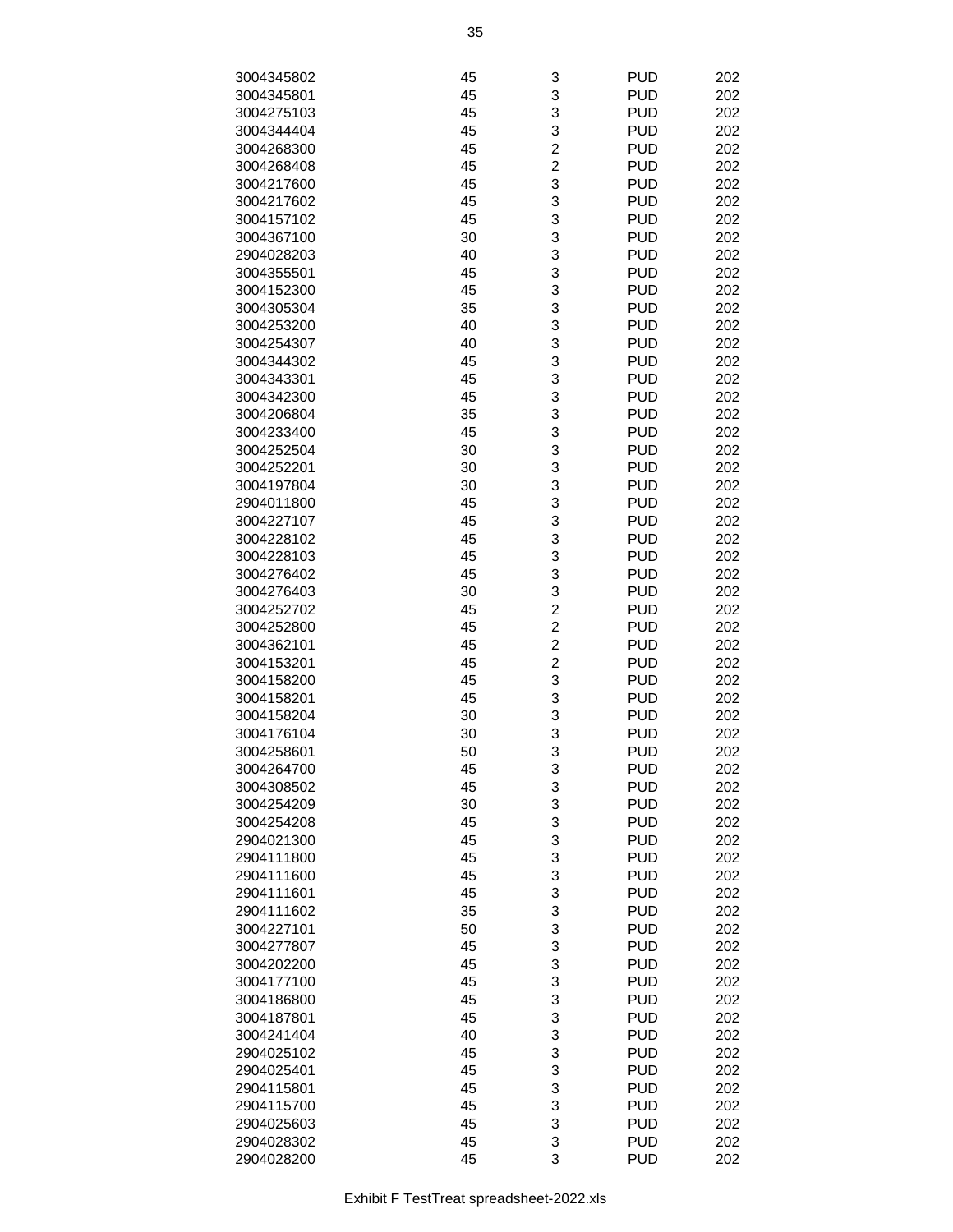| 2904026700 | 45 | 3 | <b>PUD</b>               | 202 |
|------------|----|---|--------------------------|-----|
| 3004305500 | 45 | 3 | <b>PUD</b>               | 202 |
| 3004306302 | 45 | 3 | <b>PUD</b>               | 202 |
| 3004306402 | 45 | 3 | <b>PUD</b>               | 202 |
| 3004268212 | 30 | 3 | <b>PUD</b>               | 202 |
|            |    |   |                          |     |
| 3004268213 | 30 | 3 | <b>PUD</b>               | 202 |
| 3004268210 | 35 | 3 | <b>PUD</b>               | 202 |
| 3004268211 | 45 | 3 | <b>PUD</b>               | 202 |
| 3004275400 | 45 | 3 | <b>PUD</b>               | 202 |
| 3004226505 | 40 | 3 | <b>PUD</b>               | 202 |
| 3004265701 | 30 | 3 | <b>PUD</b>               | 202 |
| 3004248501 | 45 | 3 | <b>PUD</b>               | 20  |
| 3004157362 | 65 | 3 | <b>PUD</b>               | 202 |
| 3004186209 | 40 | 3 | <b>PUD</b>               | 202 |
| 3004186203 | 30 | 3 | <b>PUD</b>               | 202 |
| 3004186100 | 45 | 3 | <b>PUD</b>               | 202 |
| 3004186101 | 45 | 3 | <b>PUD</b>               | 202 |
| 3004152101 | 35 | 3 | <b>PUD</b>               | 202 |
| 3004245700 | 35 | 3 | <b>PUD</b>               | 202 |
| 3004246701 | 45 | 3 | <b>PUD</b>               | 202 |
| 3004246704 | 35 | 3 | <b>PUD</b>               | 202 |
|            |    | 3 |                          |     |
| 3004246600 | 45 |   | <b>PUD</b>               | 202 |
| 3004246601 | 45 | 3 | <b>PUD</b>               | 202 |
| 3004246603 | 45 | 3 | <b>PUD</b>               | 202 |
| 3004246506 | 35 | 3 | <b>PUD</b>               | 202 |
| 3004277800 | 45 | 3 | <b>PUD</b>               | 202 |
| 3004277703 | 35 | 3 | <b>PUD</b>               | 202 |
| 3004276703 | 45 | 3 | <b>PUD</b>               | 202 |
| 3004276705 | 45 | 3 | <b>PUD</b>               | 202 |
| 3004276600 | 35 | 3 | <b>PUD</b>               | 202 |
| 3004277702 | 45 | 3 | <b>PUD</b>               | 202 |
| 3004276706 | 45 | 3 | <b>PUD</b>               | 202 |
| 3004144301 | 40 | 3 | <b>PUD</b>               | 202 |
| 3004308403 | 30 | 3 | <b>PUD</b>               | 202 |
| 3004227840 | 30 | 3 | <b>PUD</b>               | 202 |
| 3004227841 | 35 | 3 | <b>PUD</b>               | 202 |
| 3004226200 | 45 | 3 | <b>PUD</b>               | 202 |
| 3004226201 | 45 | 3 | <b>PUD</b>               | 202 |
| 3004368703 | 35 | 3 | <b>PUD</b>               | 202 |
| 3004156109 | 45 | 3 | <b>PUD</b>               | 202 |
| 3004234301 | 35 | 3 | <b>PUD</b>               | 202 |
| 3004246606 | 35 | 3 | <b>PUD</b>               | 202 |
|            |    |   |                          | 202 |
| 3004198205 | 35 | 3 | <b>PUD</b><br><b>PUD</b> | 202 |
| 3004205205 | 45 | 3 |                          |     |
| 3004202805 | 35 | 3 | <b>PUD</b>               | 202 |
| 3004204101 | 45 | 3 | <b>PUD</b>               | 202 |
| 3004204102 | 35 | 3 | <b>PUD</b>               | 202 |
| 3004205110 | 45 | 3 | <b>PUD</b>               | 202 |
| 3004205206 | 45 | 3 | <b>PUD</b>               | 202 |
| 3004205109 | 45 | 3 | <b>PUD</b>               | 202 |
| 3004292502 | 45 | 3 | <b>PUD</b>               | 202 |
| 3004291502 | 45 | 3 | <b>PUD</b>               | 202 |
| 3004291501 | 45 | 3 | <b>PUD</b>               | 202 |
| 3004291401 | 45 | 3 | <b>PUD</b>               | 202 |
| 3004292402 | 45 | 3 | <b>PUD</b>               | 202 |
| 3004308507 | 45 | 3 | <b>PUD</b>               | 202 |
| 3004204800 | 30 | 3 | <b>PUD</b>               | 202 |
| 3004207806 | 45 | 3 | <b>PUD</b>               | 202 |
| 3004202806 | 45 | 3 | <b>PUD</b>               | 202 |
| 3004207704 | 30 | 3 | <b>PUD</b>               | 202 |
| 3004185204 | 50 | 3 | <b>PUD</b>               | 202 |
| 3004185205 | 40 | 3 | <b>PUD</b>               | 202 |
|            |    |   |                          |     |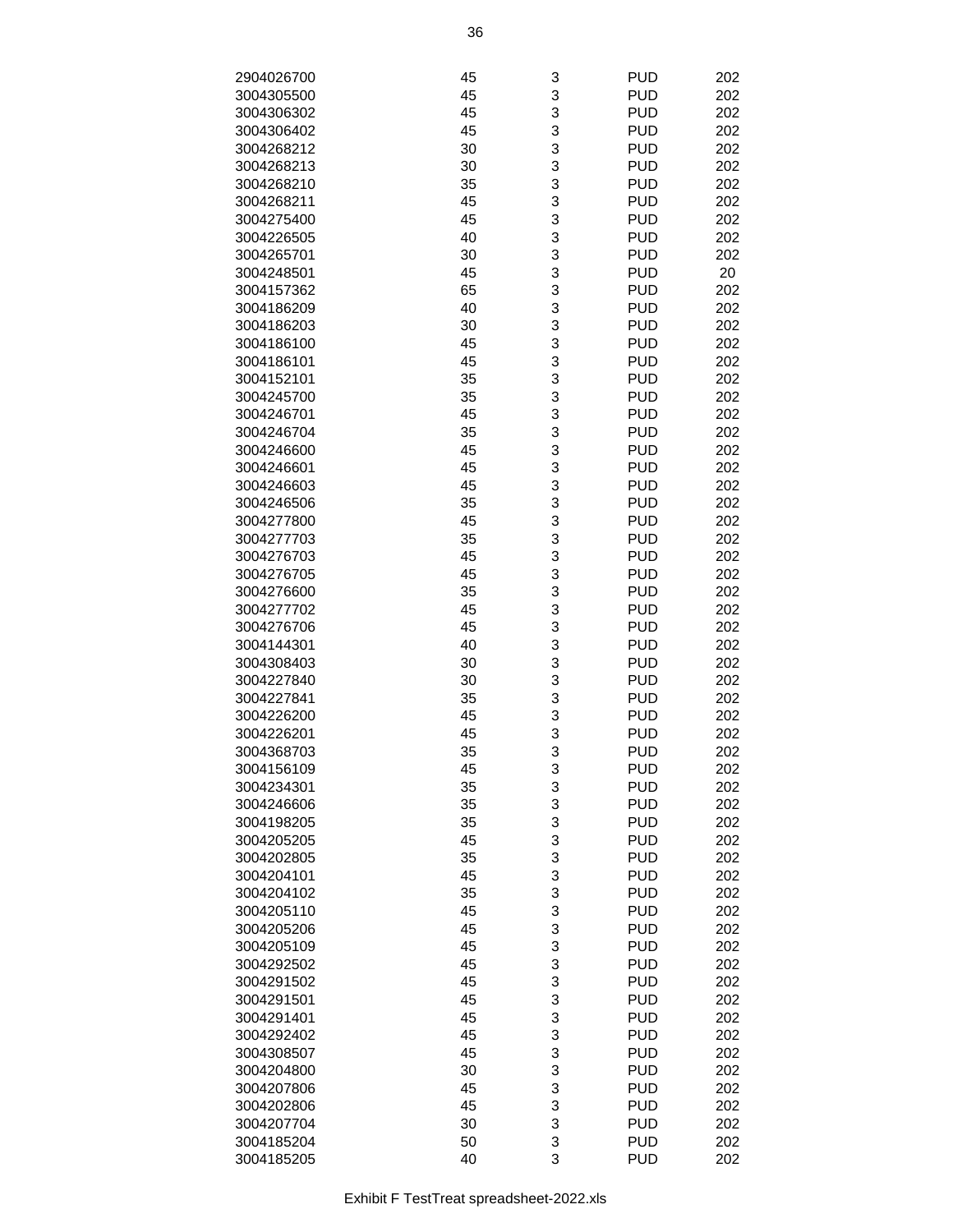| 3004185206 | 50 | 3      | <b>PUD</b> | 202 |
|------------|----|--------|------------|-----|
| 3004186210 | 50 | 3      | <b>PUD</b> | 202 |
| 3004186211 | 45 | 3      | <b>PUD</b> | 202 |
| 3004186212 | 50 | 3      | <b>PUD</b> | 202 |
| 3004186213 | 45 | 3      | <b>PUD</b> | 202 |
| 3004186214 | 50 | 3      | <b>PUD</b> | 202 |
| 3004186215 | 50 | 3      | <b>PUD</b> | 202 |
| 3004188210 | 50 | 3      | <b>PUD</b> | 202 |
| 3004188104 | 60 | 3      | <b>PUD</b> | 202 |
| 3004188211 | 50 | 3      | <b>PUD</b> | 202 |
| 3004171201 | 50 | 3      | <b>PUD</b> | 202 |
| 3004171105 | 50 | 3      | <b>PUD</b> | 202 |
|            |    |        | <b>PUD</b> | 202 |
| 3004171106 | 45 | 3<br>3 |            |     |
| 3004171107 | 45 |        | <b>PUD</b> | 202 |
| 3004171108 | 45 | 3      | <b>PUD</b> | 202 |
| 3004172105 | 50 | 3      | <b>PUD</b> | 202 |
| 3004172106 | 50 | 3      | <b>PUD</b> | 202 |
| 3004173101 | 50 | 3      | <b>PUD</b> | 202 |
| 3004173109 | 50 | 3      | <b>PUD</b> | 202 |
| 3004174104 | 50 | 3      | <b>PUD</b> | 202 |
| 3004174105 | 50 | 3      | <b>PUD</b> | 202 |
| 3004174106 | 45 | 3      | <b>PUD</b> | 202 |
| 3004175105 | 50 | 3      | <b>PUD</b> | 202 |
| 3004205806 | 45 | 3      | <b>PUD</b> | 202 |
| 3004175106 | 50 | 3      | <b>PUD</b> | 202 |
| 3004175107 | 50 | 3      | <b>PUD</b> | 202 |
| 3004205807 | 45 | 3      | <b>PUD</b> | 202 |
| 3004206805 | 50 | 3      | <b>PUD</b> | 202 |
| 3004206806 | 50 | 3      | <b>PUD</b> | 202 |
| 3004206808 | 45 | 3      | <b>PUD</b> | 202 |
| 3004206807 | 50 | 3      | <b>PUD</b> | 202 |
| 3004206809 | 50 | 3      | <b>PUD</b> | 202 |
| 3004206810 | 50 | 3      | <b>PUD</b> | 202 |
| 3004207805 | 50 | 3      | <b>PUD</b> | 202 |
| 3004207807 | 50 | 3      | <b>PUD</b> | 202 |
| 3004207808 | 45 | 3      | <b>PUD</b> | 202 |
| 3004207809 | 50 | 3      | <b>PUD</b> | 202 |
| 3004208809 | 50 | 3      | <b>PUD</b> | 202 |
| 3004208810 | 45 | 3      | <b>PUD</b> | 202 |
| 3004208811 | 50 | 3      | <b>PUD</b> | 202 |
| 3004211812 | 50 | 3      | <b>PUD</b> | 202 |
| 3004211813 | 45 | 3      | <b>PUD</b> | 202 |
| 3004211814 | 50 | 3      | <b>PUD</b> | 202 |
| 3004211701 | 50 | 3      | <b>PUD</b> | 202 |
| 3004212702 | 50 | 3      | <b>PUD</b> | 202 |
| 3004212703 | 50 | 3      | <b>PUD</b> | 202 |
| 3004212704 | 50 | 3      | <b>PUD</b> | 202 |
| 3004213719 | 50 | 3      | <b>PUD</b> | 202 |
| 3004213720 | 50 | 3      | <b>PUD</b> | 202 |
| 3004214722 | 50 | 3      | <b>PUD</b> | 202 |
|            | 50 | 3      | <b>PUD</b> |     |
| 3004214721 |    | 3      |            | 202 |
| 3004214723 | 50 |        | <b>PUD</b> | 202 |
| 3004215705 | 50 | 3      | <b>PUD</b> | 202 |
| 3004217605 | 40 | 3      | <b>PUD</b> | 202 |
| 3004214724 | 55 | 3      | <b>PUD</b> | 202 |
| 3004214725 | 55 | 3      | <b>PUD</b> | 202 |
| 3004181302 | 45 | 3      | <b>PUD</b> | 202 |
| 3004181304 | 45 | 3      | <b>PUD</b> | 202 |
| 3004173108 | 50 | 3      | <b>PUD</b> | 202 |
| 3004217603 | 45 | 3      | <b>PUD</b> | 202 |
| 3004221631 | 30 | 3      | <b>PUD</b> | 202 |
| 3004248502 | 30 | 3      | <b>PUD</b> | 20  |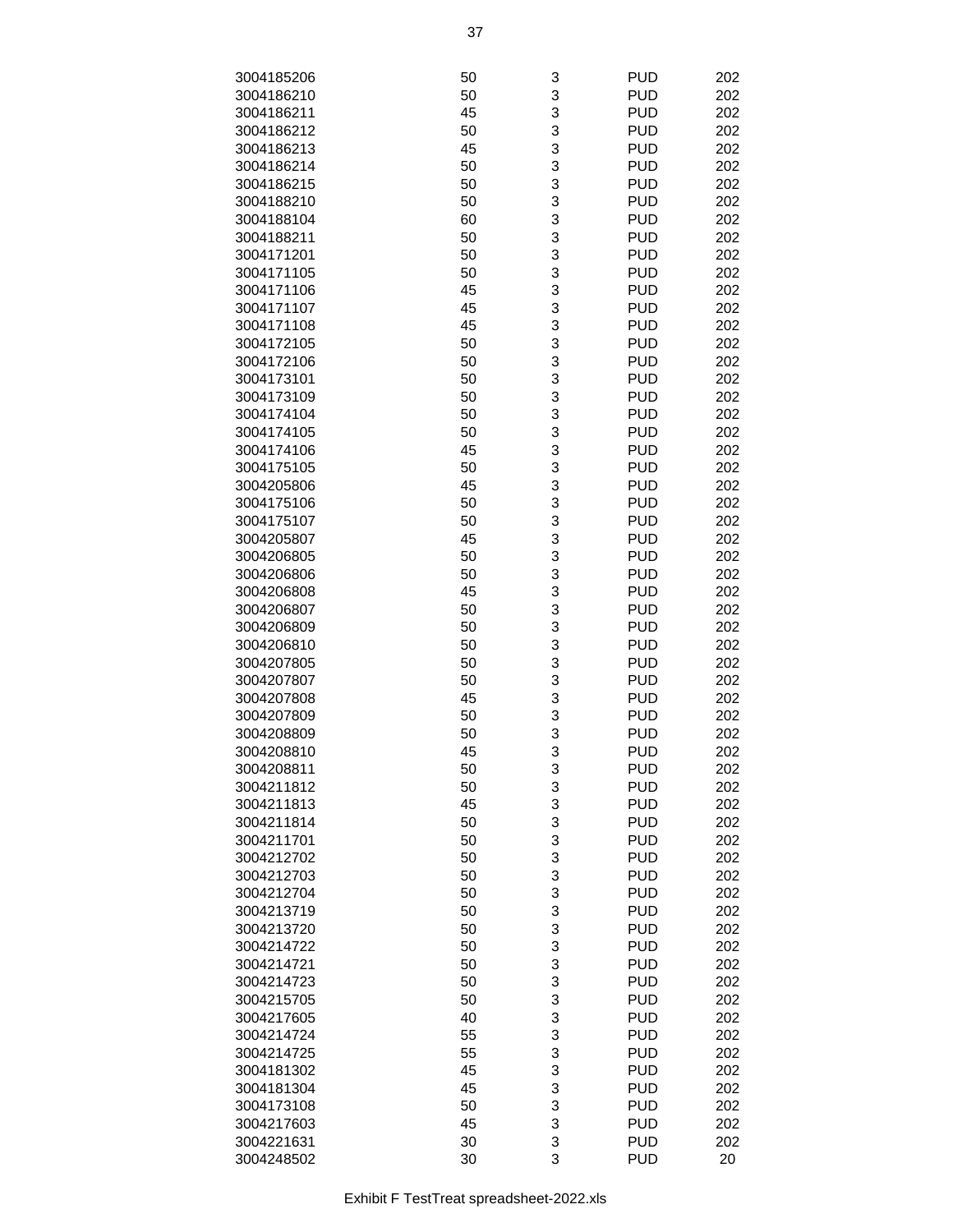| 3004231610 | 30 | 2                       | <b>PUD</b> | 202 |
|------------|----|-------------------------|------------|-----|
| 3004231611 | 40 | 3                       | <b>PUD</b> | 202 |
| 3004227323 | 30 | 3                       | <b>PUD</b> | 202 |
| 3004244310 | 30 | $\overline{\mathbf{c}}$ | <b>PUD</b> | 20  |
| 3004258501 | 45 | $\overline{2}$          | <b>PUD</b> | 202 |
| 3004235305 | 50 | $\overline{c}$          | <b>PUD</b> | 202 |
| 3004235400 | 50 | $\overline{c}$          | <b>PUD</b> | 202 |
| 3004221600 | 35 | $\overline{c}$          | <b>PUD</b> | 202 |
| 3004144102 | 45 | $\overline{c}$          | <b>PUD</b> | 202 |
| 2904011308 | 40 | 3                       | <b>PUD</b> | 202 |
| 2904011702 | 30 | $\overline{\mathbf{c}}$ | <b>PUD</b> | 202 |
| 3004204306 | 45 | $\overline{\mathbf{c}}$ | <b>PUD</b> | 202 |
| 3004254306 | 45 | $\overline{c}$          | <b>PUD</b> | 202 |
| 3004186700 | 30 | 3                       | <b>PUD</b> | 202 |
| 3004187701 | 30 | $\overline{c}$          | <b>PUD</b> | 202 |
| 3004231809 | 40 | 3                       | <b>PUD</b> | 202 |
| 3004171301 |    |                         |            | 202 |
| 3004271203 |    |                         | <b>PUD</b> | 202 |
| 3004222203 | 45 |                         | <b>PUD</b> | 202 |
| 3004222205 |    |                         | <b>PUD</b> | 202 |
| 3004206200 |    |                         | <b>PUD</b> | 202 |
| 3004234207 |    |                         | <b>PUD</b> | 202 |
| 3004215601 |    |                         |            | 202 |
| 3004251505 |    |                         |            | 202 |
| 3004258606 |    |                         | <b>PUD</b> | 202 |
| 2904024803 |    |                         | <b>PUD</b> | 202 |
| 2904015802 |    |                         | <b>PUD</b> | 202 |
| 3004156501 | 40 | $\overline{c}$          | <b>PUD</b> | 202 |
| 3004157660 |    |                         | <b>PUD</b> | 202 |
| 3004185801 |    |                         | <b>PUD</b> | 202 |
| 3004206300 |    |                         |            | 202 |
| 3004344203 |    |                         | <b>PUD</b> | 202 |
| 3004251200 |    |                         | <b>PUD</b> | 202 |
| 3004181303 |    |                         |            | 202 |
| 3004181201 |    |                         | <b>PUD</b> | 202 |
| 3004211200 |    |                         | <b>PUD</b> | 202 |
| 3004251506 |    |                         | <b>PUD</b> | 202 |
| 3004214401 |    |                         | <b>PUD</b> | 202 |
| 3004243308 |    |                         | <b>PUD</b> | 20  |
| 3004186802 |    |                         | <b>PUD</b> | 202 |
| 3004185800 |    |                         | <b>PUD</b> | 202 |
| 3004201203 |    |                         | <b>PUD</b> | 202 |
| 3004186803 |    |                         | <b>PUD</b> | 202 |
| 3004247502 |    |                         |            | 20  |
| 3004246502 | 45 | $\overline{c}$          | <b>PUD</b> | 202 |
| 2904011406 |    |                         | <b>PUD</b> | 202 |
| 3004166303 |    |                         | <b>PUD</b> | 202 |
| 3004228405 |    |                         | <b>PUD</b> | 202 |
| 3004178703 |    |                         | <b>PUD</b> | 202 |
| 3004245801 |    |                         |            | 202 |
| 3004245800 |    |                         | <b>PUD</b> | 202 |
| 3004156703 |    |                         | <b>PUD</b> | 202 |
| 3004345803 |    |                         |            | 202 |
| 3004188103 |    |                         | <b>PUD</b> | 202 |
| 2904024702 |    |                         | <b>PUD</b> | 202 |
| 3004165405 |    |                         | <b>PUD</b> | 202 |
| 3004252602 |    |                         | <b>PUD</b> | 202 |
| 3004308601 |    |                         | <b>PUD</b> | 202 |
| 3004354804 |    |                         | <b>PUD</b> | 202 |
| 3004294804 |    |                         | <b>PUD</b> | 202 |
| 3004156301 |    |                         | <b>PUD</b> | 202 |
| 3004196600 |    |                         | <b>PUD</b> | 202 |